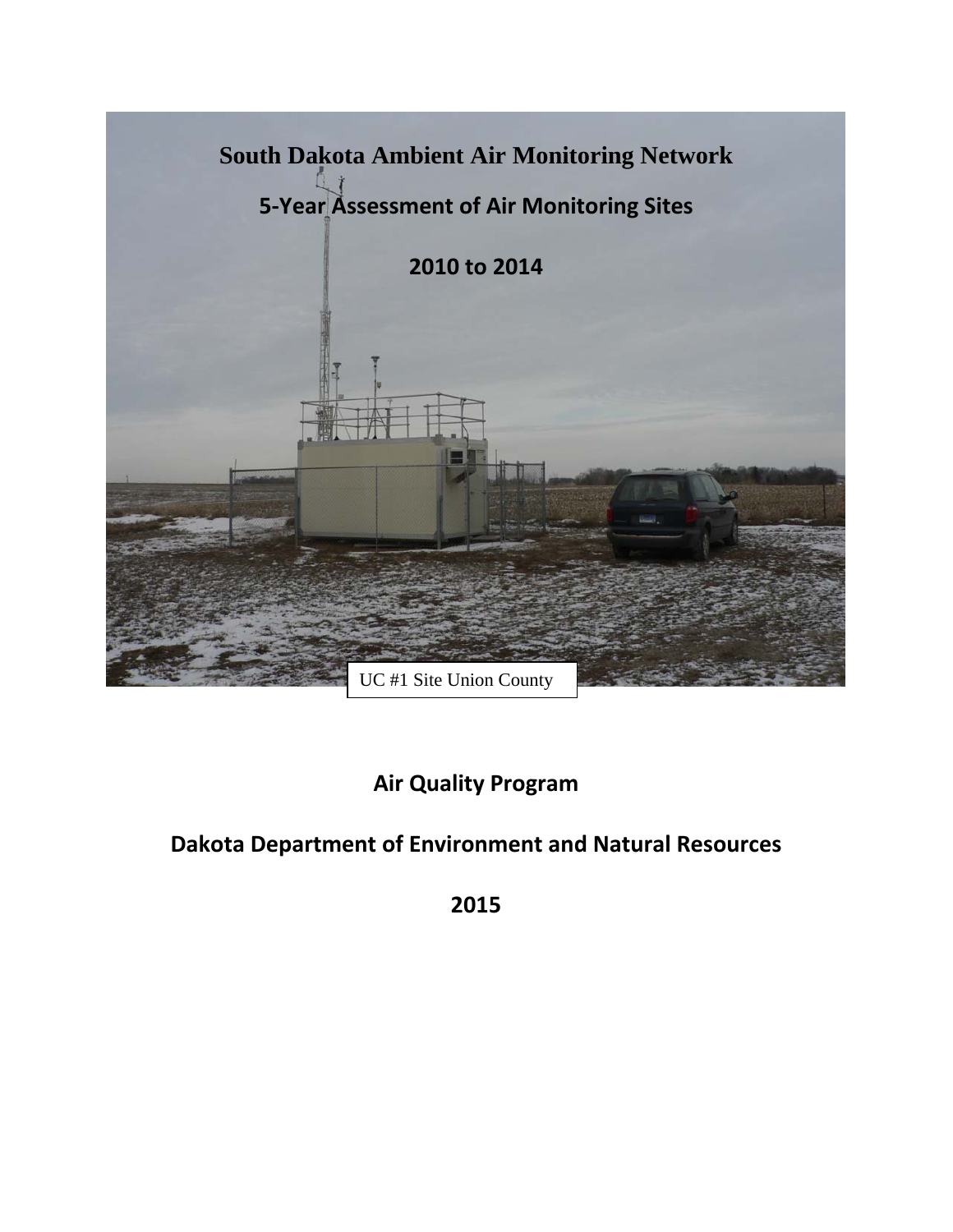| <b>Section</b> |         | Page |
|----------------|---------|------|
| 1.0            |         |      |
| 2.0            |         |      |
| 2.1            |         |      |
| 2.2            |         |      |
| 2.3            |         |      |
| 2.4            |         |      |
| 2.5            |         |      |
| 2.6            |         |      |
| 2.7            |         |      |
| 3.0            |         |      |
| 3.1            |         |      |
| 3.2            |         |      |
| 3.3            |         |      |
| 3.4            |         |      |
| 3.5            |         |      |
| 3.6            |         |      |
|                | 3.6.1   |      |
|                | 3.6.2   |      |
|                | 3.6.3   |      |
|                | 3.6.4   |      |
| 4.0            |         |      |
| 4.1            |         |      |
| $4.2^{\circ}$  |         |      |
|                | 4.2.1   |      |
|                | 4.2.1.1 |      |
|                | 4.2.1.2 |      |
|                | 4.2.1.3 |      |
|                | 4.2.1.4 |      |
|                |         |      |
|                | 4.2.2.1 |      |
|                | 4.2.2.2 |      |
|                | 4.2.2.3 |      |
|                | 4.2.2.4 |      |
|                | 4.2.3   |      |
|                | 4.2.3.1 |      |
|                | 4.2.3.2 |      |
|                | 4.2.3.3 |      |
|                | 4.2.3.4 |      |
|                | 4.2.4   |      |
|                | 4.2.4.1 |      |
|                | 4.2.4.2 |      |
|                | 4.2.4.3 |      |

# **Table of Contents**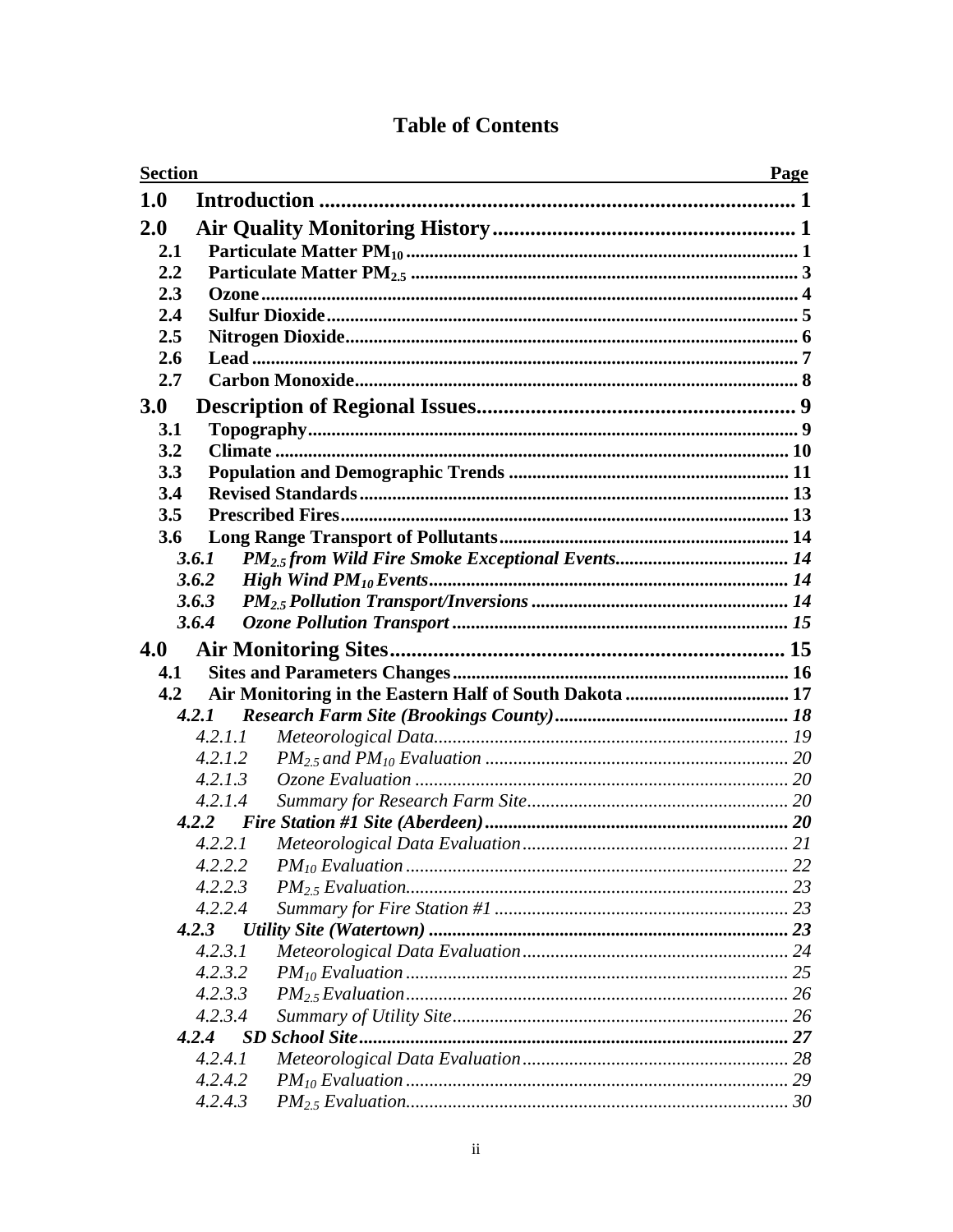|       | 4.2.4.4 |                                                                        |  |
|-------|---------|------------------------------------------------------------------------|--|
|       | 4.2.4.5 |                                                                        |  |
|       | 4.2.4.6 |                                                                        |  |
|       | 4.2.4.7 |                                                                        |  |
|       | 4.2.4.8 |                                                                        |  |
| 4.2.5 |         |                                                                        |  |
|       | 4.2.5.1 |                                                                        |  |
|       | 4.2.5.2 |                                                                        |  |
|       | 4.2.5.3 |                                                                        |  |
|       | 4.2.5.4 |                                                                        |  |
|       | 4.2.5.5 |                                                                        |  |
|       | 4.2.5.6 |                                                                        |  |
|       | 4.2.5.7 |                                                                        |  |
| 4.3   |         |                                                                        |  |
| 4.3.1 |         |                                                                        |  |
|       | 4.3.1.1 |                                                                        |  |
|       | 4.3.1.2 |                                                                        |  |
|       | 4.3.1.3 |                                                                        |  |
|       | 4.3.1.4 |                                                                        |  |
|       | 4.3.1.5 |                                                                        |  |
|       | 4.3.1.6 |                                                                        |  |
| 4.3.2 |         |                                                                        |  |
|       | 4.3.2.1 |                                                                        |  |
|       | 4.3.2.2 |                                                                        |  |
|       | 4.3.2.3 |                                                                        |  |
| 4.3.3 |         |                                                                        |  |
|       | 4.3.3.1 |                                                                        |  |
|       | 4.3.3.2 |                                                                        |  |
|       | 4.3.3.3 |                                                                        |  |
| 4.4   |         | Rural Background and Transport Sites (Badlands and Wind Cave Sites) 46 |  |
| 4.4.1 |         |                                                                        |  |
|       | 4.4.1.1 |                                                                        |  |
|       | 4.4.1.2 |                                                                        |  |
|       | 4.4.1.3 |                                                                        |  |
|       | 4.4.1.4 |                                                                        |  |
|       | 4.4.1.5 |                                                                        |  |
|       | 4.4.1.6 |                                                                        |  |
|       | 4.4.1.7 |                                                                        |  |
|       |         |                                                                        |  |
|       | 4.4.2.1 |                                                                        |  |
|       | 4.4.2.2 |                                                                        |  |
|       | 4.4.2.3 |                                                                        |  |
|       | 4.4.2.4 |                                                                        |  |
|       | 4.4.2.5 |                                                                        |  |
| 5.0   |         |                                                                        |  |
| 5.1   |         |                                                                        |  |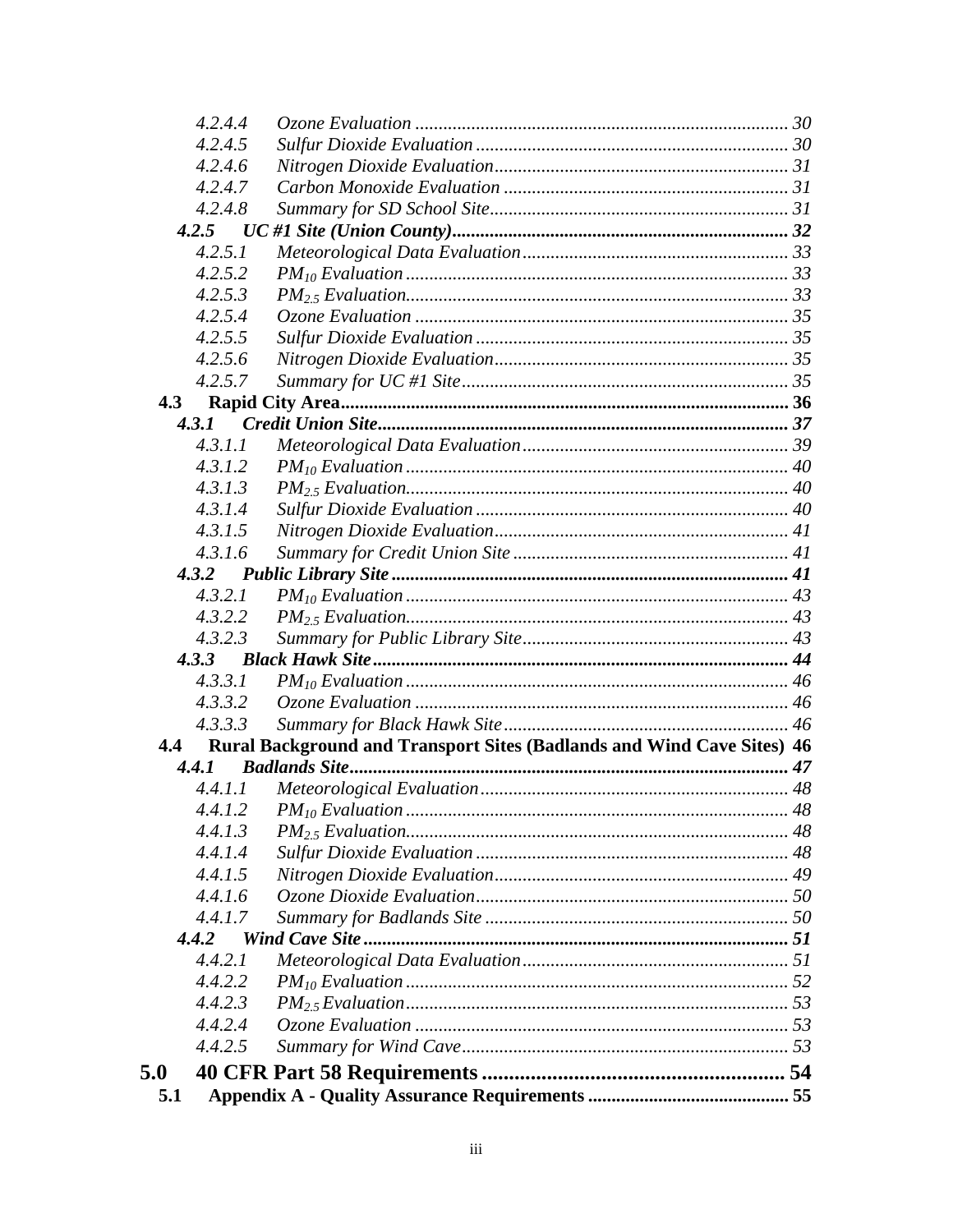| 5.2           |                                                               |  |
|---------------|---------------------------------------------------------------|--|
| 5.3           |                                                               |  |
| 5.4           |                                                               |  |
| $5.5^{\circ}$ | Appendix G – Uniform Air Quality Index and Daily Reporting 56 |  |
| 6.0           |                                                               |  |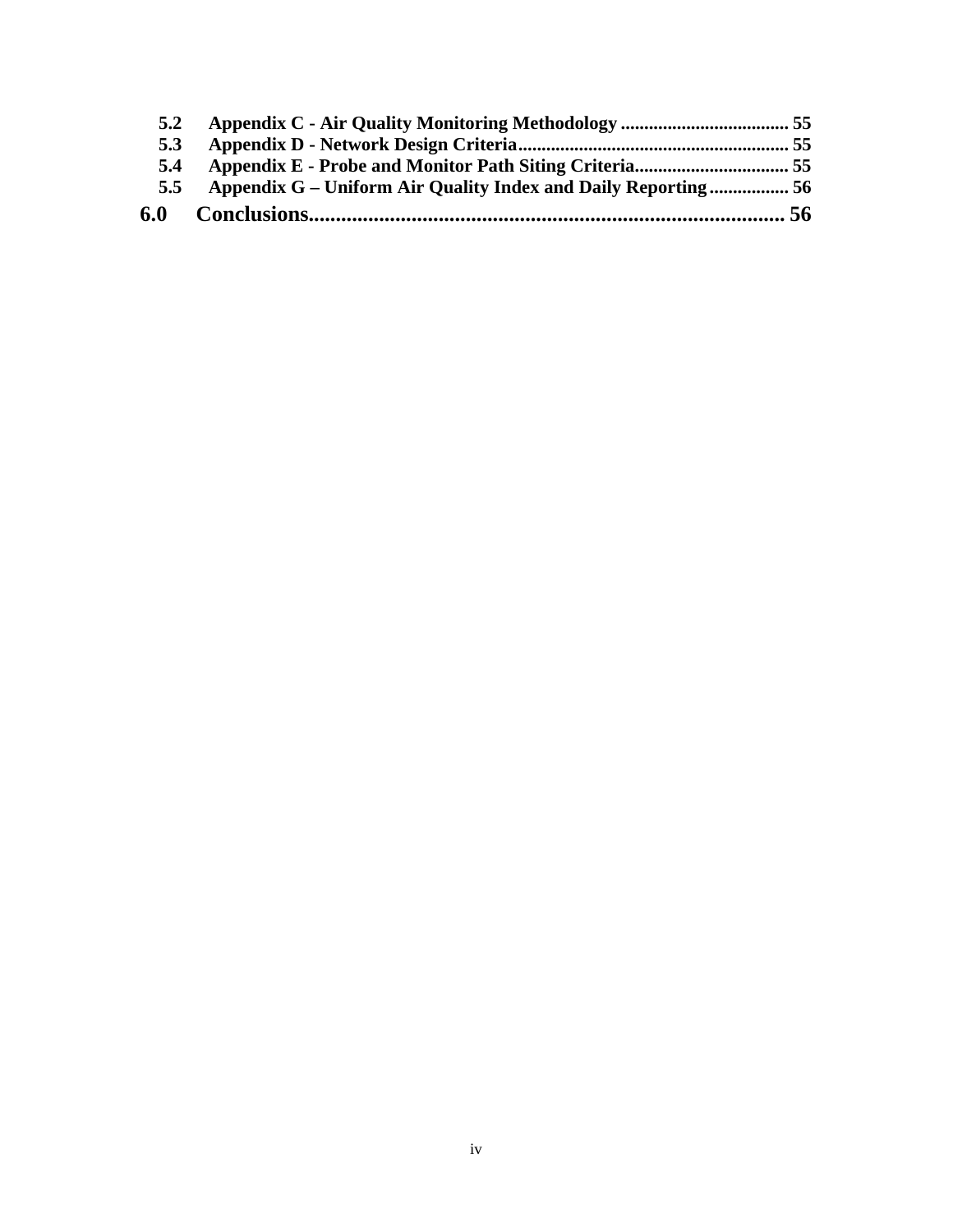# **Table of Tables**

| <b>Table</b>                                                              | Page |
|---------------------------------------------------------------------------|------|
|                                                                           |      |
|                                                                           |      |
|                                                                           |      |
|                                                                           |      |
|                                                                           |      |
|                                                                           |      |
|                                                                           |      |
|                                                                           |      |
|                                                                           |      |
|                                                                           |      |
|                                                                           |      |
|                                                                           |      |
|                                                                           |      |
|                                                                           |      |
|                                                                           |      |
|                                                                           |      |
|                                                                           |      |
|                                                                           |      |
|                                                                           |      |
| Table 4-12 Credit Union Site 5-year Assessment of Data (2010 – 2014)  41  |      |
|                                                                           |      |
| Table 4-14 Public Library Site 5-year Assessment of Data (2010 - 2014) 43 |      |
|                                                                           |      |
| Table 4-16 Black Hawk Site 5-year Assessment of Data (2010 - 2014)  46    |      |
|                                                                           |      |
|                                                                           |      |
|                                                                           |      |
| Table 4-20 Wind Cave Site 5-year Assessment of Data (2010 - 2014)  54     |      |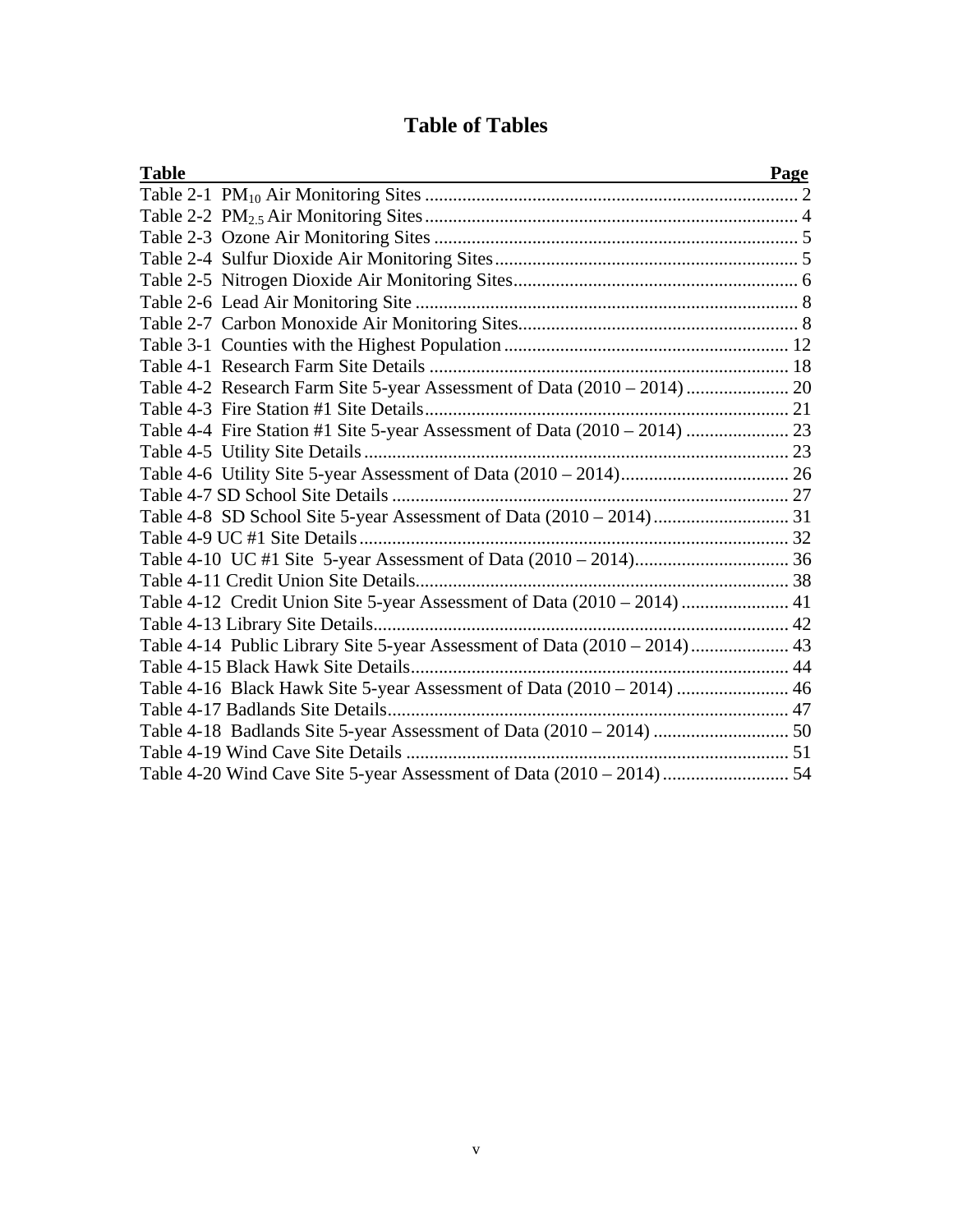# **Table of Figures**

| <b>Figures</b> | Page |
|----------------|------|
|                |      |
|                |      |
|                |      |
|                |      |
|                |      |
|                |      |
|                |      |
|                |      |
|                |      |
|                |      |
|                |      |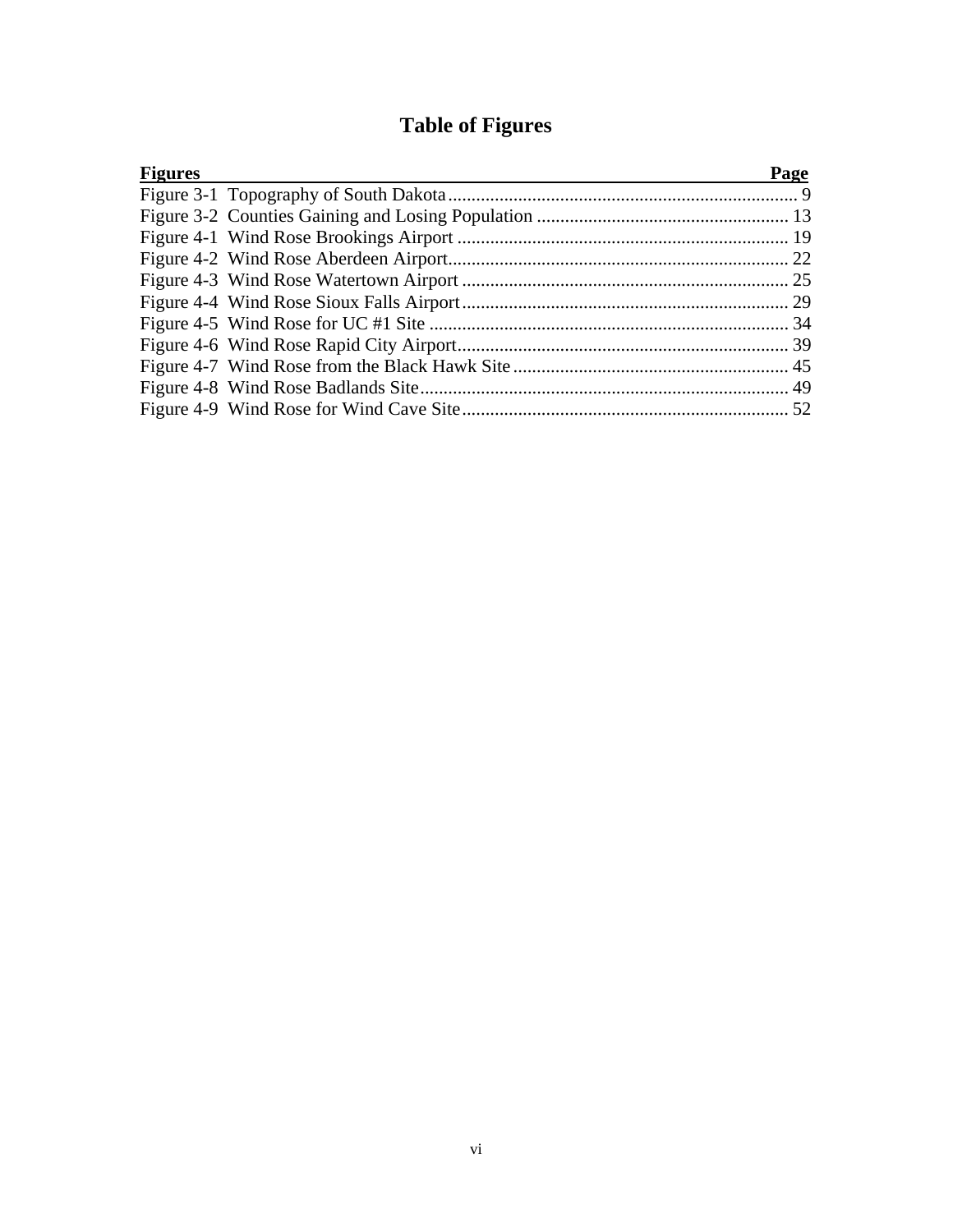# **1.0 Introduction**

The United States Environmental Protection Agency (EPA) through the Code of Federal Regulations and the Performance Partnership Agreement requires the South Dakota Department of Environment and Natural Resources (DENR) to complete a 5-year network assessment of the state's ambient air monitoring sites in 2015. EPA's requirements for the 5-year network assessment are listed in 40 Code of Federal Regulations § 58.10 with guidelines in the Ambient Air Monitoring Network Assessment Guidance and Analytical Techniques for Technical Assessment of Ambient Air Monitoring Networks, EPA-454/D-07-001, February 2007. This is the second 5-year assessment report completed by South Dakota under the requirements listed above.

The 5-year assessment analyzes the air monitoring network, determines if the current air monitoring network is meeting the needs within the state, and assesses the future needs. The final 5-year assessment will be submitted to EPA for comments and/or approval after a 30 day public review period.

# **2.0 Air Quality Monitoring History**

In 1972, South Dakota developed and EPA approved a state implementation plan which included the establishment and operation of an ambient air monitoring network for special purpose studies (SPM) in the state. The network of sites included the takeover of the EPA sites operating in the state. In 1980, South Dakota submitted a revision to its State Implementation Plan to upgrade the program by establishing a network of state and local air monitoring stations, national air monitoring sites, special purpose monitoring stations, and developed a quality assurance project plan to operate the network. The early air monitoring network in the 1980s contained sites testing for total suspended particulate, nitrogen dioxide, and sulfur dioxide. As EPA changed indicators for pollutants, like total suspended particulate was replaced by particulate matter 10 microns and less ( $PM_{10}$ ), later added particulate matter 2.5 microns and less ( $PM_{2.5}$ ) and reduced the concentration levels of the standards there was need for additional testing and pollution parameters. In some cases EPA rule specified additional testing like a National Core Site. The existing network is now testing for  $PM_{10}$ ,  $PM_{2.5}$ , sulfur dioxide, nitrogen dioxide, carbon monoxide, and ozone.

# **2.1 Particulate Matter PM10**

In 1987, the total suspended particulate standard was replaced with the new  $PM_{10}$ standards. South Dakota submitted a revised ambient air monitoring network plan to include sampling sites for the new  $PM_{10}$  standard and shutdown the total suspended particulate monitoring network. The sites with low potential to have high  $PM_{10}$ concentrations were discontinued by 1987.

Continuous equivalent method  $PM_{10}$  monitors were added to the network replacing some of the manual monitors beginning in the 1990s. The goal was to continue to add continuous monitors to the network because more data is collected, data can be added to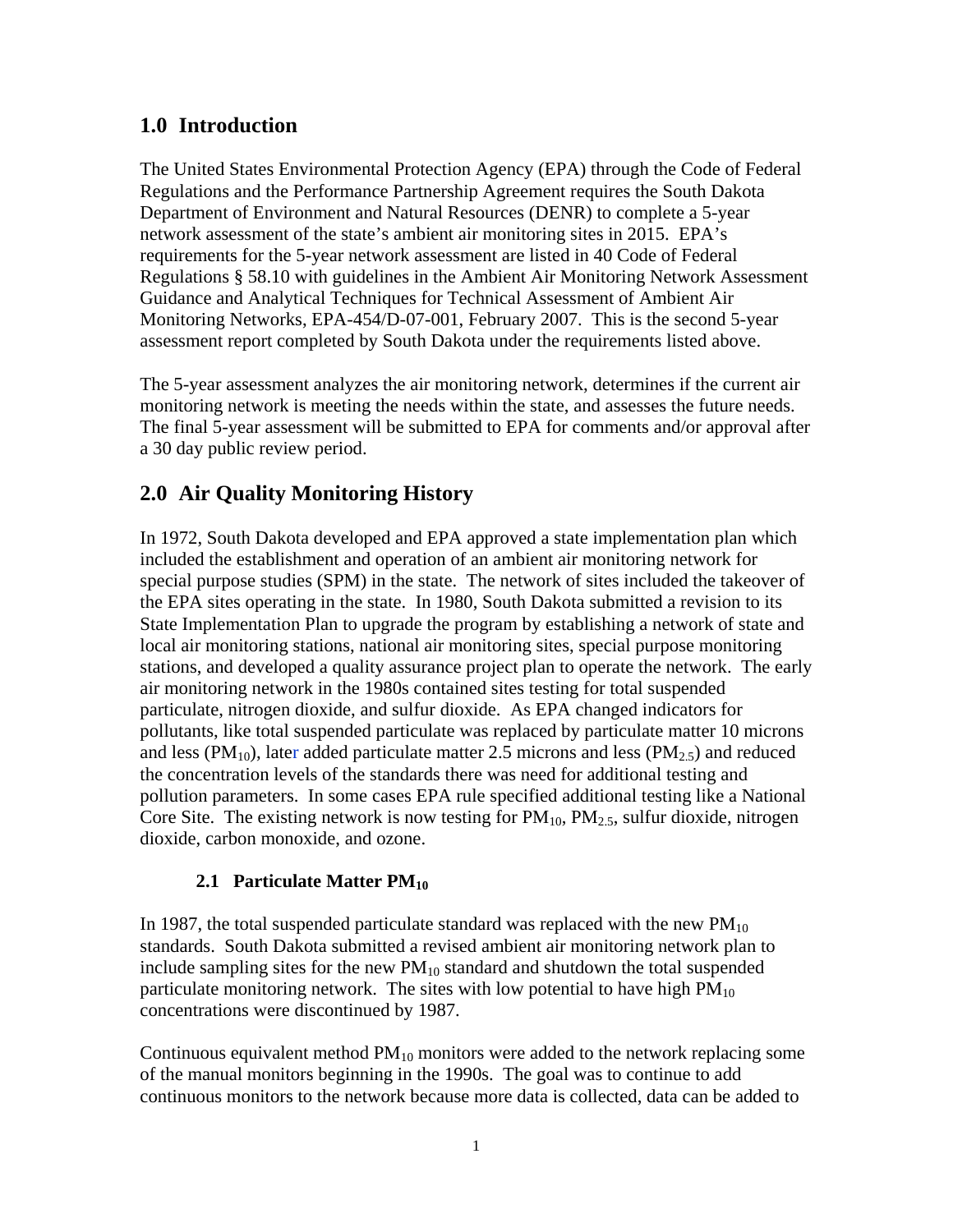the DENR's webpage for public access and the continuous monitor is significantly cheaper to operate. Currently, only Rapid City Library, Black Hawk and Aberdeen are operated with manual method monitors.

In the beginning of 2015, there were 10 monitoring sites in the network testing for  $PM_{10}$ . No new sites were added since the last assessment. Two sites, Guard Camp and UC #2 were closed and Brookings City Hall Site was closed and combined with Research Farm.

National Guard Site was closed because it had the lower concentration levels then Credit Union Site and represented the same area as the Credit Union Site. The National Guard Site never exceeded the  $24$ -hour  $PM_{10}$  standard during the life time of the site.

The UC #2 Site was closed because the Hyperion Energy Center was not built and the site was redundant with UC #1 when testing for background concentration levels.

The Brookings City Hall Site was closed and combined with the Research Farm Site because a continuous monitor could replace the manual monitors and the data collected demonstrated regional air quality therefore only one site was needed to represent the area.

All current  $PM_{10}$  air monitoring sites are attaining the standard. Table 2-1 lists information on each past and present  $PM_{10}$  site operated in the state.

| <b>Site</b> | <b>Site Name</b>     | <b>Location</b>    | <b>County</b> | <b>Start</b> | <b>End Date</b> |
|-------------|----------------------|--------------------|---------------|--------------|-----------------|
|             |                      |                    |               | <b>Date</b>  |                 |
| 461031001   | Public Library       | <b>Rapid City</b>  | Pennington    | 1987         |                 |
| 461030002   | Mt. View             | Rapid City         | Pennington    | 1987         | 1987            |
| 461030012   | Jaehn's              | Rapid City         | Pennington    | 1992         | 1997            |
| 461030010   | Camp Rapid           | <b>Rapid City</b>  | Pennington    | 1987         | 1989            |
| 461030013   | National Guard       | Rapid City         | Pennington    | 1992         | 2013            |
| 461030011   | Banks/Johnson        | Rapid City         | Pennington    | 1989         | 1991            |
| 461030012   | Jaehn's              | Rapid City         | Pennington    | 1992         | 1997            |
| 461030014   | <b>Thrift Center</b> | <b>Rapid City</b>  | Pennington    | 1995         | 1999            |
| 461030015   | Northdale            | <b>Rapid City</b>  | Pennington    | 1995         | 2000            |
| 461030016   | Robinsdale           | Rapid City         | Pennington    | 2000         | 2001            |
| 461030017   | Meadowbrook          | Rapid City         | Pennington    | 1999         | 2002            |
| 461030019   | Fire Station #3      | Rapid City         | Pennington    | 2000         | 2003            |
| 461030020   | Credit Union         | Rapid City         | Pennington    | 2003         |                 |
| 460930001   | Elementary S.        | <b>Black Hawk</b>  | Meade         | 2000         |                 |
| 460990004   | Augustana            | <b>Sioux Falls</b> | Minnehaha     | 1987         | 1998            |
| 460990006   | <b>KELO</b>          | <b>Sioux Falls</b> | Minnehaha     | 1991         | 2009            |
| 460990007   | Hilltop              | Sioux Falls        | Minnehaha     | 2000         | 2007            |
| 460990008   | SD School            | <b>Sioux Falls</b> | Minnehaha     | 2008         |                 |
| 460130001   | Sanitation B.        | Aberdeen           | <b>Brown</b>  | 1987         | 1986            |
| 460130002   | <b>ARCC</b>          | Aberdeen           | <b>Brown</b>  | 1987         | 1987            |
| 460130003   | Fire Station #1      | Aberdeen           | <b>Brown</b>  | 1999         |                 |

**Table 2-1 PM10 Air Monitoring Sites**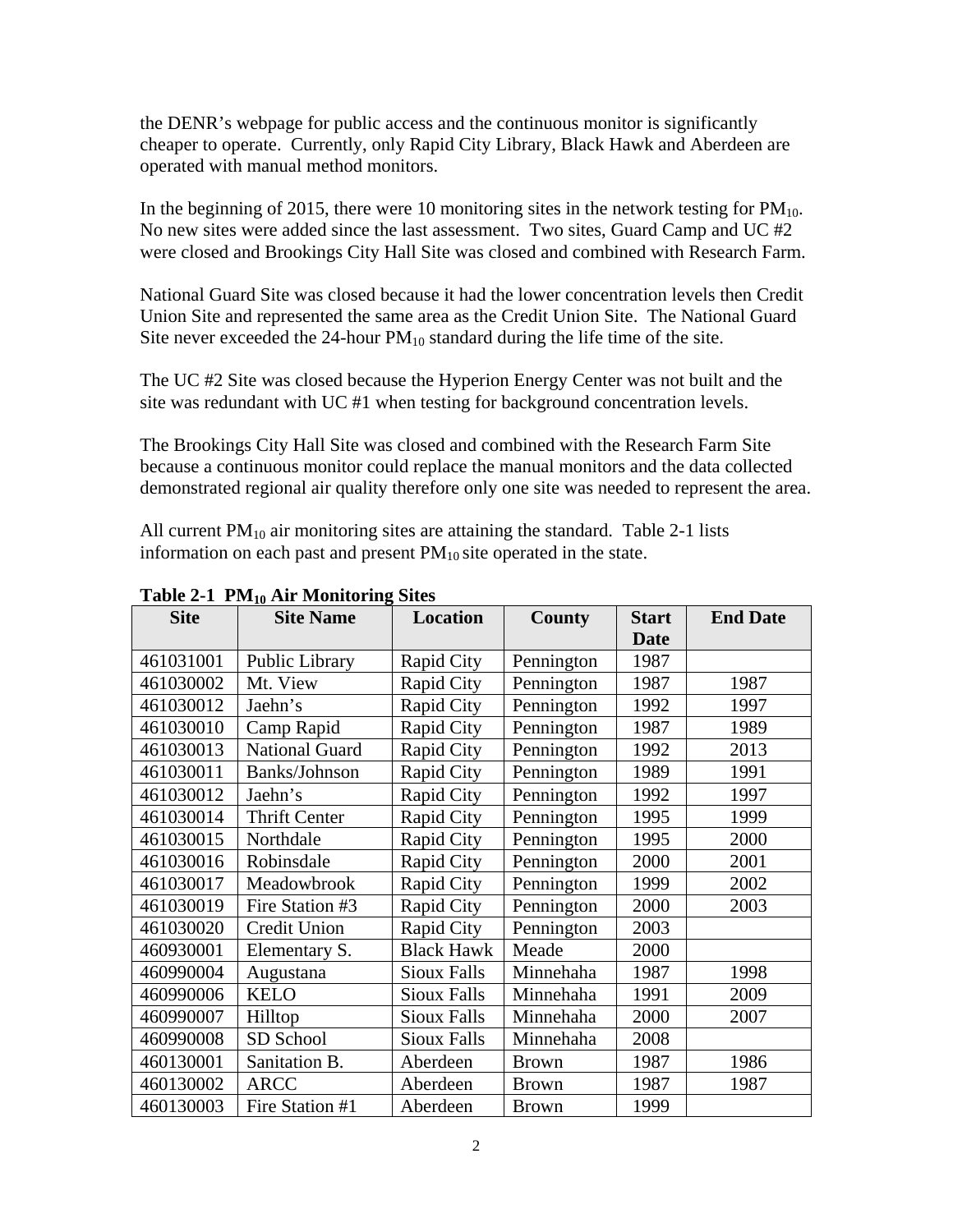| <b>Site</b> | <b>Site Name</b>     | <b>Location</b>  | County           | <b>Start</b> | <b>End Date</b> |
|-------------|----------------------|------------------|------------------|--------------|-----------------|
|             |                      |                  |                  | Date         |                 |
| 460110002   | City Hall            | <b>Brookings</b> | <b>Brookings</b> | 1989         | 2014            |
| 460110003   | <b>Research Farm</b> | Rural            | <b>Brookings</b> | 2015         |                 |
| 460330132   | Wind Cave            | National P.      | Custer           | 2005         |                 |
| 460710001   | <b>Badlands</b>      | National P.      | Jackson          | 1999         |                 |
| 460290002   | <b>Utility Yard</b>  | Watertown        | Codington        | 2000         |                 |
| 461270001   | UC#1                 | Jensen           | Union            | 2009         |                 |
| 461270002   | <b>UC#2</b>          | Renken           | Union            | 2009         | 2013            |
| 461050001   | Thom's               | Lemmon           | Perkins          | 1987         | 1986            |
| 460210001   | Phone Building       | Pollock          | Campbell         | 1987         | 1986            |

#### **2.2 Particulate Matter PM2.5**

A new standard was added by EPA for fine particulate matter called  $PM_{2.5}$  in 1997. South Dakota submitted a revised ambient air monitoring network plan to include sampling sites for the new  $PM_{2.5}$  standard. In 1999, manual  $PM_{2.5}$  samplers were added to the ambient air monitoring network providing 24-hour sample concentrations to determine compliance with the new standard.

In 2006, EPA revised the  $PM<sub>2.5</sub>$  standard significantly by reducing the 24-hour standard from 65 to 35 micrograms per cubic meter. South Dakota submitted an attainment designation to EPA on December 11, 2007, designating each county as attaining the new PM<sub>2.5</sub> standard. In 2012, EPA revised the annual PM<sub>2.5</sub> from 15 to 12 ug/m<sup>3</sup>. On December 13, 2013; DENR submitted an attainment designation to EPA recommending each county in South Dakota as attaining the revised annual standard for  $PM<sub>2.5</sub>$ .

In 2009, equivalent method continuous  $PM<sub>2.5</sub>$  monitors were added to the network providing hourly concentrations. The goal was to move to more continuous monitors providing more data at a lower cost than the manual monitors. Currently, only the Rapid City Library and Aberdeen Fire Station #1 sites have manual method monitors. The SD School Site has both the manual and continuous monitoring methods for  $PM<sub>2.5</sub>$  as required for the NCore Site.

Currently in 2015, there are 10 sites in the air monitoring network collecting  $PM_{2.5}$  data. Since the last 5-year Assessment three sites were closed. UC #2 site was closed because the Hyperion Energy Center was not built and the site data was redundant with UC #1. The Brookings City Hall Site was closed and combined with the Research Farm Site because a continuous monitor could replace manual monitors and the data collected demonstrated regional air quality and therefore only one site was needed to represent this area. The KELO Site was closed because the  $PM<sub>2.5</sub>$  data was redundant to the SD School Site so only one site was needed to represent the area of Sioux Falls for this parameter.

All sites in the state are currently attaining the  $PM_{2.5}$  standard. Table 2-2 lists information on the past and present sites that have  $PM_{2.5}$  testing data.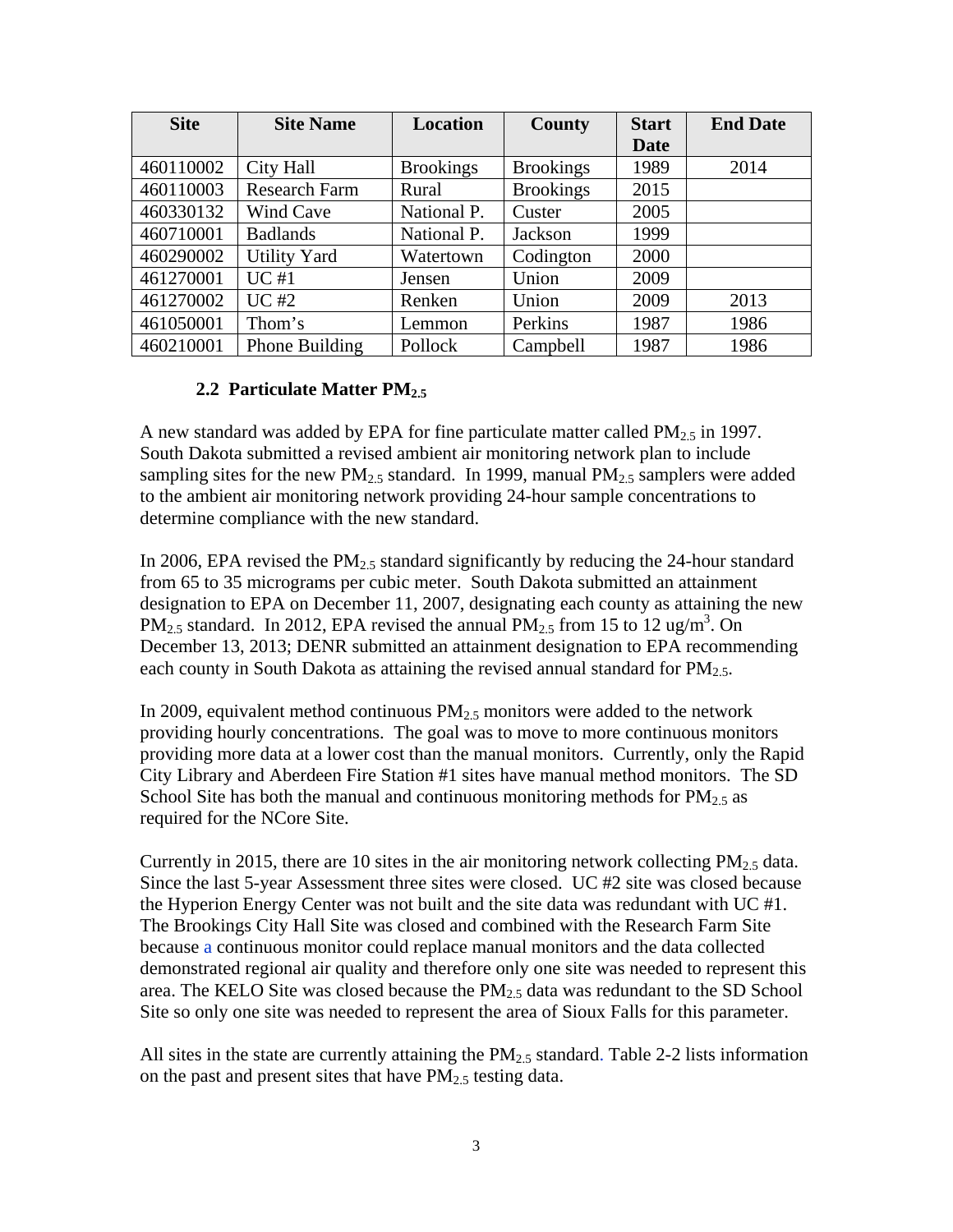| <b>Site</b> | <b>Site Name</b>      | <b>Location</b>    | County           | <b>Start</b> | <b>End Date</b> |
|-------------|-----------------------|--------------------|------------------|--------------|-----------------|
|             |                       |                    |                  | <b>Date</b>  |                 |
| 461031001   | Public Library        | Rapid City         | Pennington       | 1999         |                 |
| 461030013   | <b>National Guard</b> | Rapid City         | Pennington       | 2000         | 2004            |
| 461030014   | <b>Thrift Center</b>  | Rapid City         | Pennington       | 1998         | 1999            |
| 461030015   | Northdale             | Rapid City         | Pennington       | 1999         | 2000            |
| 461030016   | Robinsdale            | Rapid City         | Pennington       | 1999         | 2006            |
| 461030017   | Meadowbrook           | Rapid City         | Pennington       | 1999         | 2002            |
| 461030019   | Fire Station #3       | Rapid City         | Pennington       | 2000         | 2003            |
| 461030020   | Credit Union          | Rapid City         | Pennington       | 2003         |                 |
| 460930001   | Elementary S.         | <b>Black Hawk</b>  | Meade            | 2000         | 2004            |
| 460990006   | <b>KELO</b>           | <b>Sioux Falls</b> | Minnehaha        | 1999         | 2014            |
| 460990007   | Hilltop               | <b>Sioux Falls</b> | Minnehaha        | 1999         | 2007            |
| 460990008   | SD School             | <b>Sioux Falls</b> | Minnehaha        | 2008         |                 |
| 460130003   | Fire Station #1       | Aberdeen           | <b>Brown</b>     | 1999         |                 |
| 460110002   | City Hall             | <b>Brookings</b>   | <b>Brookings</b> | 1999         | 2014            |
| 460110003   | <b>Research Farm</b>  | Rural              | <b>Brookings</b> | 2015         |                 |
| 460330132   | <b>Wind Cave</b>      | National P.        | Custer           | 2005         |                 |
| 460710001   | <b>Badlands</b>       | National P.        | Jackson          | 1999         |                 |
| 460290002   | <b>Utility Yard</b>   | Watertown          | Codington        | 2003         |                 |
| 461270001   | UC#1                  | Jensen             | Union            | 2009         |                 |
| 461270002   | UC #2                 | Renken             | Union            | 2009         | 2013            |

**Table 2-2 PM2.5 Air Monitoring Sites** 

# **2.3 Ozone**

In 1997, a new standard was set for ozone that significantly lowered the concentration level and moved from a one hour to an eight hour average standard. Due to the standard change and concern with the accuracy of modeling results by the Ozone Transport Assessment Group, DENR started testing for ozone in South Dakota.

The first testing for ozone concentrations was completed in 1996, in Volga, South Dakota as part of the requirements for a Prevention of Significant Deterioration permit. The first site in the network was set up at the Hilltop Site in Sioux Falls in 1999. Currently the monitoring network includes six sites located at Sioux Falls, Brookings County, Union County, Badlands, Wind Cave and Black Hawk reporting as SLAMS.

Since the last 5-year Assessment one site was closed. UC #3 site was closed in 2012 and the ozone equipment was moved to UC #1.

All sites are currently attaining the 2008 ozone standard. See Table 2-3 for a list of past and present sites operated in South Dakota.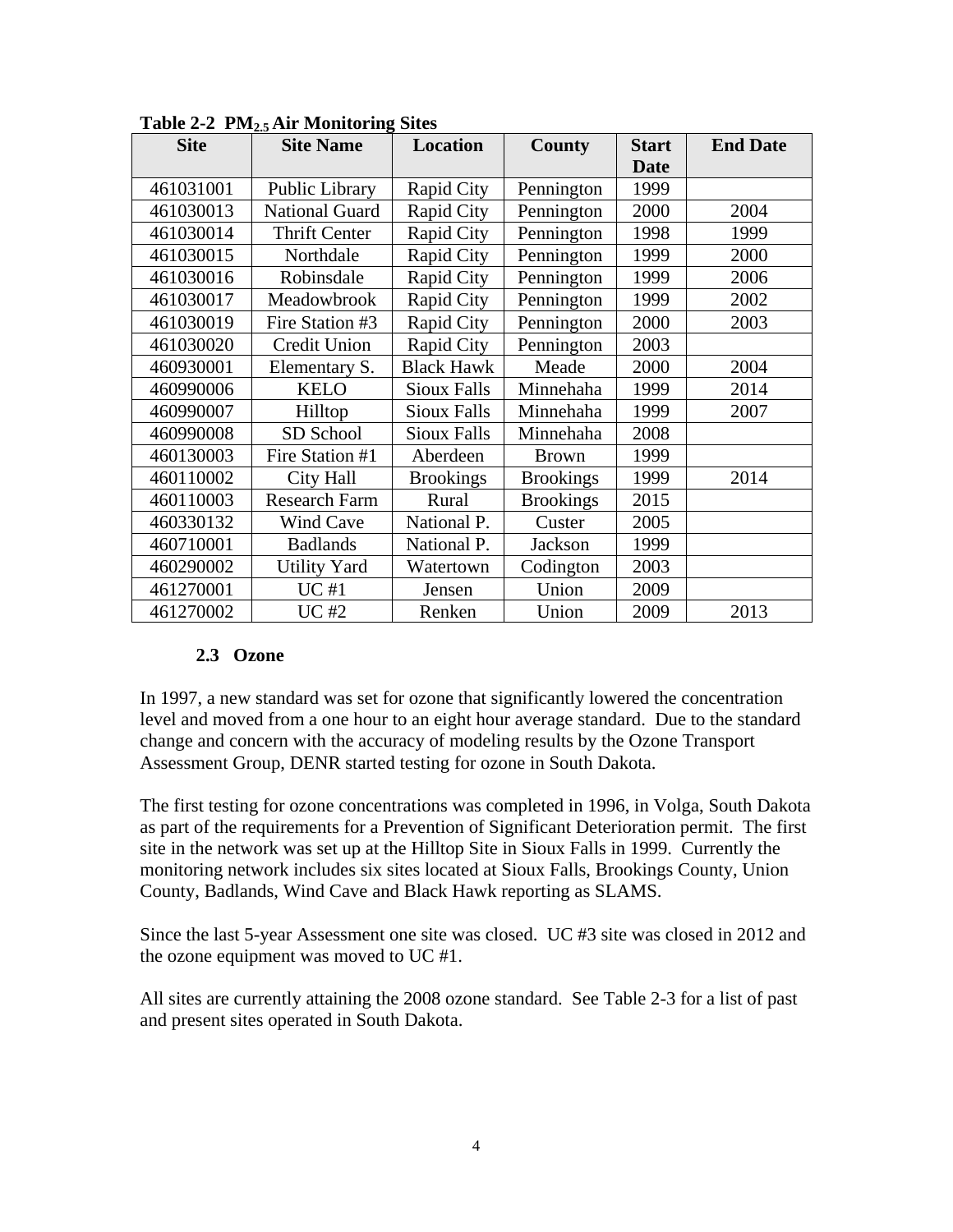| <b>Site</b> | <b>Site Name</b>     | <b>Location</b>    | County           | <b>Start</b> | <b>End Date</b> |
|-------------|----------------------|--------------------|------------------|--------------|-----------------|
|             |                      |                    |                  | <b>Date</b>  |                 |
| 460990007   | Hilltop              | Sioux Falls        | Minnehaha        | 1999         | 2007            |
| 460990008   | SD School            | <b>Sioux Falls</b> | Minnehaha        | 2008         |                 |
| 460110003   | <b>Research Farm</b> | Rural              | <b>Brookings</b> | 2008         |                 |
| 461030020   | Credit Union         | Rapid City         | Pennington       | 2005         | 2007            |
| 461030016   | Robinsdale           | Rapid City         | Pennington       | 2002         | 2006            |
| 460930001   | Elementary S.        | <b>Black Hawk</b>  | Meade            | 2008         |                 |
| 460330132   | <b>Wind Cave</b>     | National P.        | Custer           | 2005         |                 |
| 460710001   | <b>Badlands</b>      | National P.        | Jackson          | 2008         |                 |
| 461270002   | $UC$ #3              | Wagner             | Union            | 2009         | 2012            |
| 461270001   | UC#1                 | Jensen             | Union            | 2013         |                 |

**Table 2-3 Ozone Air Monitoring Sites** 

#### **2.4 Sulfur Dioxide**

Testing for sulfur dioxide concentrations began in the state when the first air monitoring sites were setup by EPA in 1972. The sulfur dioxide concentrations were collected using a pararosaniline bubbler method. The bubbler method for sulfur dioxide was removed from the monitoring network by 1986 because concentrations were very low compared to the standard and there were operational problems during winter months.

For several years no sulfur dioxide analyzers were operated in the network. Beginning in 2002, the first sulfur dioxide continuous analyzer providing hourly concentrations was added to the network at the Hilltop Site in Sioux Falls.

Since the last 5-year assessment one site, UC #2, was closed and the sulfur analyzer was moved from the Wind Cave Site to the Credit Union Site. Currently, there are four sulfur dioxide analyzers operating in the network at UC #1, Sioux Falls School, Badlands, and Credit Union sites. See Table 2-4 for a list of the past and present sites with testing results for sulfur dioxide in the monitoring network.

| <b>Site</b> | <b>Site Name</b>      | <b>Location</b>  | County     | <b>Start</b> | <b>End Date</b> |
|-------------|-----------------------|------------------|------------|--------------|-----------------|
|             |                       |                  |            | <b>Date</b>  |                 |
| 460650001   | Andersen Bldg         | Pierre           | Hughes     | 1981         | 1988            |
| 461031001   | <b>Public Library</b> | Rapid City       | Pennington | 1975         | 1986            |
| 461030002   | Mt. View              | Rapid City       | Pennington | 1975         | 1982            |
| 461030020   | <b>Credit Union</b>   | Rapid City       | Pennington | 2011         |                 |
| 460990001   | City Hall             | Sioux Falls      | Minnehaha  | 1979         | 1986            |
| 460990002   | Airport               | Sioux Falls      | Minnehaha  | 1978         | 1987            |
| 460990007   | Hilltop               | Sioux Falls      | Minnehaha  | 2002         | 2007            |
| 460990008   | SD School             | Sioux Falls      | Minnehaha  | 2008         |                 |
| 460510001   | <b>SE</b> of Plant    | <b>Big Stone</b> | Grant      | 1978         | 1985            |
| 461050001   | Thom's                | Lemmon           | Perkins    | 1981         | 1984            |
| 460630001   | <b>Water Tower</b>    | <b>Buffalo</b>   | Harding    | 1983         | 1986            |

**Table 2-4 Sulfur Dioxide Air Monitoring Sites**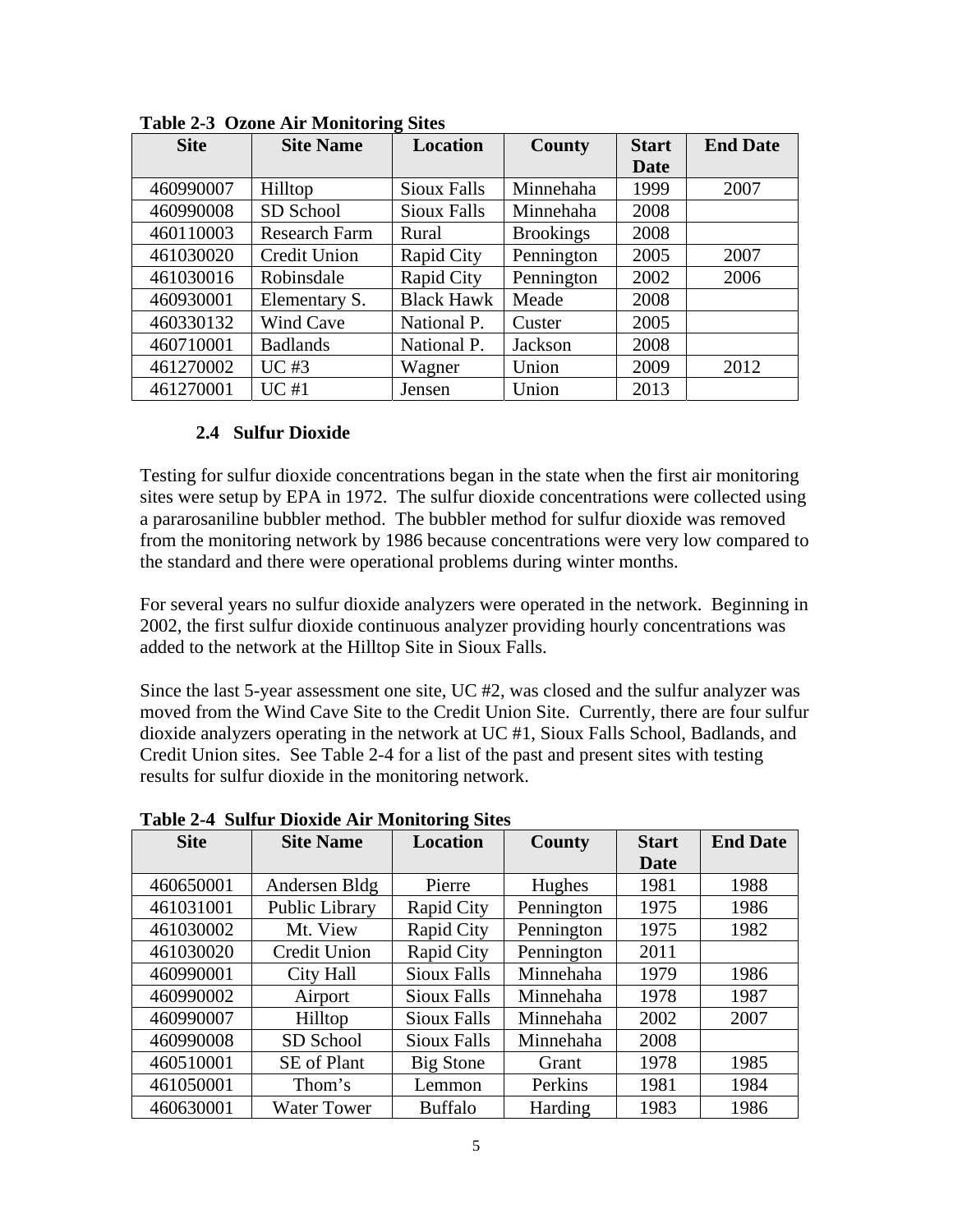| <b>Site</b> | <b>Site Name</b> | Location    | <b>County</b> | <b>Start</b> | <b>End Date</b> |
|-------------|------------------|-------------|---------------|--------------|-----------------|
|             |                  |             |               | <b>Date</b>  |                 |
| 46033001    | Teepee Work C.   | Rural       | Custer        | 1974         | 1980            |
| 460331001   | Sanson Ranch     | Rural       | Custer        | 1986         | 1986            |
| 460330132   | Wind Cave        | National P. | Custer        | 2005         | 2010            |
| 460710001   | <b>Badlands</b>  | National P. | Jackson       | 2005         |                 |
| 461270001   | UC#1             | Jensen      | Union         | 2009         |                 |
| 461270002   | $UC$ #2          | Renken      | Union         | 2009         | 2013            |

In 2010, EPA revised the primary standard for sulfur dioxide setting a 1-hour concentration level. Additional rule making specified changes to the air monitoring requirements. The rule required testing around any major source that had sulfur dioxide emissions equal to or greater than 5% of the national total. South Dakota has one large source of  $SO<sub>2</sub>$  emissions, Big Stone Power Plant, indicated by EPA proposed rule that would be required to be characterized. Before the rule was finalized, EPA entered into a consent decree requiring large sources to be characterized by September of 2015. The air monitoring rule was finalized by EPA shortly after.

Under the consent decree between EPA and environmental groups on March 2, 2015, EPA is requiring states to update the recommendations for counties with large sources of  $SO<sub>2</sub>$  emission. EPA will use the data to designate the counties for the 1-hour NAAQS for SO2. DENR had originally requested Grant County designated along with the rest of the state as attaining the 1-hour  $SO<sub>2</sub>$  standard.

Grant County is impacted by the consent decree because the Big Stone Power Plant is a large source of  $SO_2$  emissions as specified by the consent decree. DENR must provide information to show the Big Stone Power Plant is not causing the area to exceed the 1 hour standard by September 2015. DENR plans on reiterating to EPA that Grant County is attaining the standard and will provide additional information supporting an attainment conclusion.

# **2.5 Nitrogen Dioxide**

Testing for nitrogen dioxide concentrations began in the state when the first air monitoring sites were setup by EPA in 1972. Nitrogen dioxide concentrations were measured using a sodium arsenite bubbler method. The bubbler method for nitrogen dioxide was removed from the monitoring network by 1986 because concentrations were very low compared to the standard and there were operational problems during winter months. Table 2-5 lists the sites testing for nitrogen dioxide past and present in the monitoring network.

| <b>Site</b> | <b>Site Name</b>      | Location   | <b>County</b> | <b>Start</b> | <b>End Date</b> |
|-------------|-----------------------|------------|---------------|--------------|-----------------|
|             |                       |            |               | Date         |                 |
| 460650001   | Andersen Bldg         | Pierre     | Hughes        | 1981         | 1988            |
| 461031001   | <b>Public Library</b> | Rapid City | Pennington    | 1977         | 1986            |

**Table 2-5 Nitrogen Dioxide Air Monitoring Sites**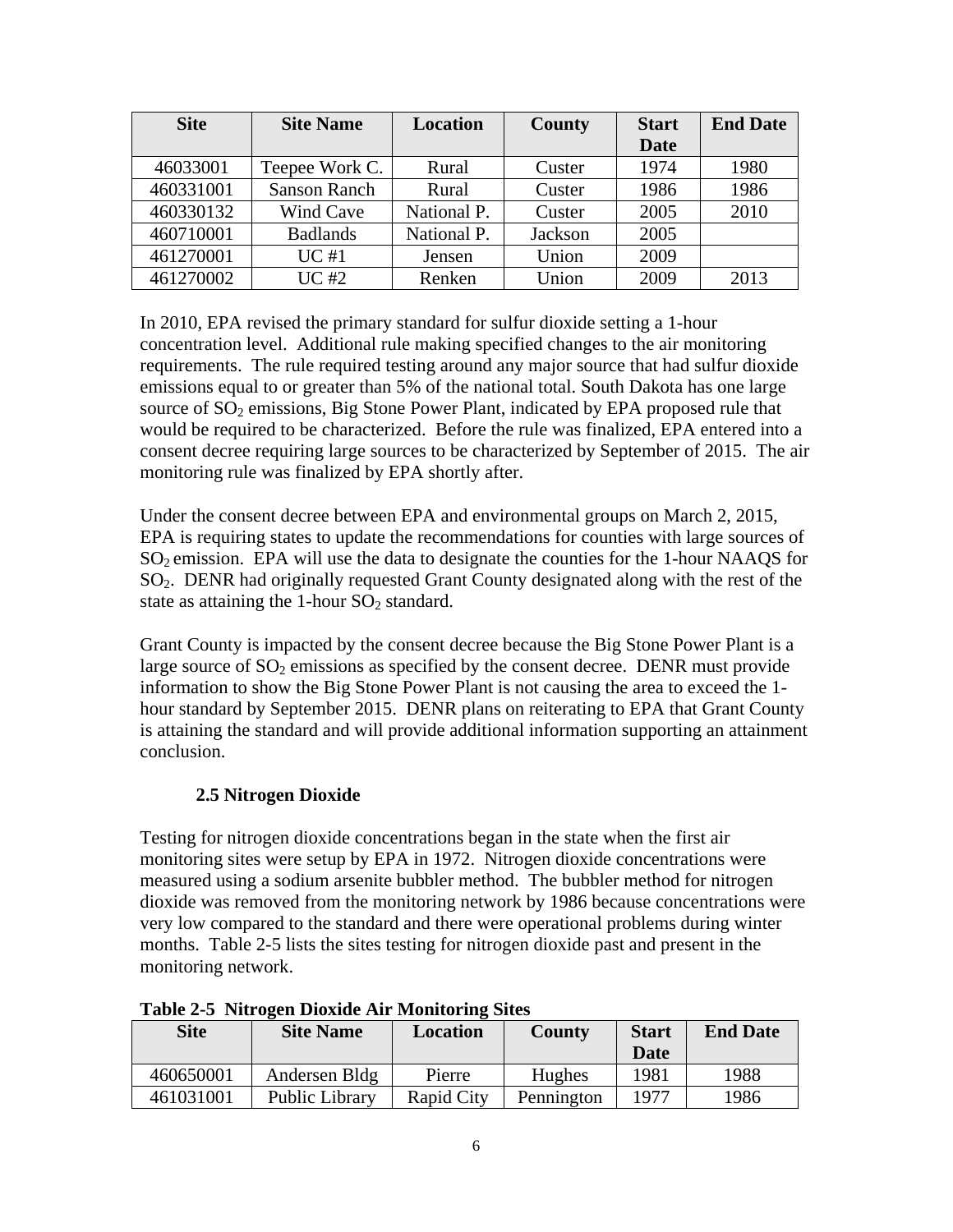| <b>Site</b> | <b>Site Name</b>    | <b>Location</b>    |            | <b>Start</b> | <b>End Date</b> |
|-------------|---------------------|--------------------|------------|--------------|-----------------|
|             |                     |                    |            | <b>Date</b>  |                 |
| 461030002   | Mt. View            | Rapid City         | Pennington | 1979         | 1982            |
| 461030020   | Credit Union        | Rapid City         | Pennington | 2011         |                 |
| 460990001   | City Hall           | <b>Sioux Falls</b> | Minnehaha  | 1979         | 1986            |
| 460990002   | Airport             | Sioux Falls        | Minnehaha  | 1978         | 1987            |
| 460990007   | Hilltop             | <b>Sioux Falls</b> | Minnehaha  | 2000         | 2007            |
| 460990008   | SD School           | <b>Sioux Falls</b> | Minnehaha  | 2008         |                 |
| 460510001   | <b>SE</b> of Plant  | <b>Big Stone</b>   | Grant      | 1978         | 1985            |
| 461050001   | Thom's              | Lemmon             | Perkins    | 1978         | 1984            |
| 460630001   | <b>Water Tower</b>  | <b>Buffalo</b>     | Harding    | 1976         | 1986            |
| 460330001   | Teepee Work         | rural              | Custer     | 1974         | 1980            |
|             | Center              |                    |            |              |                 |
| 460331001   | <b>Sanson Ranch</b> | rural              | Custer     | 1986         | 1986            |
| 460330132   | Wind Cave           | National           | Custer     | 2005         | 2010            |
|             |                     | Park               |            |              |                 |
| 460710001   | <b>Badlands</b>     | National           | Jackson    | 2005         |                 |
|             |                     | Park               |            |              |                 |
| 461270001   | UC#1                | Jensen             | Union      | 2009         |                 |
| 461270002   | UC #2               | Renken             | Union      | 2009         | 2013            |

For several years no nitrogen dioxide analyzers were operated in the network. In 2000, the first continuous nitrogen dioxide analyzer was setup at the Hilltop Site in Sioux Falls. In 2010, EPA revised the standard for nitrogen dioxide setting a 1-hour concentration level. Additional rule making specified air monitoring requirements. South Dakota is not required to install a nitrogen dioxide testing site because of low population levels and associated low traffic counts.

In 2011, DENR added a new analyzer to the SD School Site. The analyzer measures the sum of all reactive nitrogen ions at the intake of the analyzer located on a 10 meter tower. The sampling will provide data that can indicate ozone forming potential of the area and indicate if the Sioux Falls area is nitrogen or volatile organic compound ion limited for ozone pollution.

Since 2010, no new sites were added, UC #2 is the only site closed and the Wind Cave nitrogen dioxide testing was moved to the Rapid City Credit Union Site. Currently, there are four operating sites in the network. There are nitrogen dioxide analyzers at UC #1, Sioux Falls School, Badlands, and Rapid City Credit Union sites. All sites are attaining the 1-hour and annual standards for nitrogen dioxide.

### **2.6 Lead**

South Dakota has limited reasons for operating a lead monitor. With minimal industrial lead emissions, testing has been a low priority. The testing that was completed showed lead concentrations low even when vehicle gasoline contained higher amounts of lead. With the removal of a large part of the lead in fuel and with source emissions less than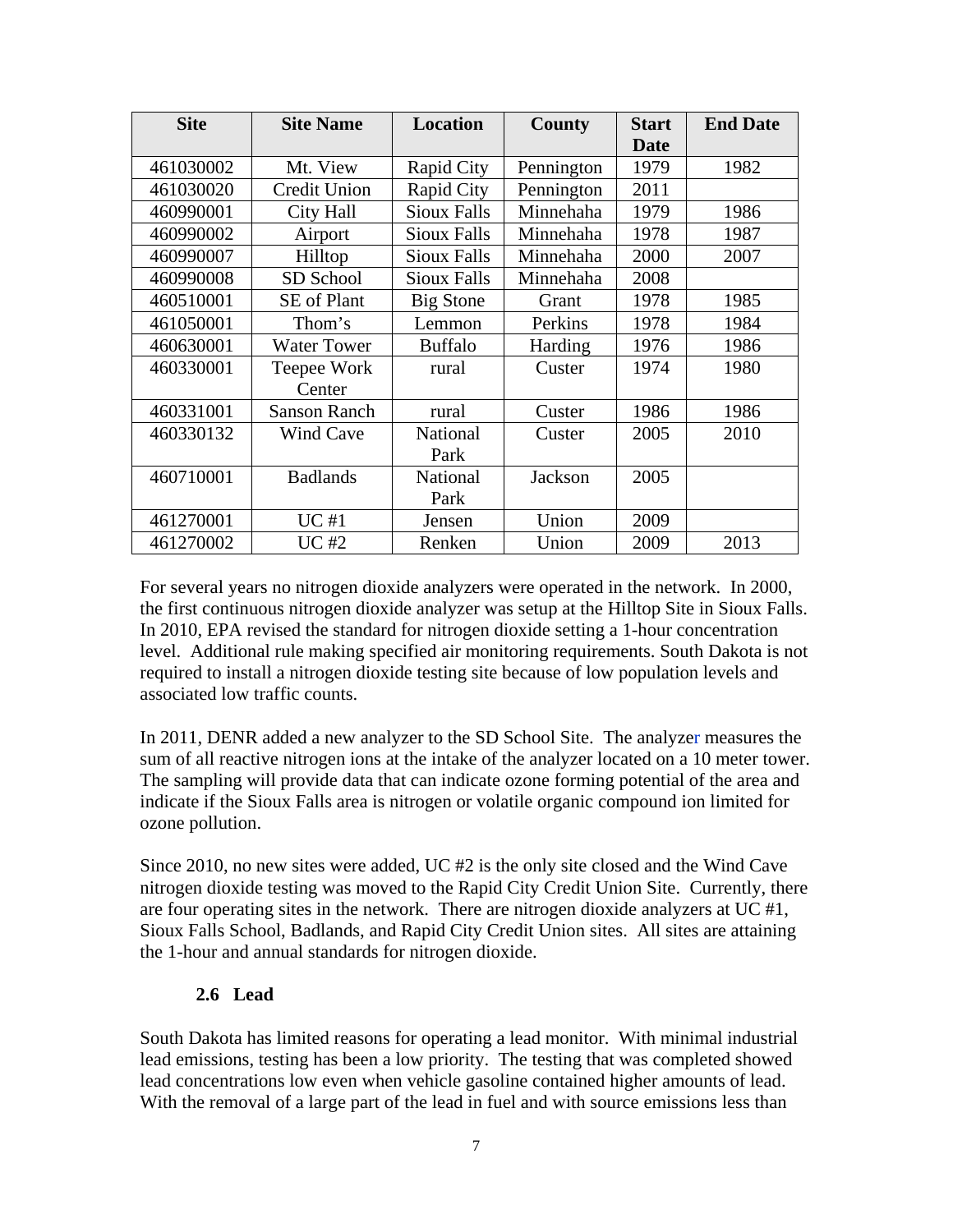0.5 ton per year, the potential for lead pollution concentrations exceeding the national standard are low. It is anticipated that testing for lead will continue to be a low priority.

South Dakota is attaining the national standard for lead. Table 2-6 contains a list of the historical lead monitoring locations in the state.

| <b>Site</b> | <b>Site Name</b>      | Location           | County            | <b>Start</b><br><b>Date</b> | <b>End Date</b> |
|-------------|-----------------------|--------------------|-------------------|-----------------------------|-----------------|
| 460470001   | <b>Sewer Plant</b>    | <b>Hot Springs</b> | <b>Fall River</b> | 1981                        | 1981            |
| 461030012   | Jaehn's               | Rapid City         | Pennington        | 1992                        | 1994            |
| 460330001   | Teepee Work<br>Center | Rural              | Custer            | 1975                        | 1981            |
| 460331001   | Sanson Ranch          | Rural              | Custer            | 1982                        | 1986            |

**Table 2-6 Lead Air Monitoring Site** 

# **2.7 Carbon Monoxide**

Sampling for carbon monoxide has been a low priority for South Dakota. Areas having high concentrations of carbon monoxide typically have high traffic counts or emissions and have topography that would allow the trapping of pollutants like in a mountain valley. The combination of South Dakota's low traffic counts and low emissions levels indicates low potential for high concentrations of carbon monoxide pollution.

Historically no testing for carbon monoxide was completed in the state. As part of collecting air monitoring data to show background levels for the criteria pollutants in Union County prior to the construction of the Hyperion Energy Center, DENR setup the first carbon monoxide analyzer in 2009. Because carbon monoxide levels were low and the completion of three years of testing the UC #1 Site was discontinued in 2013.

A second site was added in 2011, at the SD School Site in Sioux Falls as part of the required testing at an NCore site. All analyzers showed that South Dakota is attaining the National Ambient Air Monitoring Standards for carbon monoxide. Table 2-7 lists the details of both operating carbon monoxide sites in the state.

| <b>Site</b> | <u>UMI MUH MIUMUMUU TIIL MIUMIUHIIL MIUM</u><br><b>Site Name</b> | Location    | <b>County</b> | <b>Start</b><br>Date | <b>End Date</b> |
|-------------|------------------------------------------------------------------|-------------|---------------|----------------------|-----------------|
| 461270001   | UC #1                                                            | Jensen      | Union         | 2009                 | 2013            |
| 460990008   | SD School                                                        | Sioux Falls | Minnehaha     | 2011                 |                 |

**Table 2-7 Carbon Monoxide Air Monitoring Sites**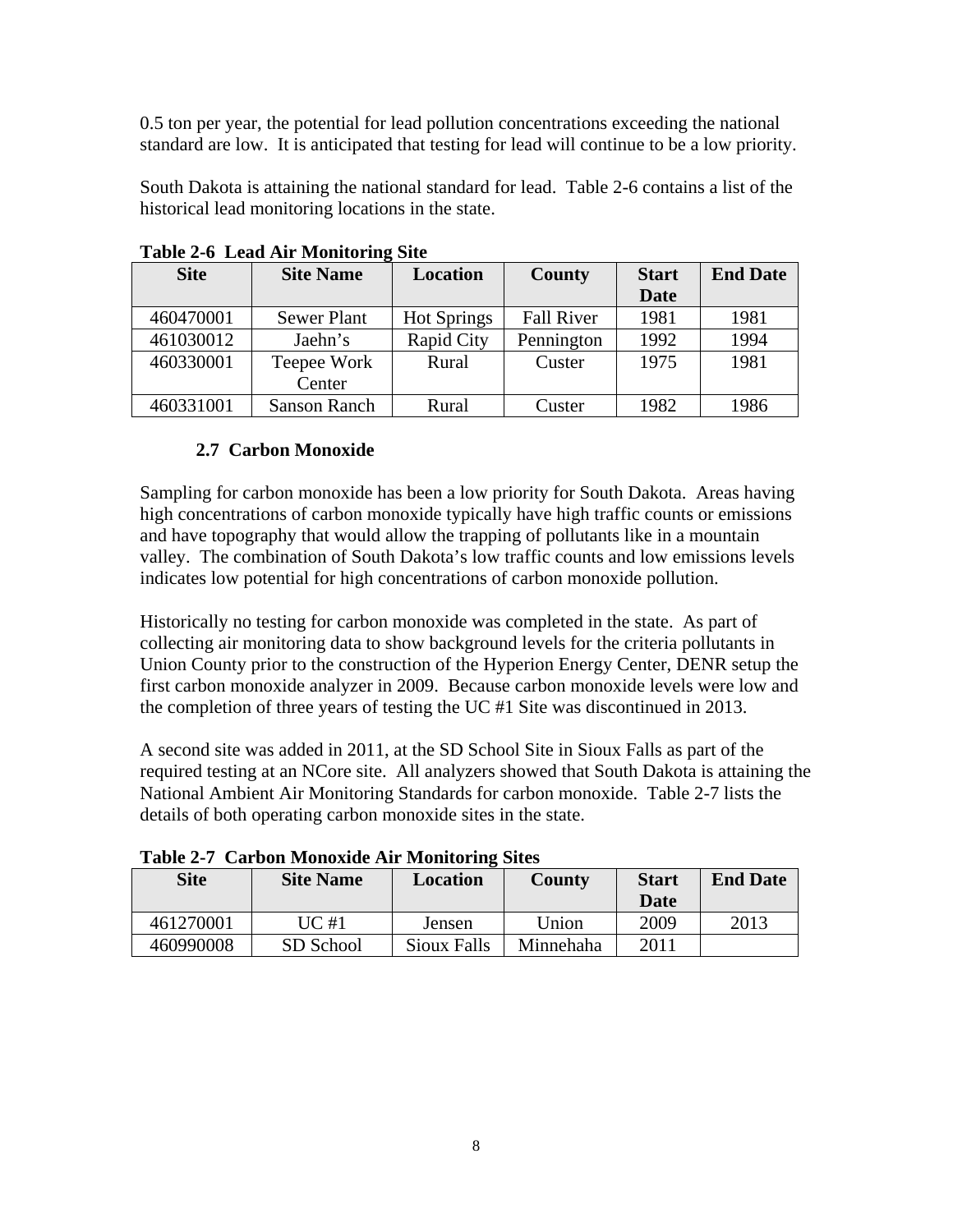# **3.0 Description of Regional Issues**

This section will discuss regional issues that affect air pollution levels in South Dakota. The issues discussed in this section are the ones identified in the guidance document or are issues associated with recorded high concentration of air pollution in the state.

# **3.1 Topography**

The state of South Dakota is a large geographic area with a low population density. Most of the South Dakota terrain is flat to rolling hills. The exception is the Black Hills Region which is a mountainous area ranging from 3,000 to 7,242 feet of elevation on Harney Peak, the highest point in the state. See a topography map of South Dakota in Figure 3-1.

# **Figure 3-1 Topography of South Dakota**



The flat to rolling terrain allows good dispersion of air pollutants over a large part of the state. In these areas there are few problems with inversions and stagnation of air pollution. In the past five years air pollution transported from other states and Canada combined with unusual meteorological conditions has resulted in high concentrations of  $PM<sub>2.5</sub>$ . The sources of air pollution for some events have come from the transport of smoke from prescribed and wild fires in the other states and Canada. Other events come from the transport of  $PM_{2.5}$  from sources of agricultural land burning to the south and southeast of South Dakota and affects particulate matter levels along the eastern edge of the state.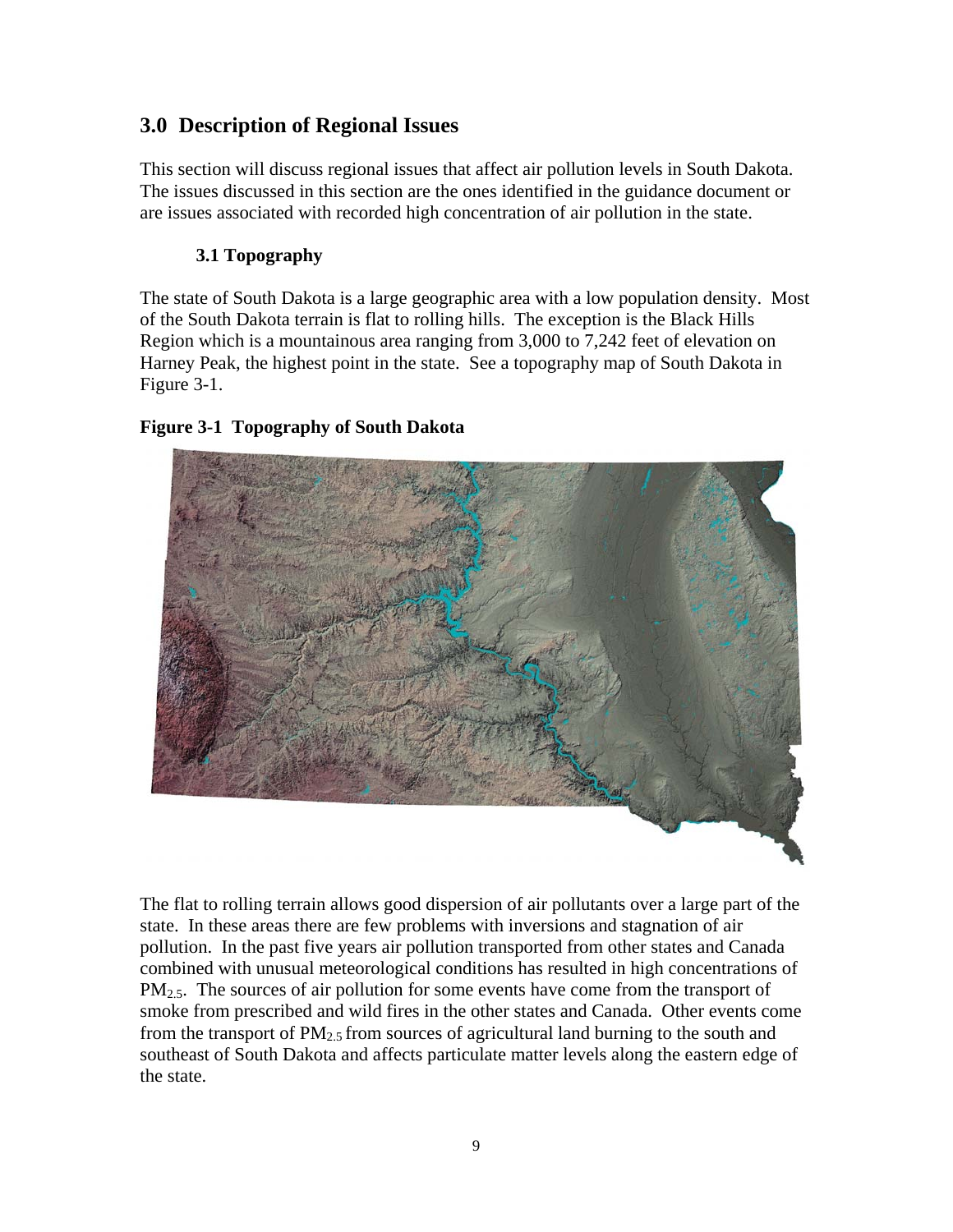The mountainous Black Hills region has some potential for stagnation of air pollution in the valleys. But low population and minimal air pollution from the industrial sources keeps most of the area free of air pollution problems. One of the main concerns for air pollution in this region is smoke from large local prescribed and large wildland fires. During the evening and night time hours smoke from local burning of wood, prescribed fires and wildland fires can cause areas of high levels of fine particulate matter in the mountain valleys.

Topography does not present a significant problem for increasing air pollution in South Dakota. There are some issues in the Black Hills region but these are usually short term and do not occur during a consistent period of time.

The state has a large overall geographic area and combined with tight financial resources presents a problem with providing representative data for all counties. Currently, there are 11 monitoring sites representing 10 counties in the state. Air pollution parameters of ozone and  $PM<sub>2.5</sub>$  have the potential for high concentrations because these pollutants have higher potential for long range transport. Ozone and  $PM_{2.5}$  testing will be a priority in the network. As testing needs change the network of sites will be modified to represent pollution exposure, high concentration and rural areas of high pollution potential.

### **3.2 Climate**

The region has a diverse climate with changing conditions. Winters can be cold reaching temperatures as low as a negative 40 below zero degrees F. Summers are warm with some days hot and can have temperatures to 113 degrees F.

In general the eastern third of the state has precipitation amounts that can average 20 or more inches per year. Dry periods can occur but are usually short term events affecting spotted areas. The northern Black Hills has higher moisture amounts and have fewer issues with dry conditions.

The western parts of the state have lower average precipitation levels averaging around 13 inches or less per year. On the average a large part of the precipitation falls during the growing season or spring and summer months. Snow amounts can range from a few inches to over 100 inches per year. In the northern Black Hills snow amounts can exceed 200 inches per year

The central part of the state is a transition area from the higher precipitation areas in the east to the arid western part of the state which have periods of significantly less precipitation. In the central and western parts of the state the dry periods are more frequent and can last for several years.

High winds can occur at any time of the year and can be a source of localized high  $PM_{10}$ concentrations. Usually the levels are the highest when high winds are associated with extended drought. Rapid City historically is one area of the state that has problems with PM<sub>10</sub> levels over the National Ambient Air Quality Standards during high wind events.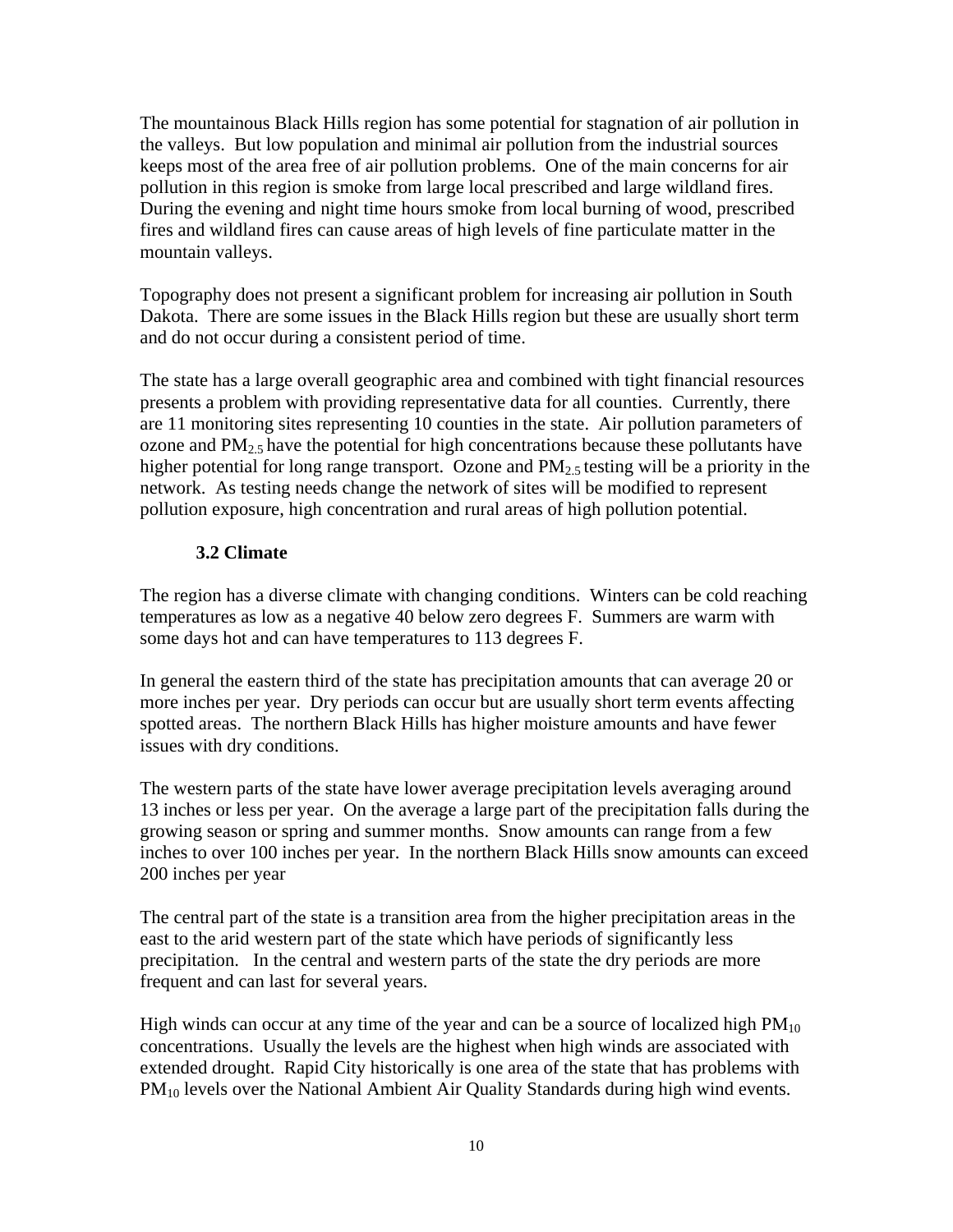South Dakota has a Natural Events action plan for Rapid City. The plan includes a high wind dust alert and fugitive dust action plans for the facilities in the Rapid City Air Quality Control Zone. Under the plan the National Weather Service provides a public service alert when forecasted average hourly wind speeds exceed 20 miles per hour, peek wind gusts exceed 40 mile per hour and 0.02 inches or less of daily precipitation on any of the last five or more days. In addition the alert initiates the fugitive dust control plans developed by each major source in the Rapid City area.

Several high wind dust alerts are called each year in Rapid City. During the last five years none of the high wind dust alert days have recorded concentrations greater than the 24-hour  $PM_{10}$  standard. With the coordinated efforts of the City of Rapid City, Pennington County, state agencies, and Rapid City regulated facilities  $PM_{10}$ concentrations have been reduced and the area was re-designated to attainment by EPA on April 5, 2006.

Other areas of the state can have high  $PM_{10}$  concentrations during high wind events but the events occur infrequent and to date have not affected more than one day per year. In all cases high  $PM_{10}$  concentrations in other areas of the state outside of Rapid City may have five to ten years between these events. For example in 2011 the Watertown Utility and Brookings City Hall sites each had one concentration greater than the standard during a high wind event. In both cases no other high  $PM_{10}$  level events were recorded since that day.

Unusual climate events can cause transport of air pollution into South Dakota but the events are not predictable and may occur once or not at all in a year. These events are becoming more important as EPA continues to lower air pollution standards close to concentrations recorded in South Dakota. This issue will be studied further during the next 5-year period but currently no adjustments to the network will be made because of climate events.

#### **3.3 Population and Demographic Trends**

South Dakota is a sparsely populated state with a 2010 Census of 814,180 people. The US Census Bureau estimates the state's population in 2014 has increased by 4.8% to around 853,175 people. General changes in population show people moving from rural and small town areas to the medium and large cities. This trend began in the 1930s and continues today. The state's largest industry, agriculture, shows the size in acreage of the farms and ranches continues to increase with fewer people involved with the day to day operations. Value added agriculture projects such as ethanol plants in rural areas have helped stabilize the population of some rural communities but many continue to lose population.

There are 66 counties in the state. Only Minnehaha County has a population greater than 100,000 people. Only Pennington County has a population between 50,000 to 100,000. Sixteen counties have populations from 10,000 to 40,000. The remaining 49 counties have populations less than 10,000 with the smallest population in Jones County at just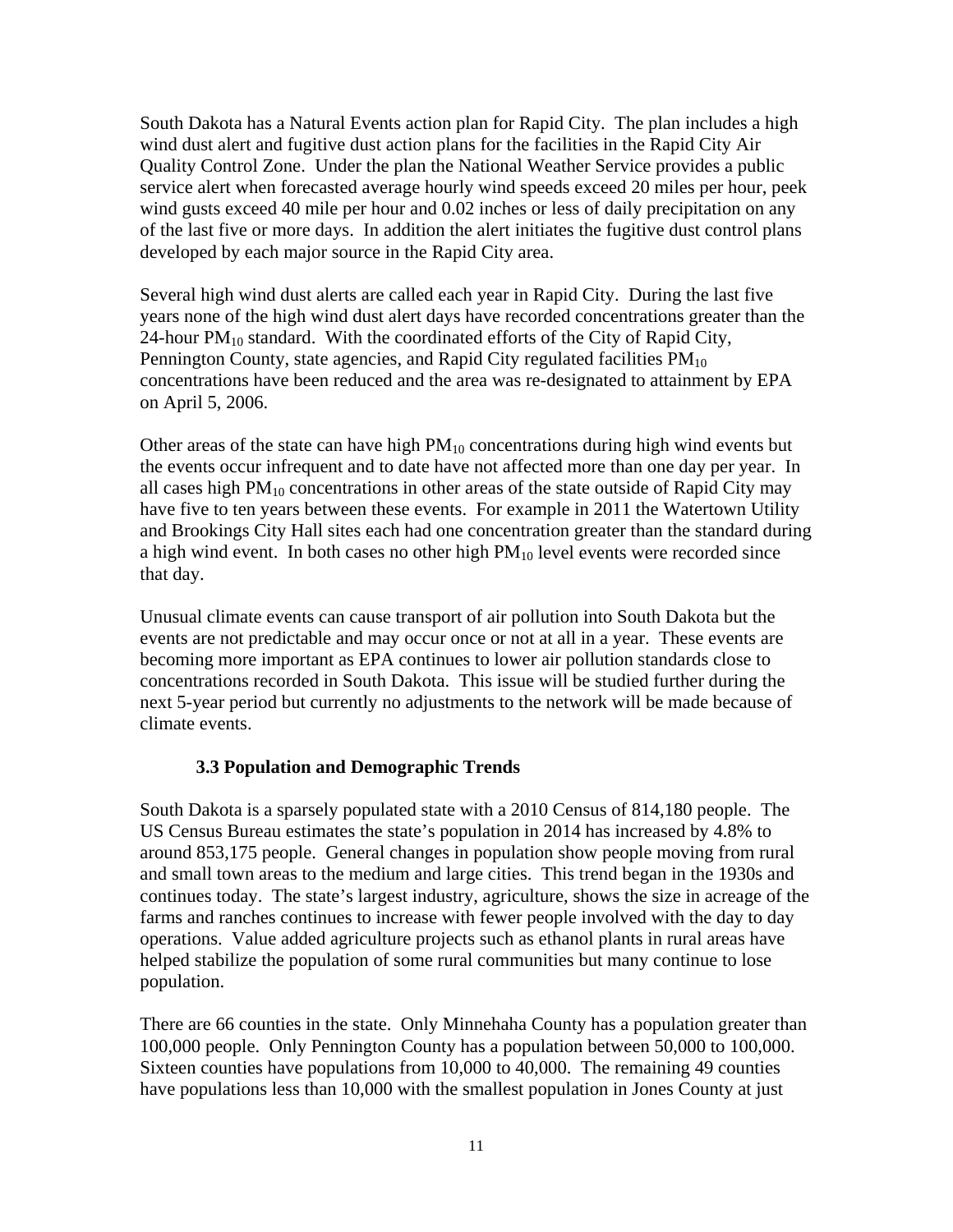over 975 people. See Table 3-1 for information on the 10 highest population counties in the state.

| <b>Number</b> | County           | <b>Population</b> | <b>Largest City</b> |
|---------------|------------------|-------------------|---------------------|
|               | Minnehaha        | 179,180           | <b>Sioux Falls</b>  |
| 2             | Pennington       | 98,533            | <b>Rapid City</b>   |
| 3             | Lincoln          | 39,713            | <b>Sioux Falls</b>  |
| 4             | <b>Brown</b>     | 35,154            | Aberdeen            |
| 5             | <b>Brookings</b> | 29,668            | <b>Brookings</b>    |
| 6             | Codington        | 26,317            | Watertown           |
| 7             | Meade            | 23,989            | Sturgis             |
| 8             | Lawrence         | 23,524            | Spearfish           |
| 9             | Yankton          | 28,835            | Yankton             |
| 10            | Davison          | 18,931            | Mitchell            |

**Table 3-1 Counties with the Highest Population**

Forty of the counties had an estimated increase in population since the 2010 census. Most of the county's in this group had minor increases in population. The counties of Minnehaha, Pennington, and Lincoln had the majority of the estimated population increase for the state. Figure 3-2 shows a map of the counties in the state indicating which are gaining and losing population.

The City of Sioux Falls Metropolitan Statistical Area has the highest population in the state and most of the population lives in Minnehaha County with some of the residential areas located in Lincoln and Turner counties. The majority of the industrial source emissions in this area are generated in Minnehaha County. The one air monitoring site is located in the central part of Sioux Falls providing a good characterization of population exposure to air pollution in the Metropolitan Statistical Area.

The state's second largest city is in the Rapid City Metropolitan Statistical Area and is mainly in Pennington County but also extends into the southwest corner of Meade County. DENR operates three monitoring sites in the Rapid City Metropolitan Statistical Area. Two monitoring sites are located in Pennington County and one site in Meade County. Because of the complicated topography within the Rapid City Metropolitan Statistical Area more air monitoring sites are needed to characterize the population exposure to air pollution. In addition there is a need to monitor for Metropolitan Statistical Area background concentrations coming into the city to determine source impacts and the size of the high concentration area for  $PM_{10}$ .

It is anticipated that South Dakota population growth and demographics will continue on the same level as the last 10 years. Population oriented air monitoring is meeting the need by testing in the state's largest population centers.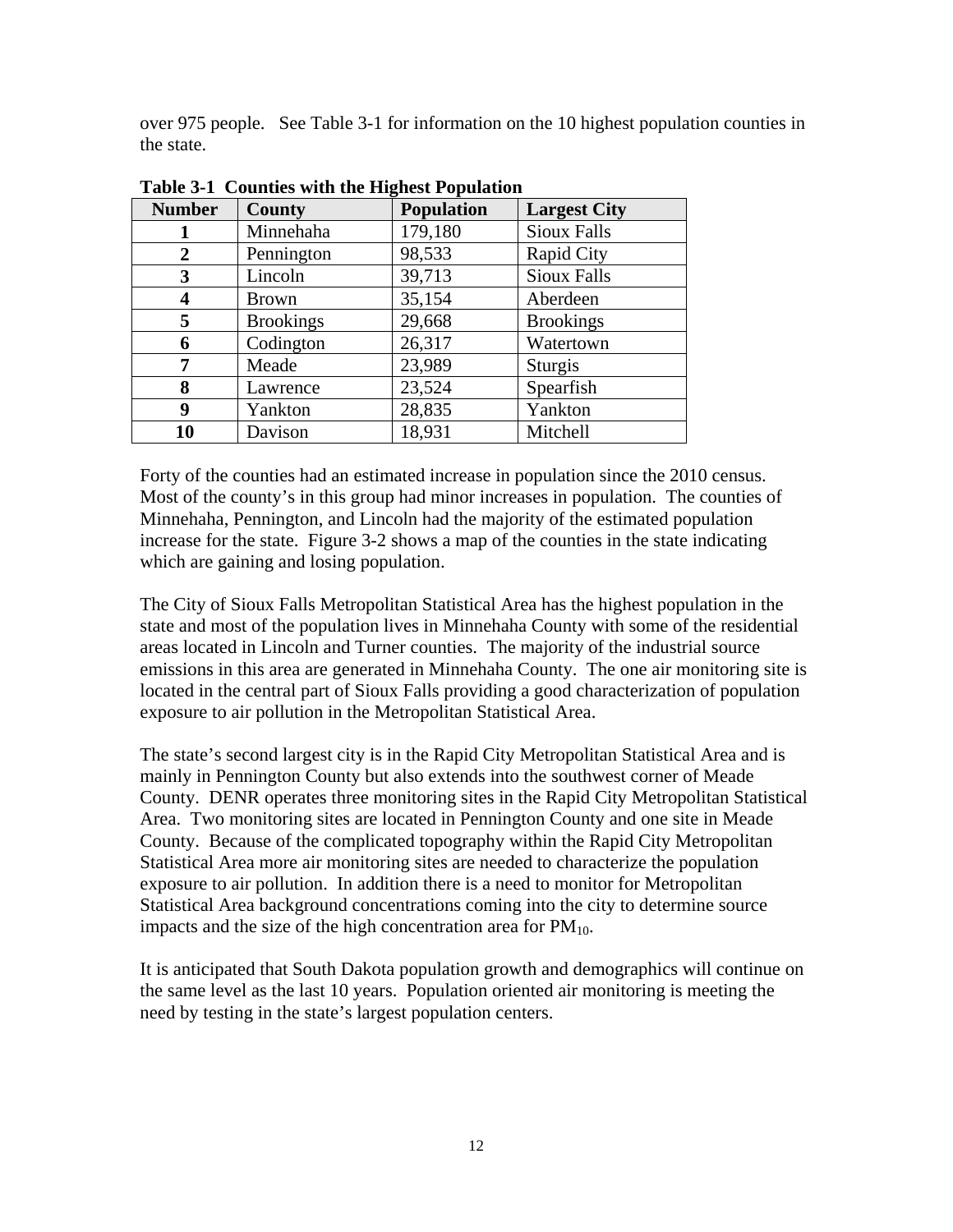# **Figure 3-2 Counties Gaining and Losing Population** Change in Population from 2010 to 2014



# **3.4 Revised Standards**

EPA in the last five years has or is revising the NAAQS primary standards for ozone, nitrogen dioxide, sulfur dioxide and  $PM<sub>2.5</sub>$ . Proposed changes may also include different concentration levels for secondary standards. In addition EPA plans to revise monitoring rules that will direct sampling resources from population to source oriented and in some cases rural testing. These changes may have a major impact on the air monitoring network in future years.

# **3.5 Prescribed Fires**

The state, private landowners and federal land managers use prescribed fires as a means to improve the forest, agricultural lands and grassland ecosystems. In most cases the prescribed fires have not been a problem for high air pollution impacts on the public. Mainly because the fires are short duration, burn small areas and occur under good dispersion periods of the day. Four pre-scribed fire events occurred in the 5-year assessment period that recorded concentrations greater than the standard at the monitoring sites in the network.

The first event was on October 20 to 21, 2010. A prescribed fire conducted by federal land managers at the Wind Cave National Park caused high concentrations to be recorded on the  $PM_{2.5}$  monitor.  $PM_{2.5}$  concentrations continued to be over the standard on October 21. Concentrations dropped back to normal levels as the fire burned out.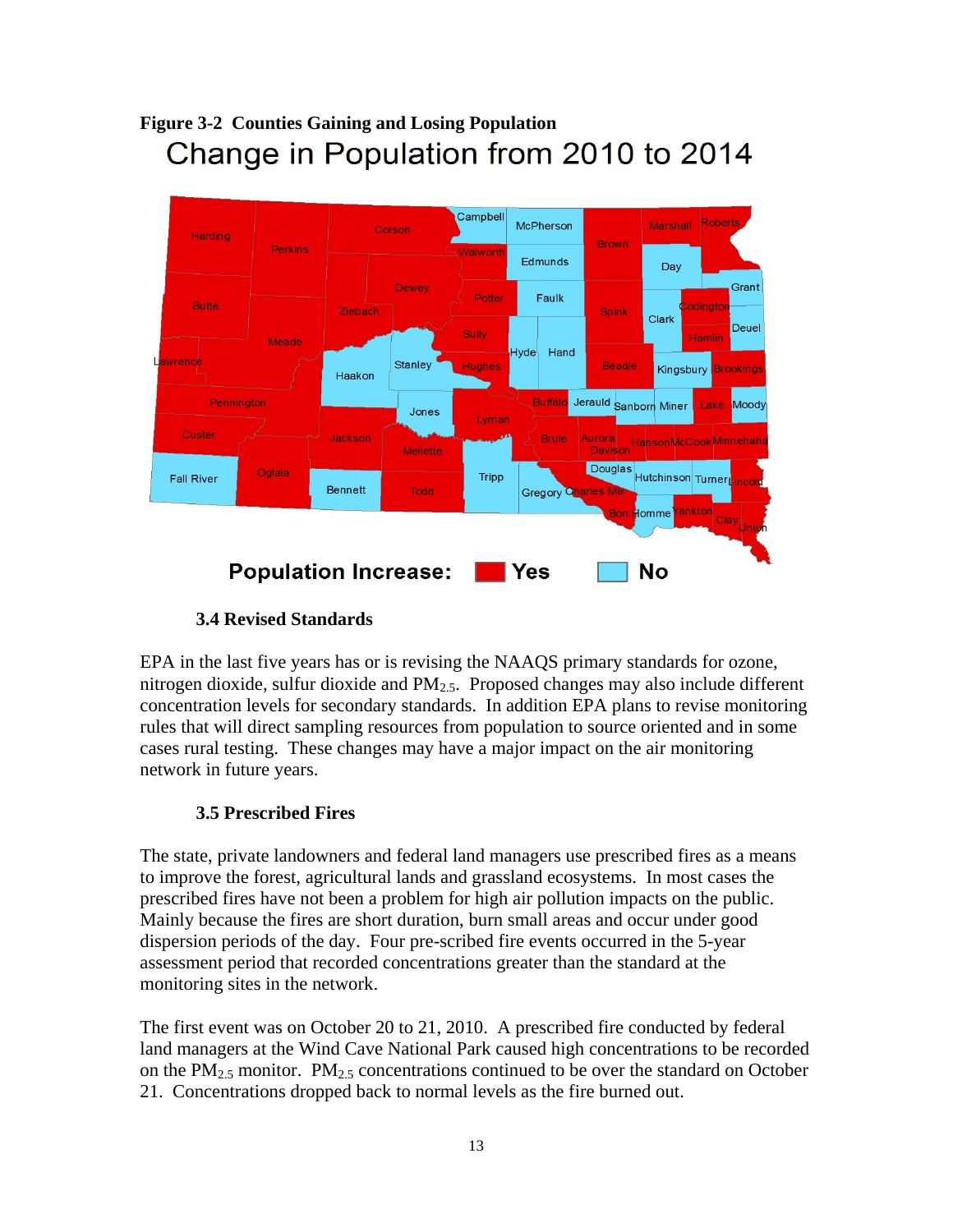The other three events were all in 2014. Based on smoke trajectories, meteorological conditions transported smoke from agricultural burning in the states to the south of South Dakota on March 6, March 30 and April 12 causing five different exceedance days to be recorded at multiple monitoring sites in the east and southeast part of the state. This continues to be an issue in the spring each year.

#### **3.6 Long Range Transport of Pollutants**

A review of the  $PM_{2.5}$  and  $PM_{10}$  data from 2010 to 2014 shows the highest concentration days occurring on the same days at several sites over large geographic areas of the state. When reviewing the meteorological data and other data from the National Weather Service, EPA's AIRNow website, and other sources of information it appears the high concentration days are due to long range transport of air pollution from different events.

### **3.6.1 PM2.5 from Wild Fire Smoke Exceptional Events**

In general the state can have days of high concentrations of  $PM_{2.5}$  caused by smoke from wild fires located in the state, Canada or other states. During this 5-year review period no major wild fires burned within the state and no related exceedances of the  $PM_{2.5}$  standard were recorded caused be transport of smoke from wild fires.

### **3.6.2 High Wind PM10 Events**

During the last 5-years there was one exceptional event that caused high  $PM_{10}$ concentration days. On October 6, 2011, a large area was impacted by high winds in the northeast part of the state. Very dry soil conditions along with the high wind event caused  $PM_{10}$  concentrations to exceed the 24-hour standard at Brookings and Watertown. Only one day was affected by the high wind event and the day was flag by the state as an exceptional event, an exception event demonstration was developed, and sent to EPA for approval. No other concentrations over the  $24$ -hour  $PM_{10}$  standard were recorded during the 5-year period.

#### **3.6.3 PM2.5 Pollution Transport/Inversions**

Historically the transport of  $PM_{2.5}$  air pollution into the state has affected concentrations of  $PM_{2.5}$  at all of the sites in the eastern part of the state at some time in the past. During this review period two events caused high  $PM_{2.5}$  concentrations greater than the 24-hour standard.

The first event caused concentrations over the standard at UC #1, UC #2, and SD School sites on February 5, 2010. The next day February 6, only UC #1 Site had a concentration over the standard.

The second event was on February 24, 2013, when UC #1 and UC #2 exceeded the 24 hour PM<sub>2.5</sub> standard. Information on both events showed transported particulates from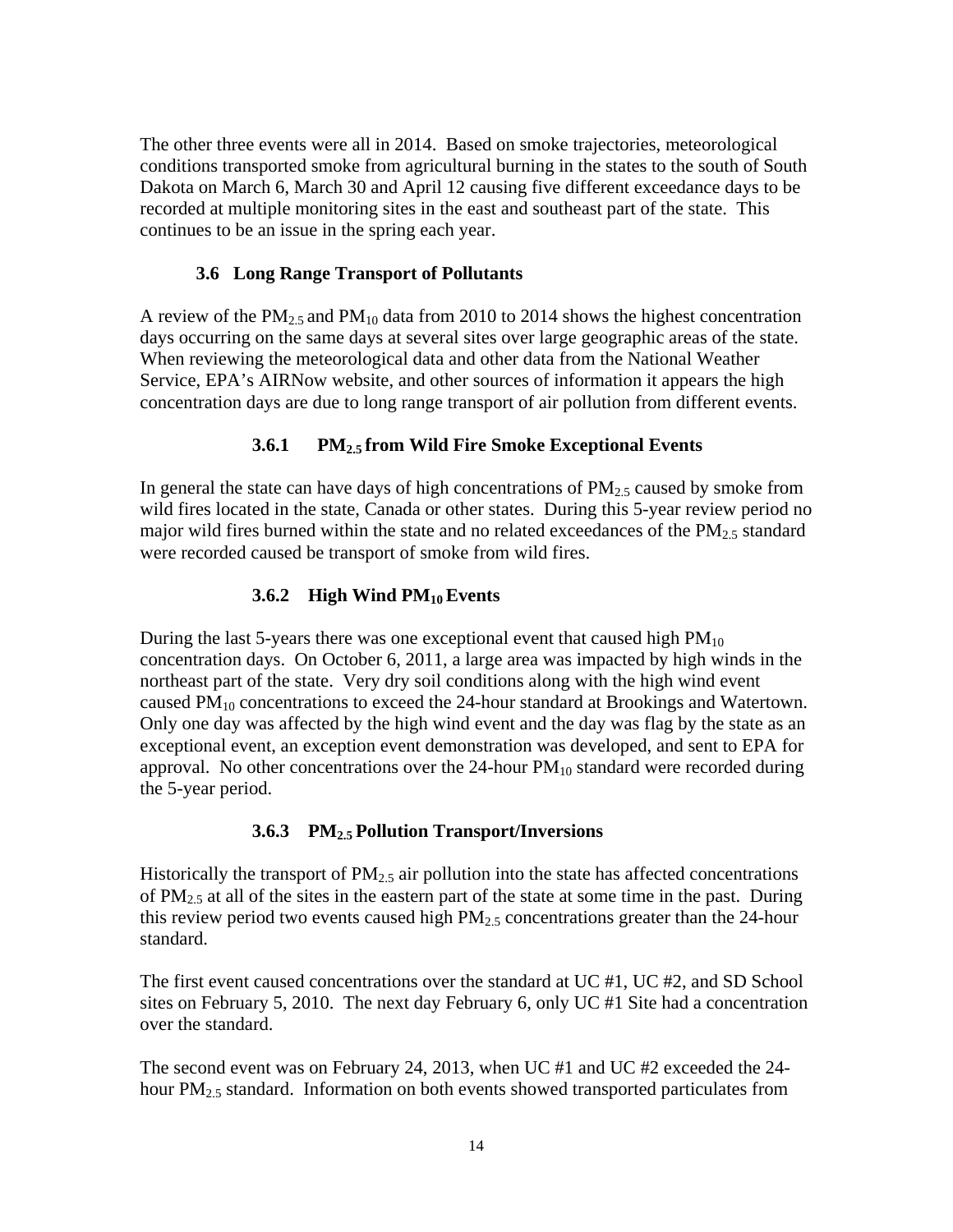the east and southeast and air stagnation appears to be the major causes of the high  $PM_{2.5}$ concentrations.

# **3.6.4 Ozone Pollution Transport**

During the five year period no ozone concentrations greater than the 8-hour ozone standard of 0.075 parts per million (ppm) were recorded. Historically, the potential still remains to have high ozone levels caused by long range transport, air pollution from prescribed and wild fires and stratospheric ozone intrusions.

# **4.0 Air Monitoring Sites**

This section will evaluate each parameter at each of the 11 air monitoring sites to determine if testing is meeting the goals and needs of the air monitoring network. Several different evaluation methods are completed for each parameter to determine the value of each site.

The main evaluation method is to determine if the site is meeting the sampling needs, goals, representation or has levels close or exceed the standards. Also if the parameter is providing data that is important to the sampling network and can be used by the public to determine the quality of the ambient air.

If the parameter is questionable, other evaluation methods will be performed. One evaluation method is the potential for pollution parameter to have recorded concentrations that are at or greater than 80% of the pollutant standard. The potential for high concentrations is calculated by counting the number of sampling days with concentrations at or over 80% of the pollutant standard and dividing that number by the number of sampling days collected during the year at the site. If the calculated percentage for the parameter data is less than 10%, the parameter may be considered for relocation or removal.

In areas of the state that have more than one air monitoring site, another evaluation method will be to compare the concentration levels at the sites to determine which represents the highest concentration for the area and determine if sampling efforts are being duplicated with sampling data at about the similar level at both site. Over the last five years all sampling locations with more than one site in an air shed were compared and duplicate sites were closed.

Another evaluation method is air pollution data trends. Pollution trends are part of the 2015 Annual Plan and a copy of the plan can be printed from the DENR's air quality page at http://denr.sd.gov/des/aq/aqnews/Annual%20plan%202015%20Final.pdf Any discussion of air pollution concentration trends are referenced from the 2015 Annual Plan. The 2015 Annual Plan also contains site history and a picture of each monitoring site.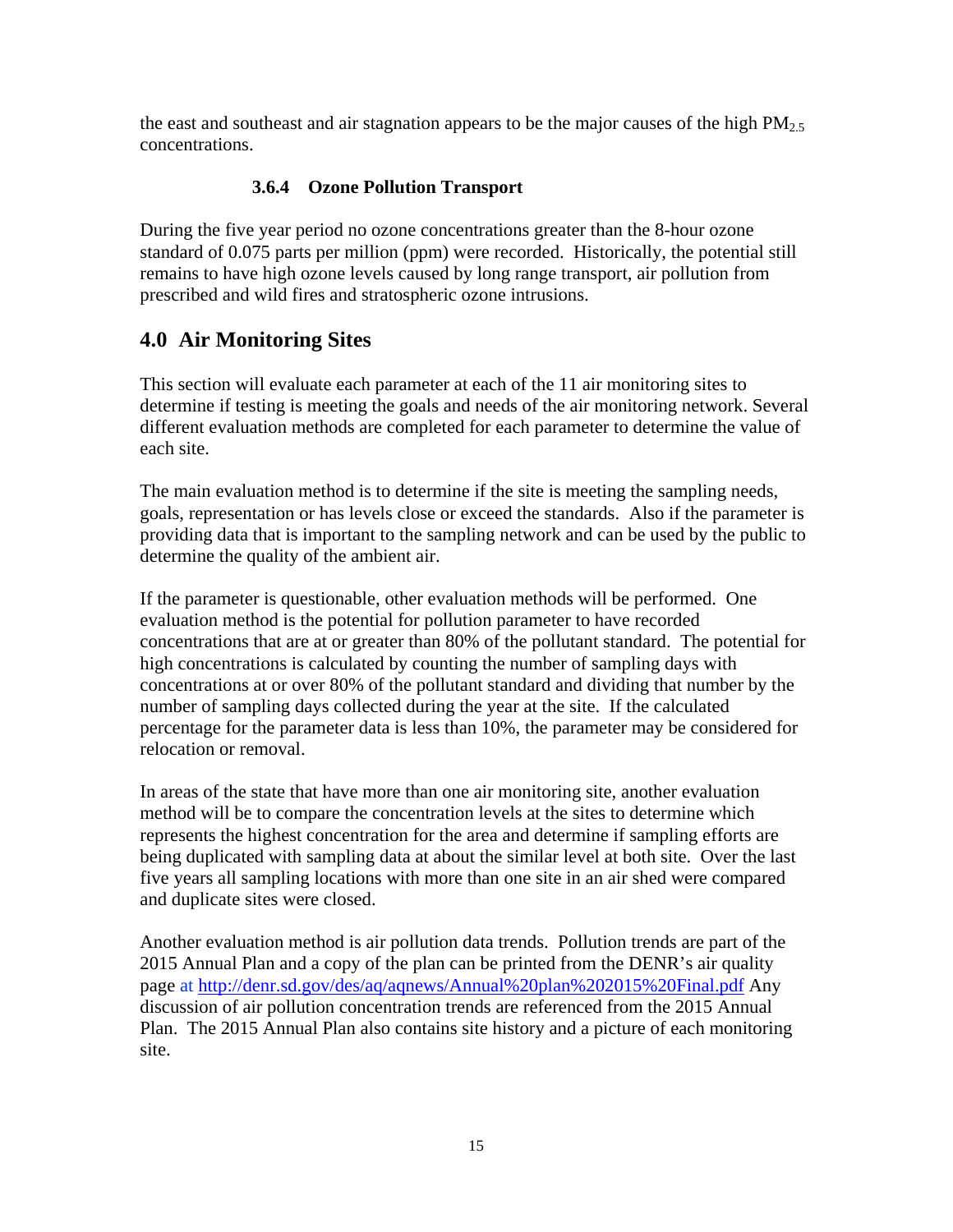In addition, DENR is moving toward continuous monitors to provide real time data to the public. Therefore, sites are located to provide current air monitoring concentrations that are loaded from the monitoring sites to the DENR's air quality real time data page. To make data available to the largest part of the state's population monitors were located in the cities and counties with the highest population. Another goal is to provide sites that represent large areas of the state. There are large areas of the state that are rural, have low air pollution emissions and low populations so one monitoring site can represent a large area.

#### **4.1 Sites and Parameters Changes**

During the years covered in the 5-years assessment five sites were closed and one parameter at a current site was terminated. Two sites were added to the air monitoring network. The following sites and testing parameters changes were made during the last 5-years:

- 1. UC #3 Site was closed at the end of 2012. The ozone analyzer was moved to UC #1 because the UC #3 shelter was in poor condition and the UC #1 site is representative of the area. The site was closed for the following reasons:
	- a. The site goal of testing for any possible increase in ozone levels caused by the Hyperion Energy Center operation was no longer valid when the project was terminated; and
	- b. No further need to have a site located outside of the area influence for nitrogen oxides emissions because the project was terminated.
- 2. UC #2 Site was closed at the end of 2013. The parameters terminated were  $PM_{10}$ , PM2.5, sulfur dioxide and nitrogen dioxide. The site was closed for the following reasons:
	- a. The goal of providing background concentrations was met after five years of data was collected;
	- b. The goal of providing data during the operation of the Hyperion Energy Center was no longer a goal once the project was abandon;
	- c. UC #1 and UC #2 represent the same sampling area and UC #2 concentrations were slightly lower than UC #1; and
	- d. UC #2 had met the sampling goals and was no longer needed in the monitoring network.
- 3. Brookings City Hall Site was closed at the end of 2013. The  $PM_{10}$  and  $PM_{2.5}$ testing was moved to the Brookings Research Farm. The site was closed for the following reasons:
	- a. The site has operated for 25 years and in that time only exceeded the 24-hour standard two times. Both exceedance days were exceptional events caused by high wind and dry soil conditions;
	- b. The move to Research Farm Site allows the use of continuous monitors under ideal conditions in the sampling shelter;
	- c. Data trends showed a declining concentration level; and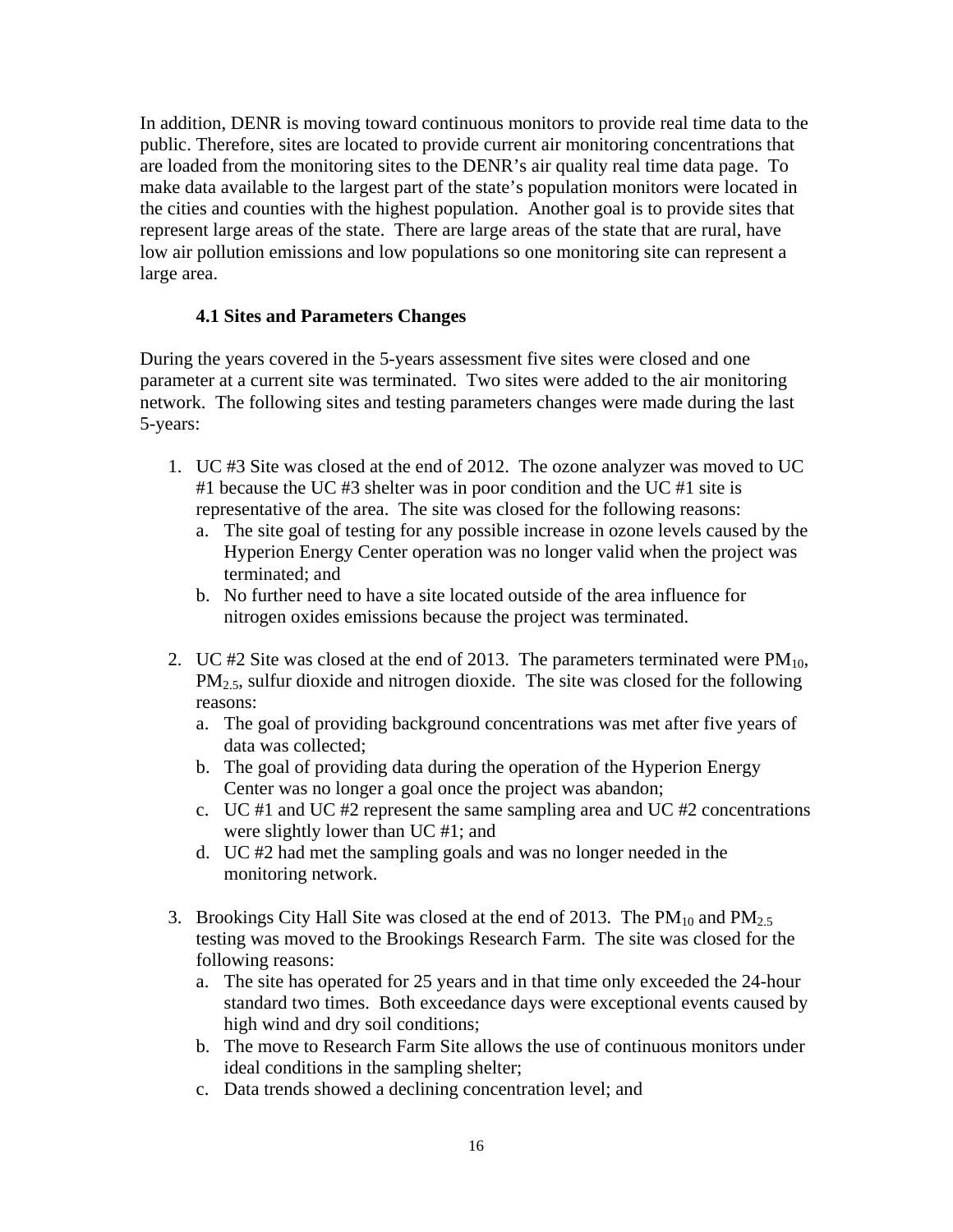- d. Concentrations appear to be regional in nature and because local industry has only minimal impact on  $PM_{10}$  levels it was decided to close this site and move the testing for  $PM_{10}$  to the Research Farm Site.
- 4. Guard Camp Site was closed at the end of 2013. The  $PM_{10}$  sampling was terminated. The site was closed for the following reasons:
	- a. Site has never exceeded the standard in 23 years of testing;
	- b. Site has met the goal of determining the size of the area being affected by the dust levels from the quarry area;
	- c. Site was always lower in concentration level than the Credit Union Site representing the same sampling area; and
	- d. Data trends showed a declining concentration level over the 23 year of testing meeting the data needs for this location.
- 5. KELO Site was closed at the end of 2014. The  $PM_{2.5}$  monitor was terminated. The site was closed for the following reasons:
	- a. Goals for operating the site have been achieved during the 13 years of testing for  $PM_{2.5}$ ;
	- b. The  $PM<sub>2.5</sub>$  data collected was duplicating the sampling results at the School Site so only one site was necessary; and
	- c. Data trends indicated a declining concentration level.
- 6. UC #1 Site is currently operating but the carbon monoxide parameter was terminated in 2013 for the following reasons:
	- a. Concentrations were low; and
	- b. Five years of data provided sufficient data to determine background for the Union County area.

The following sites were added to the air monitoring network:

- 1. Research Farm Site by Brookings was added to the network of sites after first completing the goal of collecting ozone data for two PSD permits in 2010. At the beginning of 2015 PM<sub>10</sub> and PM<sub>2.5</sub> continuous monitors were added to the site.
- 2. Airport Site in Pierre was setup in late 2014 and because the site just started operating it is not part of this 5-year assessment. A  $PM_{2.5}$  monitor is operated at the site. An ozone analyzer was added in 2015.

# **4.2 Air Monitoring in the Eastern Half of South Dakota**

Air monitoring sites in the eastern half of South Dakota are generally located in the areas with the greatest density of population or highest potential for air pollution levels. Sites are located in the largest cities of Sioux Falls, Aberdeen, Watertown, and Brookings. Union County, part of the Sioux City Metropolitan Statistical Area, is representing the southeastern part of the state. The following sections will provide an evaluation of each site located in eastern half of the state.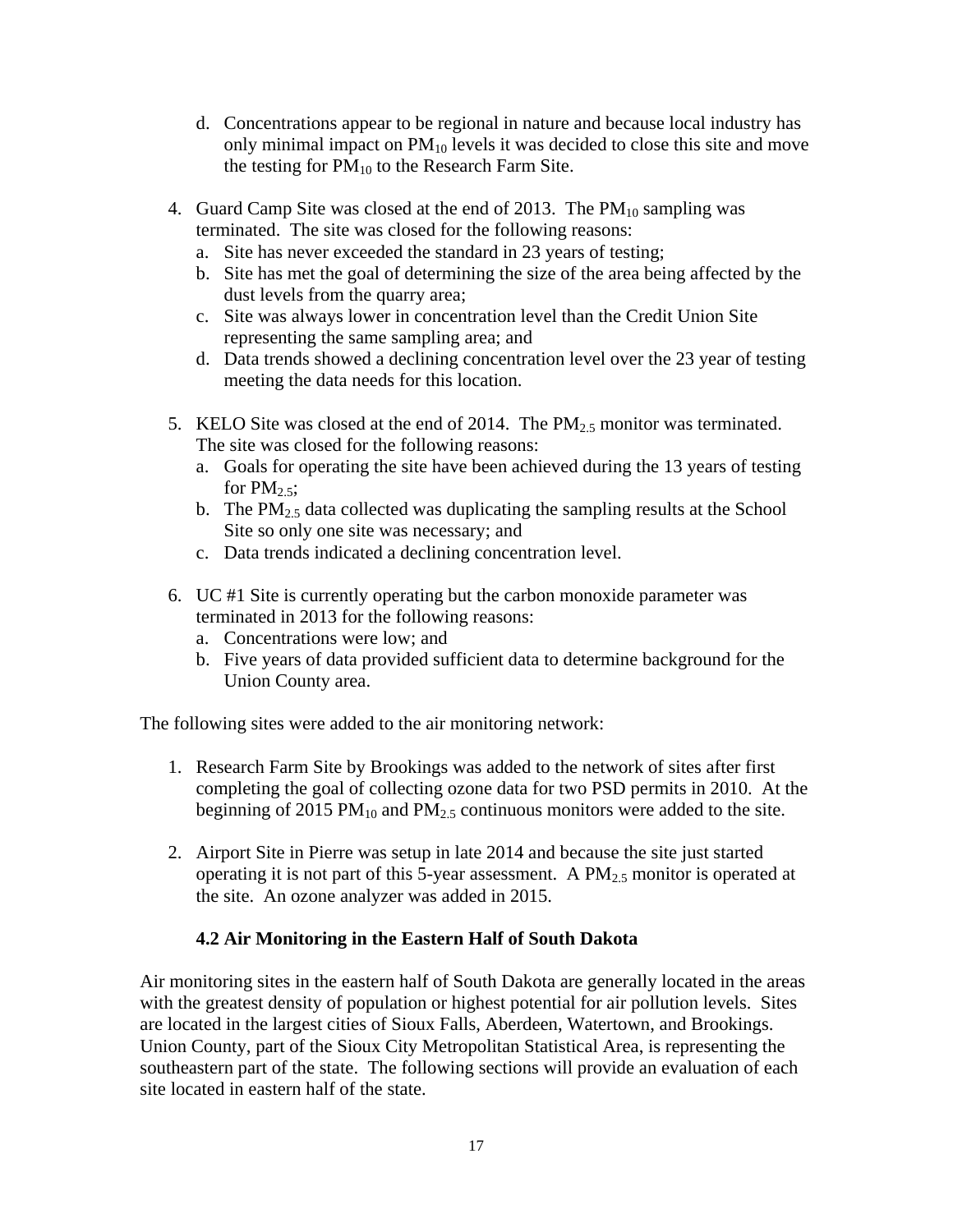## **4.2.1 Research Farm Site (Brookings County)**

Brookings is located on the east central edge of South Dakota in Brookings County. Brookings is the fifth largest city in the state. The population trends show a slightly increasing population in the 2010 census and estimates for 2014 indicate a continued slow growth rate. Both the city of Brookings and the county of Brookings are the fifth largest in the state.

The Research Farm Site is located about one mile north of the City of Brookings. The parameters being operated at the site include ozone,  $PM_{10}$  and  $PM_{2.5}$ . Table 4-1 contains general information about the site and parameter testing.

| Tabit +-1 "Restarch Farm but Details |                                              |
|--------------------------------------|----------------------------------------------|
| Location                             | <b>Rural North of Brookings</b>              |
| County                               | <b>Brookings County</b>                      |
| AOS#                                 | 46-011-0003                                  |
| <b>Parameter</b>                     | $PM_{10}$                                    |
| Goals                                | Population/High Concentration/Real Time Data |
| <b>Sampling Schedule</b>             | Every Day                                    |
| <b>Parameter</b>                     | $PM_{2.5}$                                   |
| Goals                                | Population/High Concentration/Real Time Data |
| <b>Sampling Schedule</b>             | <b>Every Day</b>                             |
| <b>Parameter</b>                     | Ozone                                        |
| Goals                                | Population/High Concentration/Real Time Data |
| <b>Sampling Schedule</b>             | <b>Every Day</b>                             |

**Table 4-1 Research Farm Site Details**

The topography is very flat surrounding the city. The area changes to slightly rolling hills to the east and west of Brookings. Topography will not cause air pollution accumulation in the Brookings area.

Industrial development in the city and surrounding area includes service oriented businesses and light industry. The largest facilities in the area include 3M Company, South Dakota Soybean Plant, and Valero Renewable Fuels Company. Land use around the city is mainly crop lands with a small amount of grassland. Agriculture remains the largest industry in this area.

Historically there have been two different air monitoring sites in the city. The City Hall Site set up in 1989 and the Research Farm Site added as a SLAMS in 2010. The City Hall Site was closed as discussed above and the parameters combine with Research Farm at the end of 2014. This allows the DENR to operate continuous  $PM_{10}$  and  $PM_{2.5}$ monitors that provide real time data to the public in the Brookings area. Currently, there is not enough data for this site to show trends for  $PM_{10}$  and  $PM_{2.5}$ .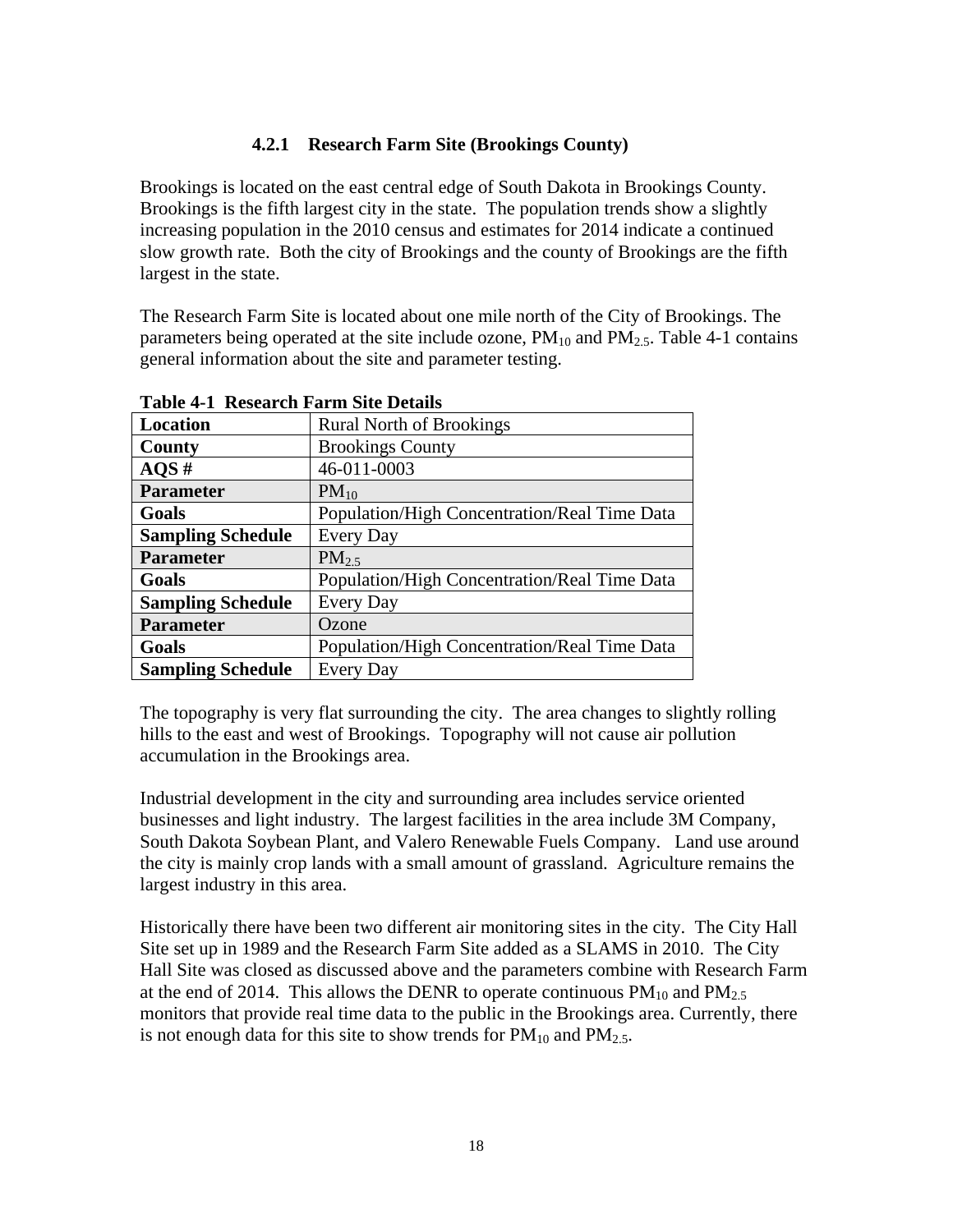### **4.2.1.1 Meteorological Data**

The meteorological data used for this site is collected at the Brookings Airport located on the west side of the city. The data collected in 2012 was used for the wind rose because it had the most complete year of data. Predominate wind directions and highest wind speeds are out of the south, southeast and northwest as indicated by the graph in Figure 4- 1.

# **Figure 4-1 Wind Rose Brookings Airport**

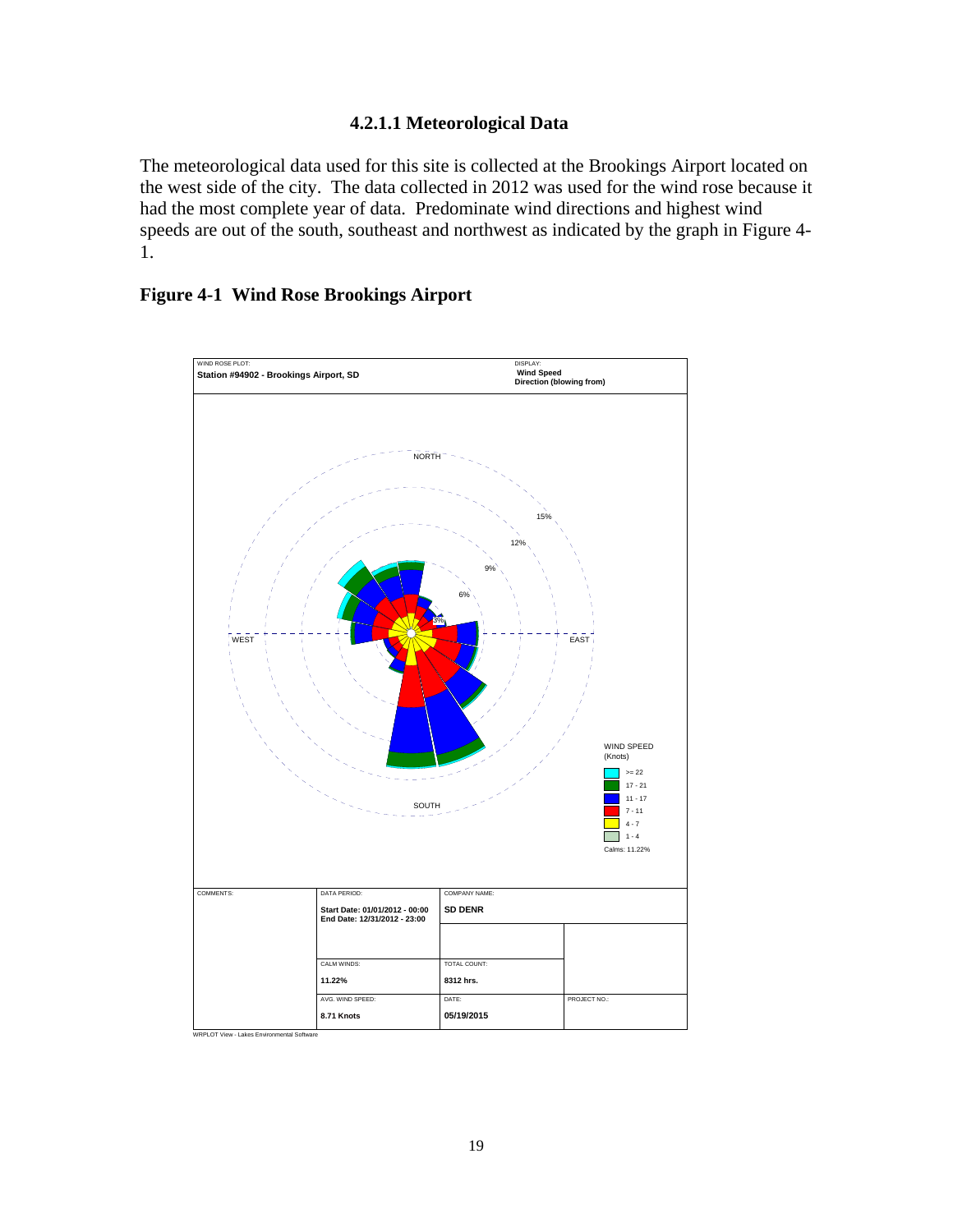#### **4.2.1.2 PM2.5 and PM10 Evaluation**

The  $PM_{10}$  and  $PM_{2.5}$  testing began at this site in 2015 so no comparisons can be made until three years of sampling is complete.

#### **4.2.1.3 Ozone Evaluation**

There have been seven years of testing for ozone levels at this site. The 8-hour daily maximum concentrations have ranged from 0.057 ppm in 2009 to a high of 0.074 ppm in 2012. There are sufficient years of data to show the area is attaining the ozone standard.

Trends indicate a slightly increasing level of ozone over the seven year period. The site has similar levels of ozone as compared to the other two sites in the eastern part of the state and provides good area coverage to assess ozone levels caused by transport into the state. It also provides real time data to the public through the state and federal webpages. See the Table 4-2 below for more information on the ozone concentrations recorded for this site.

#### **4.2.1.4 Summary for Research Farm Site**

The sampling goals of population exposure and high concentration are being met at this site for ozone. No concentrations greater than the standards were recorded during the assessment period but the design value for 2014 is greater than 80 percent of the standard. There continues to be a need for testing at this site and the geographic placement of this site augments the data collected at other sites in the state.

 $PM_{10}$  and  $PM_{2.5}$  were added to this site in 2015. Concentrations for both pollutants have goals of high concentration and population. Concentrations of both appear to be impacted by regional events with are caused by transport or exceptional events. The use of continuous monitors will allow the public to use the data to make decisions on outdoor activities by viewing the data on the DENR's and EPA's webpages.

No further changes are planned to this site as a result of the assessment.

| Table $\tau$ -2 Trestat ch I arm blie o-vear Assessment of Data (2010 – 2014) |                 |            |                                 |               |                 |               |  |
|-------------------------------------------------------------------------------|-----------------|------------|---------------------------------|---------------|-----------------|---------------|--|
| <b>Parameter</b>                                                              | <b>Standard</b> | $#$ > than | <b>Maximum</b>                  | <b>Design</b> | $%$ of          | <b>Trends</b> |  |
|                                                                               |                 |            | <b>Standard   Concentration</b> | <b>Value</b>  | <b>Standard</b> |               |  |
|                                                                               |                 |            |                                 | 2014          |                 |               |  |
| Ozone                                                                         | 8-hour          |            | $0.074$ ppm                     | 0.063         | 84%             | Slightly      |  |
|                                                                               | $0.075$ ppm     |            | (2012)                          | ppm           |                 | Increasing    |  |

**Table 4-2 Research Farm Site 5-year Assessment of Data (2010 – 2014)** 

#### **4.2.2 Fire Station #1 Site (Aberdeen)**

Aberdeen is located in the northeastern area of South Dakota, is the third largest city in the state, and the largest city in the northeast. The past population trends show a slightly declining level but with the addition of new industry it appears the population may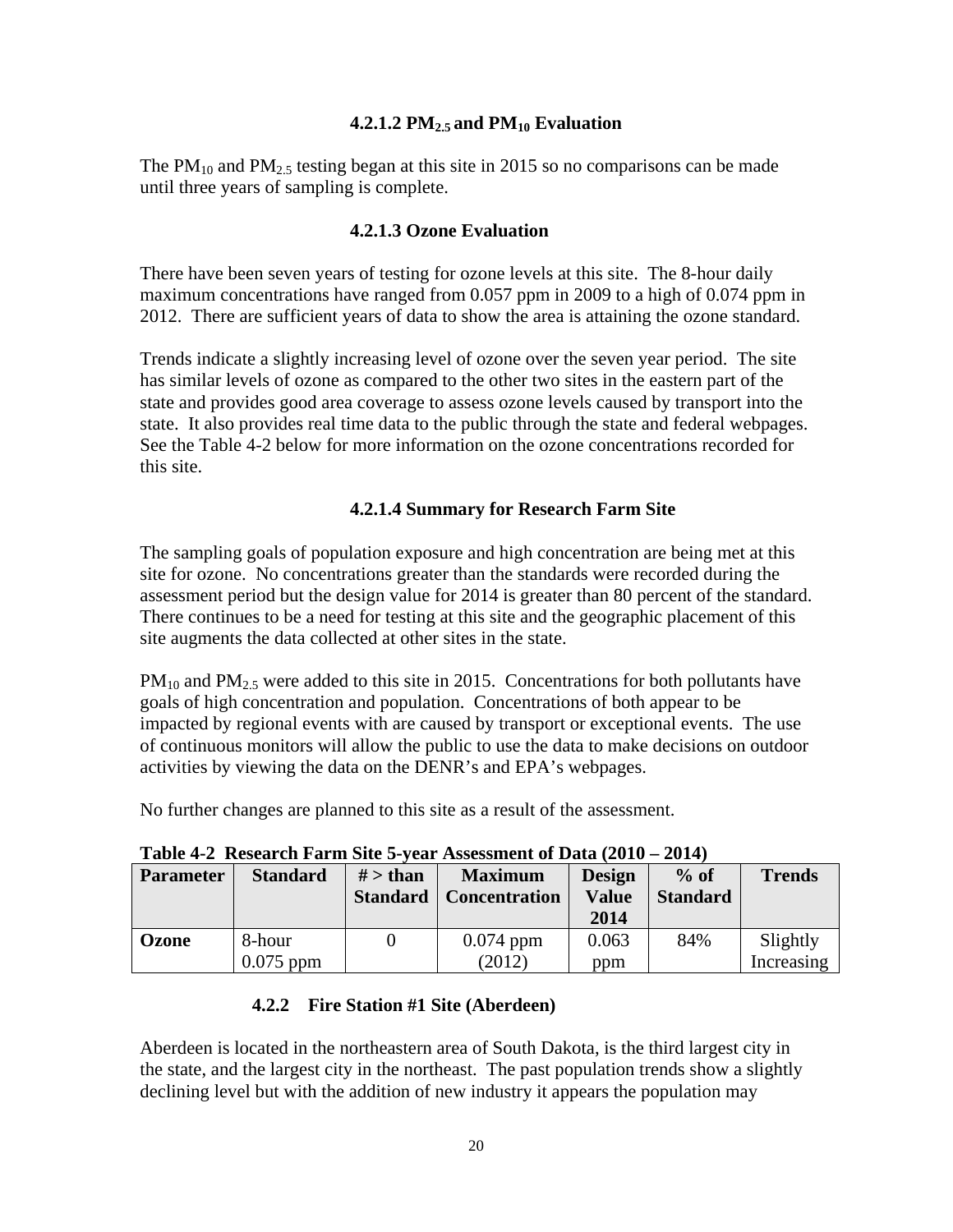increase slightly in future years. Table 4-3 contains general information about the site and parameter testing.

| Location                 | Aberdeen                         |
|--------------------------|----------------------------------|
| County                   | <b>Brown County</b>              |
| AOS#                     | 46-013-0003                      |
| <b>Parameter</b>         | $PM_{10}$                        |
| Goals                    | Population/High Concentration    |
| <b>Sampling Schedule</b> | Every Sixth Day with co-location |
| <b>Parameter</b>         | $PM_{2.5}$                       |
| Goals                    | Population/High Concentration    |
| <b>Sampling Schedule</b> | Every Third Day with co-location |

**Table 4-3 Fire Station #1 Site Details**

The topography is very flat in and around the Aberdeen area. No topography issues that could increase air pollution levels caused by air stagnation is anticipated in this area.

Industrial development in the city and surrounding area includes service oriented businesses and light industry on the west, south and east side of the city. Land use around the city is mainly agriculture with a small amount of grassland. Agriculture remains the largest industry in this area.

Historically there have been three different air monitoring sites in the city. The current site is the Fire Station #1 Site. The Fire Station #1 Site was setup in 1999 and testing includes  $PM_{10}$  and  $PM_{2.5}$  using manual method monitors. The Fire Station #1 Site is the only air monitoring site currently operating in Aberdeen, Brown County or in any of the surrounding counties. The closest air monitoring site is 75 miles away in Watertown. Data concentrations for  $PM_{10}$  and  $PM_{2.5}$  represent the highest concentration air pollution levels in the northeast central part of the state associated with industry and an urban center. No exceptional events were recorded at this site during the last five years.

#### **4.2.2.1 Meteorological Data Evaluation**

Meteorological data for this site comes from the Aberdeen Airport located on the east edge of the city. The predominate wind directions and highest average wind speeds are from the north to northwest and south to southeast the majority of days. Figure 4-2 contains a wind rose graph for the Aberdeen Airport in 2012 to 2014.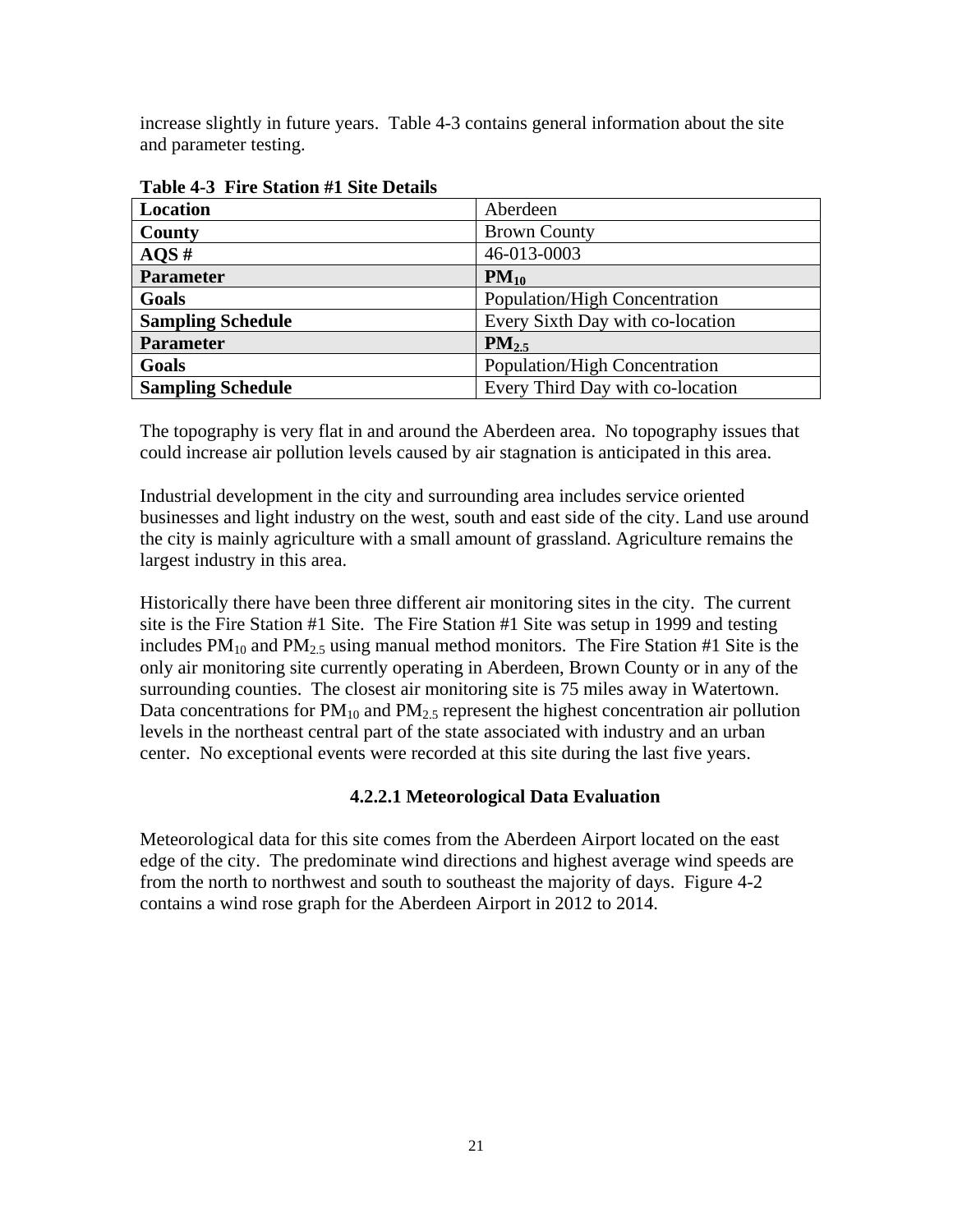### **Figure 4-2 Wind Rose Aberdeen Airport**



#### **4.2.2.2 PM10 Evaluation**

The expected exceedance rate for five year review period is zero. The air monitoring data for the  $PM_{10}$  sample concentrations are all less than standard for the five years of data reviewed. The maximum 24-hour concentration during the five year period is less than 80% of the standard. There are sufficient years of data to show the area is attaining the PM<sub>10</sub> standard. Table 4-4 shows an assessment of the PM<sub>10</sub> data collected at this site.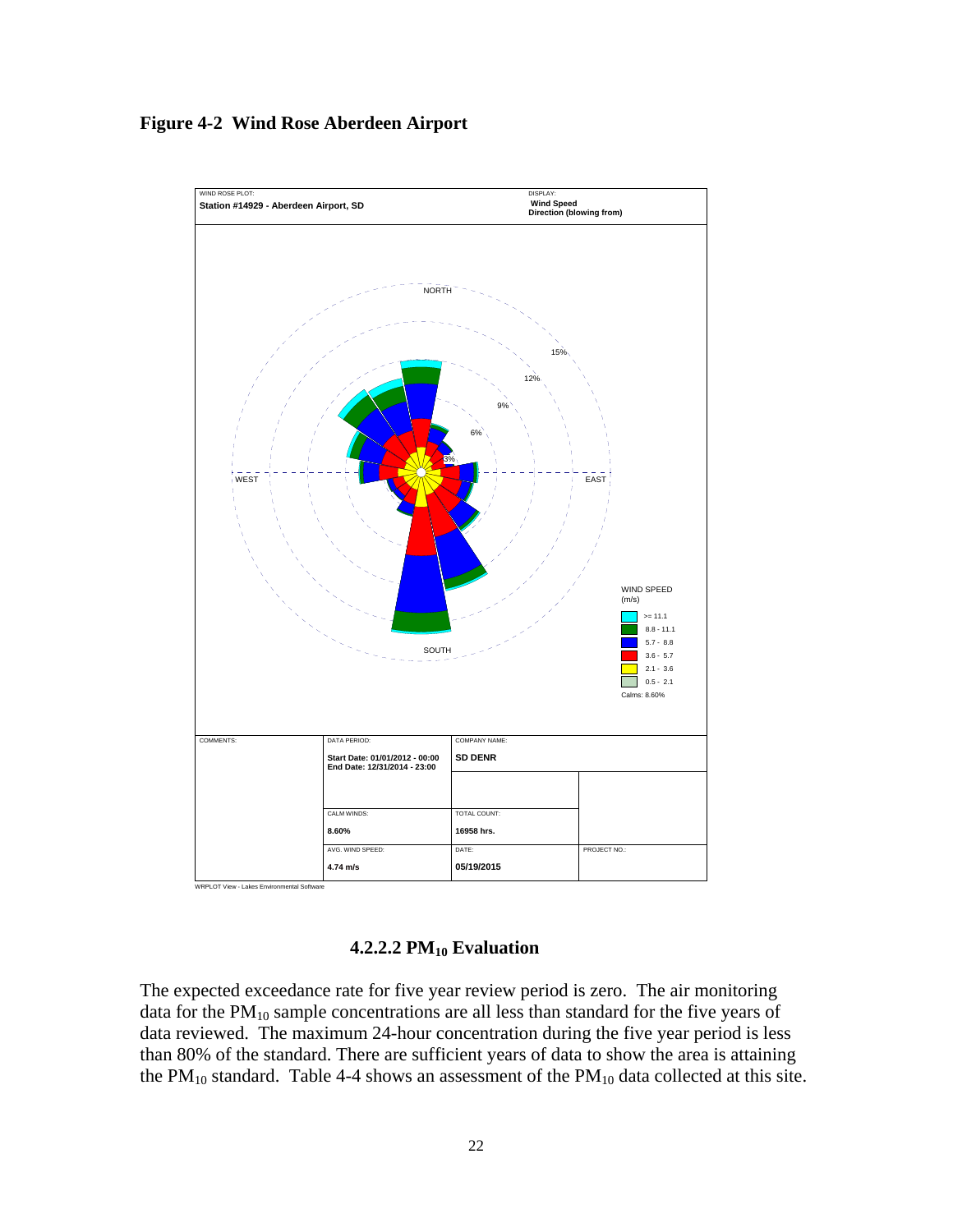#### **4.2.2.3 PM2.5 Evaluation**

The air monitoring concentrations recorded at this site for  $PM_{2.5}$  are all under the 24-hour and annual standards. Only one sample had a concentration greater than 80% of the standard during the 5-year period.

The design value for the 24-hour is 54% and annual is 58% of the standards.  $PM_{2.5}$ concentration trends for this site are slightly decreasing. More information on  $PM_{2.5}$ trends are contained in the Annual Plan for 2015. There are sufficient years of data to show the area is attaining the  $PM<sub>2.5</sub>$  standards. Table 4-4 shows the assessment of the PM<sub>2.5</sub> data collected at the site.

#### **4.2.2.4 Summary for Fire Station #1**

The Fire Station #1 Site in Aberdeen represents a large geographic area and this is the main reason to continue the site operation. Aberdeen is the third largest city in the state so it provides a continued representation of population exposure to both  $PM_{10}$  and  $PM_{2.5}$ . Proposed industry changes may increase population levels and air pollution concentrations. For the reasons stated above, no further changes are planned to this site as a result of the assessment.

| Parameter         | <b>Standard</b>      | $#$ > than      | <b>Maximum</b>        | <b>Design</b>        | $%$ of          | <b>Trends</b> |
|-------------------|----------------------|-----------------|-----------------------|----------------------|-----------------|---------------|
|                   |                      | <b>Standard</b> | <b>Concentration</b>  | <b>Value</b>         | <b>Standard</b> |               |
|                   |                      |                 |                       | 2014                 |                 |               |
| $PM_{10}$         | 24-hr 150            | $\overline{0}$  | 93 ug/m <sup>3</sup>  |                      |                 | Slight        |
|                   | $\text{ug/m}^3$      |                 |                       |                      |                 | Decline       |
| PM <sub>2.5</sub> | 24-hr 35             | $\overline{0}$  | $30.2 \text{ ug/m}^3$ | 19 ug/m <sup>3</sup> | 54%             | Slight        |
|                   | ug/m <sup>3</sup>    |                 |                       |                      |                 | Decline       |
|                   | Annual               | 0               | $8.7 \text{ ug/m}^3$  | 7.0                  | 58%             | Slight        |
|                   | 12 ug/m <sup>3</sup> |                 |                       | $ug/m^3$             |                 | Decline       |

**Table 4-4 Fire Station #1 Site 5-year Assessment of Data (2010 – 2014)**

 $1$  – There is no design value for  $PM_{10}$  because the standard is based on a formula of expected exceedances.

#### **4.2.3 Utility Site (Watertown)**

Watertown is located in northeastern corner of South Dakota and is the fourth largest city in the state. Population trends are slightly increasing and it is anticipated this trend for population will continue along with industrial growth. The topography is flat with some low rolling hills. There are no indications that topography is causing air pollutants to accumulate. Table 4-5 contains general information about the site and parameter testing.

**Table 4-5 Utility Site Details**

| <b>Location</b> | Watertown        |
|-----------------|------------------|
| County          | Codington County |
| AOS#            | 46-029-0002      |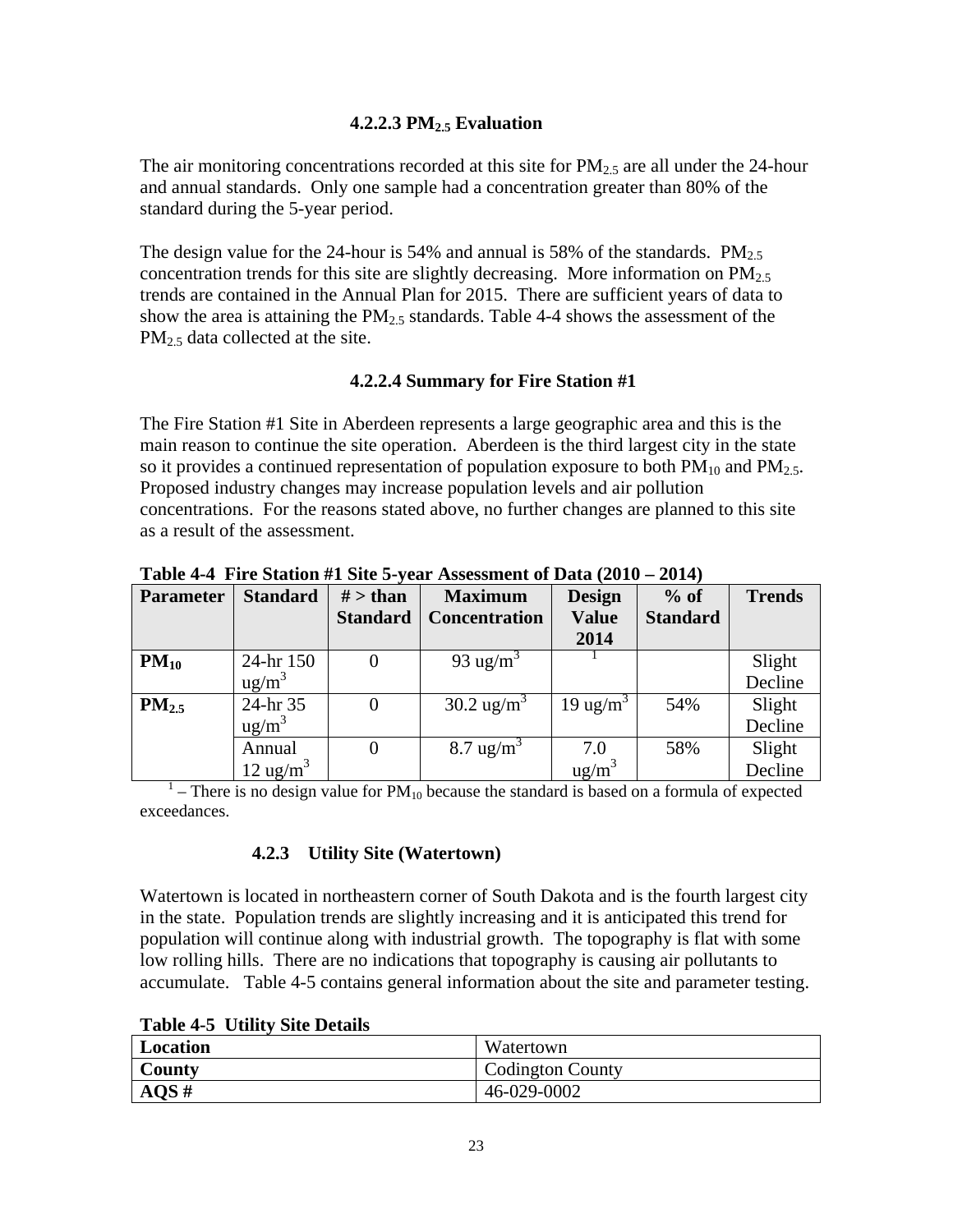| <b>Parameter</b>         | $PM_{10}$                     |
|--------------------------|-------------------------------|
| Goals                    | Population/High Concentration |
| <b>Sampling Schedule</b> | Every Day                     |
| <b>Parameter</b>         | $PM_{2.5}$                    |
| Goals                    | Population/High Concentration |
| <b>Sampling Schedule</b> | Every Third Day               |

Industrial development in the city and surrounding area includes service oriented businesses and light industry on the west and south sides of the city. New facilities in the area include an ethanol plant on the south edge of the city. Land use around the city is mainly agriculture with a small amount of grassland. Agriculture remains the largest industry in this area.

Historically there have been two different air monitoring sites in the city. The current site is the Utility Site setup in 2003 testing for  $PM_{10}$  and  $PM_{2.5}$ . This is the only air monitoring site in Watertown, Codington County and in any of the surrounding counties. The closest air monitoring site is located 45 miles south near the City of Brookings. Concentrations for  $PM_{10}$  and  $PM_{2.5}$ represent population and high concentration of air pollution levels in the northeast part of the state associated with industry and an urban area.

One exceptional event was recorded during the last five years. High winds caused the  $PM_{10}$  concentration to exceed the 24-hour standard on October 6, 2011. The sampling data on this day for  $PM_{10}$  was flagged by the state as a high wind exceptional event.

#### **4.2.3.1 Meteorological Data Evaluation**

Meteorological data used for this site was collected at the Watertown Airport located west edge of the city. The predominate wind directions and highest wind speeds are north to northwest and south to south southeast. The location of the monitoring site should indicate if any air pollution levels from the industrial sources to the south, west and northwest of the site are causing health concerns. Figure 4-3 contains a wind rose graph of the meteorological data for Watertown collected in 2012 to 2014.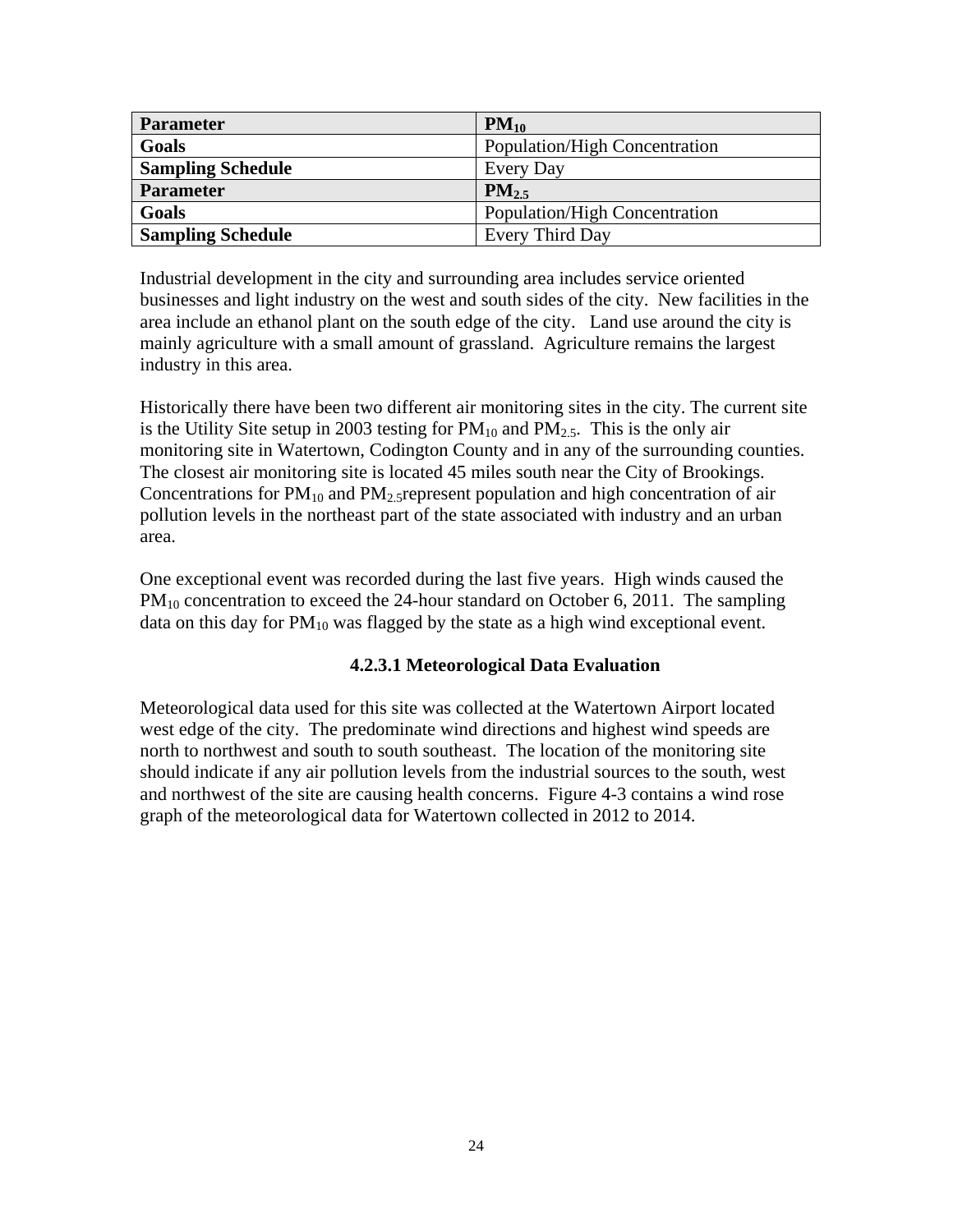# **Figure 4-3 Wind Rose Watertown Airport**



# **4.2.3.2 PM10 Evaluation**

PM<sub>10</sub> concentrations in general are steady to decreasing slightly over the life time of this site. Only one sampling day in 2011, had concentrations that exceeded the 24-hour standard in the last five years of operation. Two other days had concentrations greater than 80% of the standard but both were recorded in the first two years of the 5-year assessment period.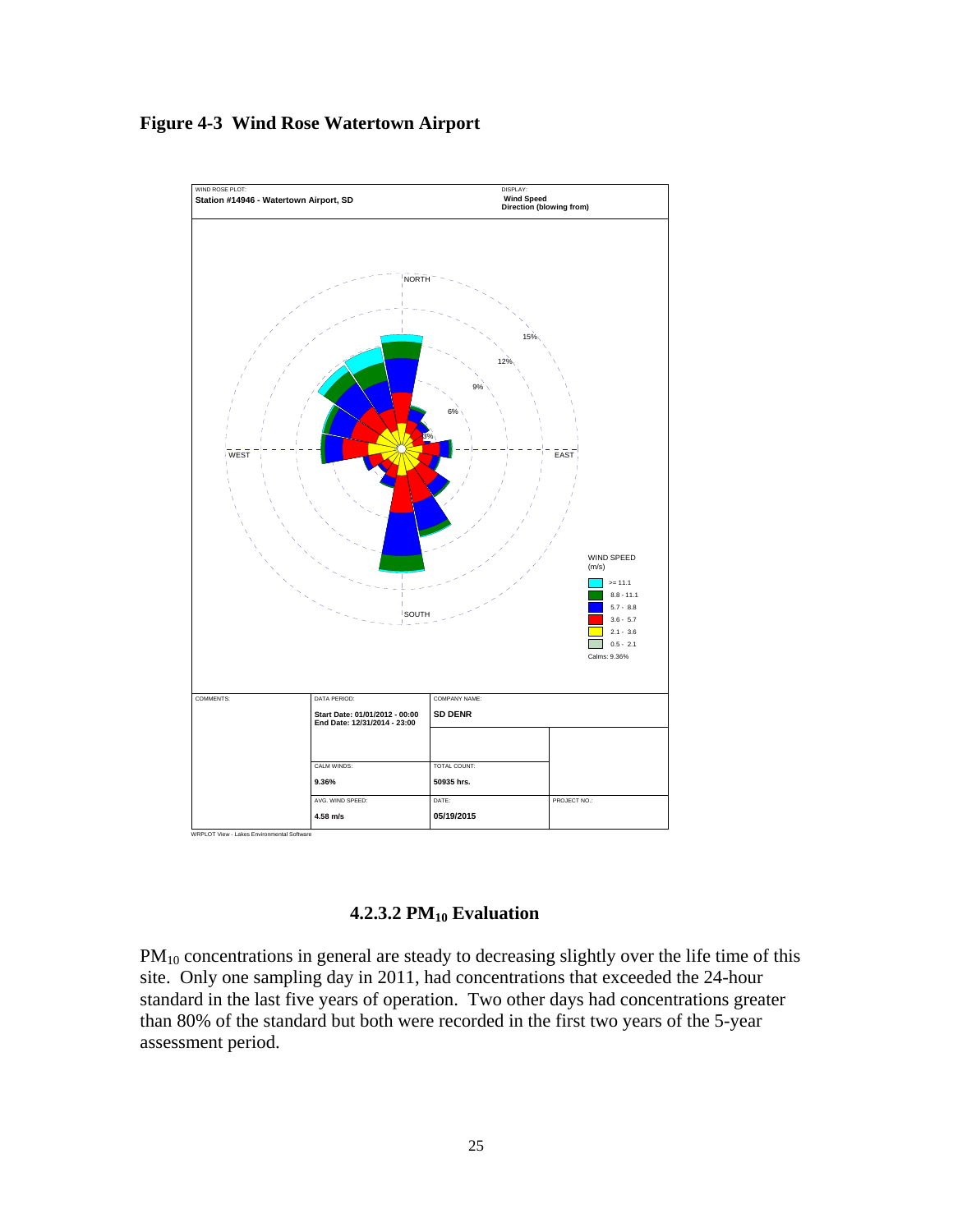The sampling day over the standard in 2011 was affected by high winds and dry soil conditions. DENR flagged the sampling day as exceptional event when the data was submitted to the Air Quality System database.

The expected exceedance rate was 0.3 expected exceedances in 2013 but is zero at the end of 2014. Unless there is a significant drop in the standard level there is sufficient data to show attainment of the  $24$ -hour  $PM_{10}$  standard. See Table 4-6 for more information on the data collected at the site.

# **4.2.3.3 PM2.5 Evaluation**

During the five year review period none of the 24-hour sample concentrations were greater than the 24-hour PM<sub>2.5</sub> standard of 35 ug/m<sup>3</sup>. Three days had 24-hour PM<sub>2.5</sub> concentrations greater than 80% of the standard with one each in 2010, 2012, and 2014. An indication of low  $PM_{2.5}$  concentrations is the 24-hour design value for 2014 of 54% which is well within the attainment level.

The Watertown PM<sub>2.5</sub> annual average design value concentration is 8.4 ug/m<sup>3</sup> or 70% of the annual  $PM<sub>2.5</sub>$  standard. The 2012 sampling year had the highest annual concentration at 11.0 ug/m<sup>3</sup> or 92% of the standard. The annual concentration trends show a slight decline in annual average concentrations over the life of the monitoring site. The  $PM_{2.5}$ concentrations vary but on some years the concentrations are close to being the highest levels recorded in the state. However, there are sufficient years of data to show the area is attaining the  $PM<sub>2.5</sub>$  standards. See Table 4.6 for more information of the assessment of the data collected at this site for  $PM_{2.5}$ .

# **4.2.3.4 Summary of Utility Site**

The sampling goals of population exposure and high concentration are being met at this site for both  $PM_{10}$  and  $PM_{2.5}$ . One concentration greater than the standards was recorded for the  $PM_{10}$  parameter during this five year review period so there continues to be a need for testing at this site.  $PM_{2.5}$  concentrations are below the standard but the potential still remains to have concentrations that are close to the standard level for the 24-hour average. Because of the geographic distance between the Utility Site and the sites in Aberdeen and Brookings, the diversity of industrial sources and the difference in population trends, no changes are planned to this site during this review.

| <b>Parameter</b>  | <b>Standard</b> | $#$ > than      | <b>Maximum</b>        | <b>Design</b>     | $%$ of          | <b>Trends</b> |
|-------------------|-----------------|-----------------|-----------------------|-------------------|-----------------|---------------|
|                   |                 | <b>Standard</b> | <b>Concentration</b>  | <b>Value</b>      | <b>Standard</b> |               |
|                   |                 |                 |                       | 2014              |                 |               |
| $PM_{10}$         | 24-hr 150       |                 | $157 \text{ ug/m}^3$  |                   |                 | Slight        |
|                   | $\text{ug/m}^3$ |                 | $(2011)^{1}$          |                   |                 | Decrease      |
| PM <sub>2.5</sub> | 24-hr 35        |                 | $31.2 \text{ ug/m}^3$ | 19.0              | 54%             | Slight        |
|                   | $\text{ug/m}^3$ |                 |                       | ug/m <sup>3</sup> |                 | Decrease      |
|                   | Annual          |                 | 10.7 $\text{ug/m}^3$  | 8.4               | 70%             | Decrease      |

**Table 4-6 Utility Site 5-year Assessment of Data (2010 – 2014)**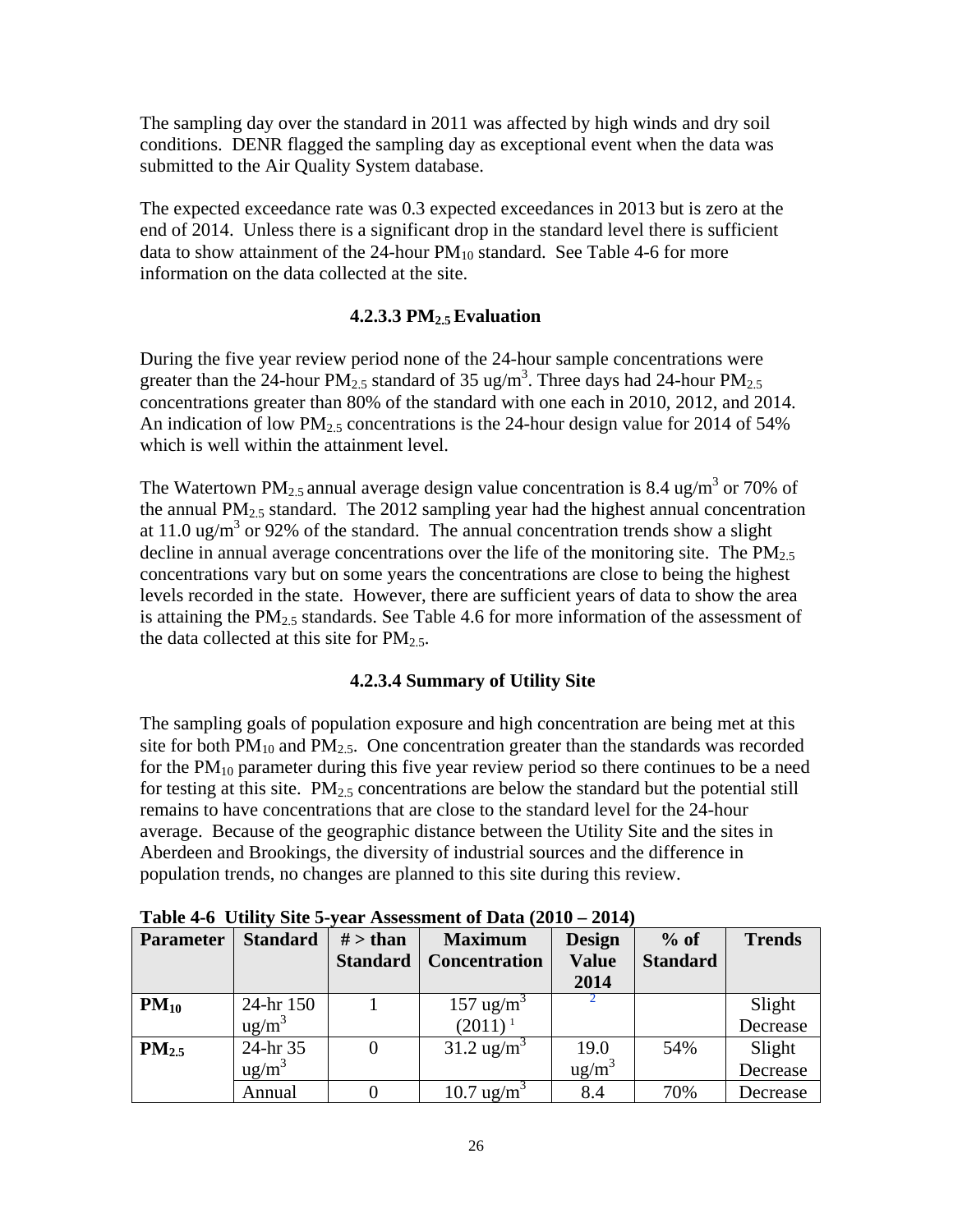| <b>Parameter</b>   Standard   $#$ > than |                     | <b>Maximum</b><br>Standard   Concentration | <b>Design</b><br><b>Value</b> | $%$ of<br><b>Standard</b> | <b>Trends</b> |
|------------------------------------------|---------------------|--------------------------------------------|-------------------------------|---------------------------|---------------|
|                                          |                     |                                            | 2014                          |                           |               |
|                                          | $12 \text{ ug/m}^3$ |                                            | $ug/m^3$                      |                           |               |

<sup>1</sup> – Concentration during an Exceptional Event; and

 $2$  – There is no design value for  $PM_{10}$  because the standard is based on a formula of expected exceedances.

### **4.2.4 SD School Site**

Historically, Sioux Falls has had nine different air monitoring site locations operating in the city since the air monitoring network was setup in 1970s. Sioux Falls is the largest city in the state with a population of 123,975 and is located in the county with the highest population level. Currently there is one air monitoring site operating in Sioux Falls and is the only one in Minnehaha County and the neighboring counties. The closest air monitoring site outside of Sioux Falls is located about 51 miles south in Union County.

The SD School Site is the one air monitoring site currently operating in Sioux Falls and in Minnehaha County. Concentrations for all parameters represent population exposure and high concentration of air pollution levels in this urban area. Table 4-7 contains general information about the site and parameter testing.

| <b>Location</b>          | <b>Sioux Falls</b>            |
|--------------------------|-------------------------------|
| County                   | Minnehaha County              |
| $AQS$ #                  | 46-099-0008                   |
| <b>Parameter</b>         | $PM_{10}$                     |
| <b>Goals</b>             | Population/High Concentration |
| <b>Sampling Schedule</b> | Every Day                     |
| <b>Parameter</b>         | $PM_{2.5}$                    |
| Goals                    | Population/High Concentration |
| <b>Sampling Schedule</b> | Every Day and Every Third Day |
| <b>Parameter</b>         | <b>PM</b> coarse              |
| Goals                    | Population/High Concentration |
| <b>Sampling Schedule</b> | Every Day (Starting 2011)     |
| <b>Parameter</b>         | <b>Ozone</b>                  |
| Goals                    | Population/High Concentration |
| <b>Sampling Schedule</b> | <b>Every Day</b>              |
| <b>Parameter</b>         | <b>Sulfur Dioxide</b>         |
| Goals                    | Population/High Concentration |
| <b>Sampling Schedule</b> | <b>Every Day</b>              |
| <b>Parameter</b>         | <b>Nitrogen Dioxide</b>       |
| Goals                    | Population/High Concentration |
| <b>Sampling Schedule</b> | Every Day (Hourly)            |
| <b>Parameter</b>         | <b>Carbon Monoxide</b>        |
| Goals                    | Population/High Concentration |

#### **Table 4-7 SD School Site Details**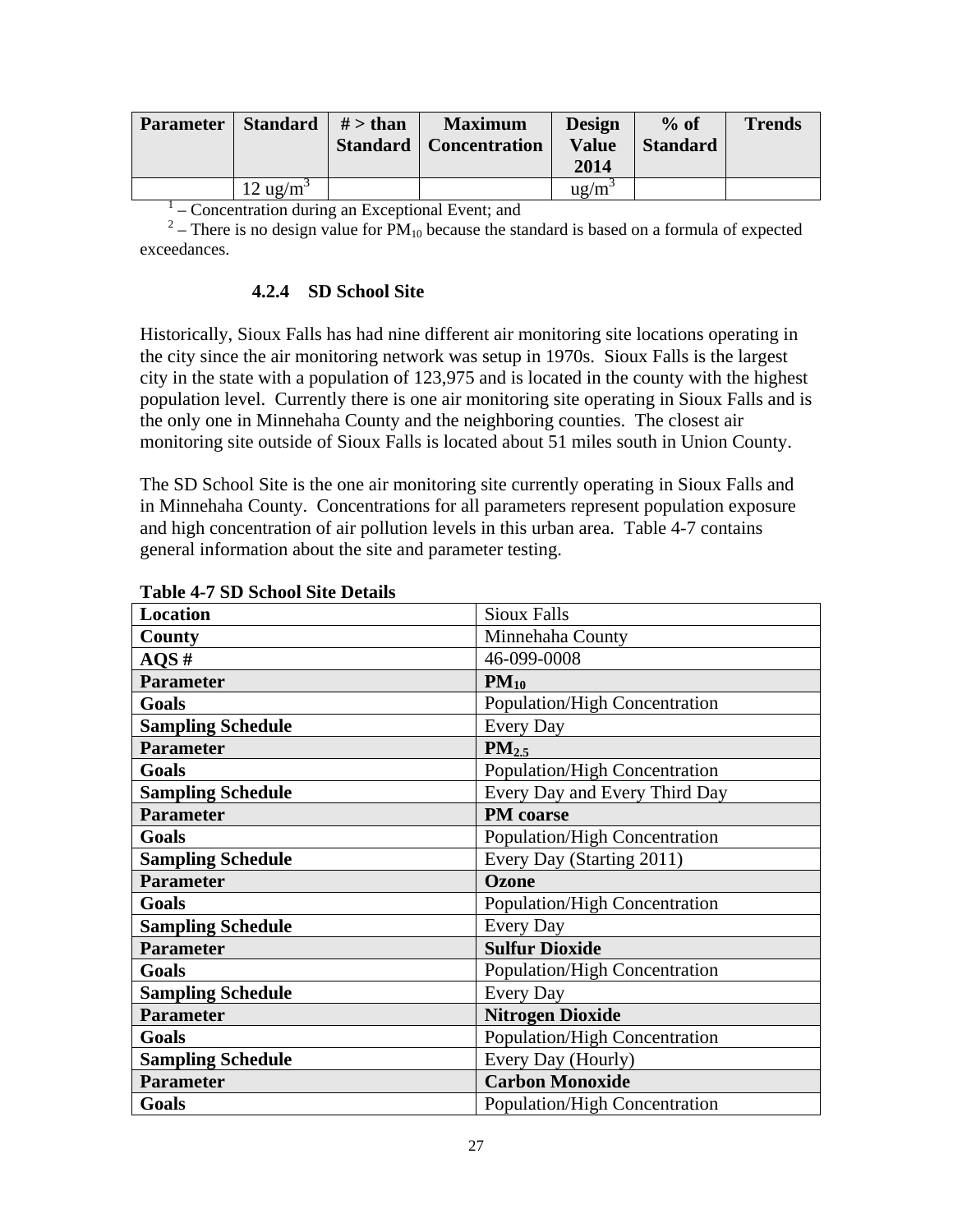| <b>Sampling Schedule</b> | Every Day (Hourly)            |
|--------------------------|-------------------------------|
| <b>Parameter</b>         | <b>Nitrogen Oxides NOy</b>    |
| Goals                    | Population/High Concentration |
| <b>Sampling Schedule</b> | Every Day (Hourly)            |
| <b>Parameter</b>         | $PM2.5$ Speciation            |
| Goals                    | Population/High Concentration |
| <b>Sampling Schedule</b> | Every Third Day               |
| <b>Parameter</b>         | Meteorological                |
| Goals                    | Population/High Concentration |
| <b>Sampling Schedule</b> | Every Day (Hourly)            |

The SD School Site is located in the central and east part of the city. The area around the site is residential with two schools within one block west and northwest of the site. Service type businesses are located to the south along  $10<sup>th</sup>$  Street and residential areas are located in all directions from the site. High traffic count roads are located to the south on  $10<sup>th</sup>$  Street about 1.5 blocks and I 229 six blocks to the east of the site. The main industrial area in the city is located starting about 1 mile to the north and northwest of the site. The facilities include light industry and service oriented businesses.

The SD School Site was setup in 2008, as a replacement for Hilltop Site and is the National Core site for South Dakota. The SD School Site is testing for the criteria pollutants of PM10, PM2.5, Ozone, sulfur dioxide, nitrogen dioxide, and carbon monoxide. Non-criteria air pollutant testing includes NOy, PM2.5 speciation and meteorology.

#### **4.2.4.1 Meteorological Data Evaluation**

Testing also includes a meteorological station collecting data on wind speed, wind direction, ambient temperature, humidity and barometric pressure. For the assessment the data from the airport station was used to do the wind rose. Figure 4-4 shows a wind rose for the data collected at the airport in 2014. The prevailing wind directions during the year are from the north to northwest and south to southwest directions. The location of the site is near the industrial park to the north and northwest of the site and is providing a good evaluation of population exposure to the industrial air pollution emissions.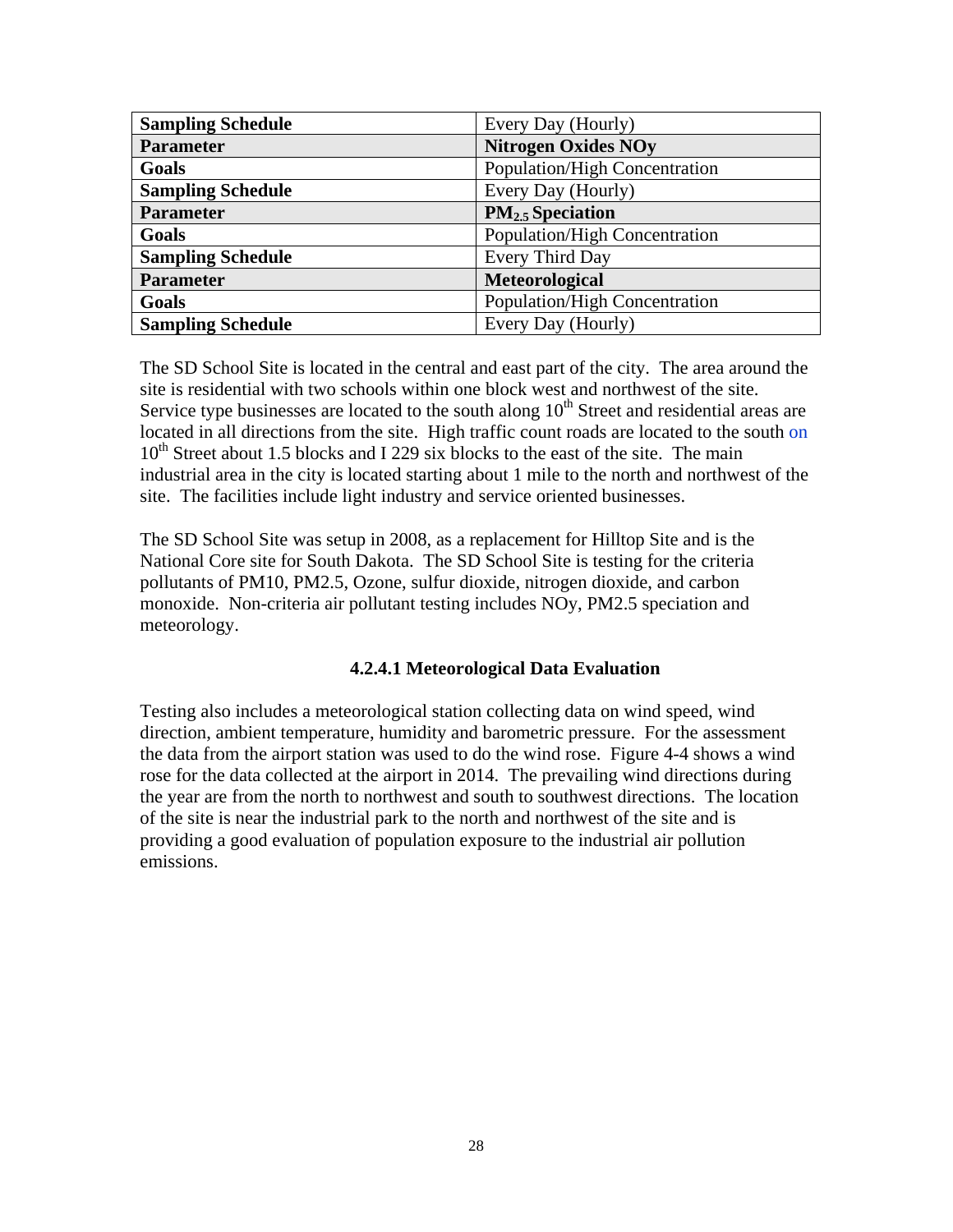#### **Figure 4-4 Wind Rose Sioux Falls Airport**



**4.2.4.2 PM10 Evaluation** 

Based on previous monitoring data at other sites within the City,  $PM_{10}$  concentrations at the SD School Site are the highest being recorded in the City. Even with that statement the site remains near the middle of the  $PM_{10}$  concentrations in the state and only 69% of the standard when comparing the maximum concentration in 2014 to the standard. None of the concentrations have exceeded the  $24$ -hour  $PM_{10}$  standard at this site. None of the 24-hour concentrations are within 80% of the standard level. There are sufficient years of data to show the area is attaining the  $PM_{10}$  standard. See Table 4-8 for more information on data assessment for the SD School Site.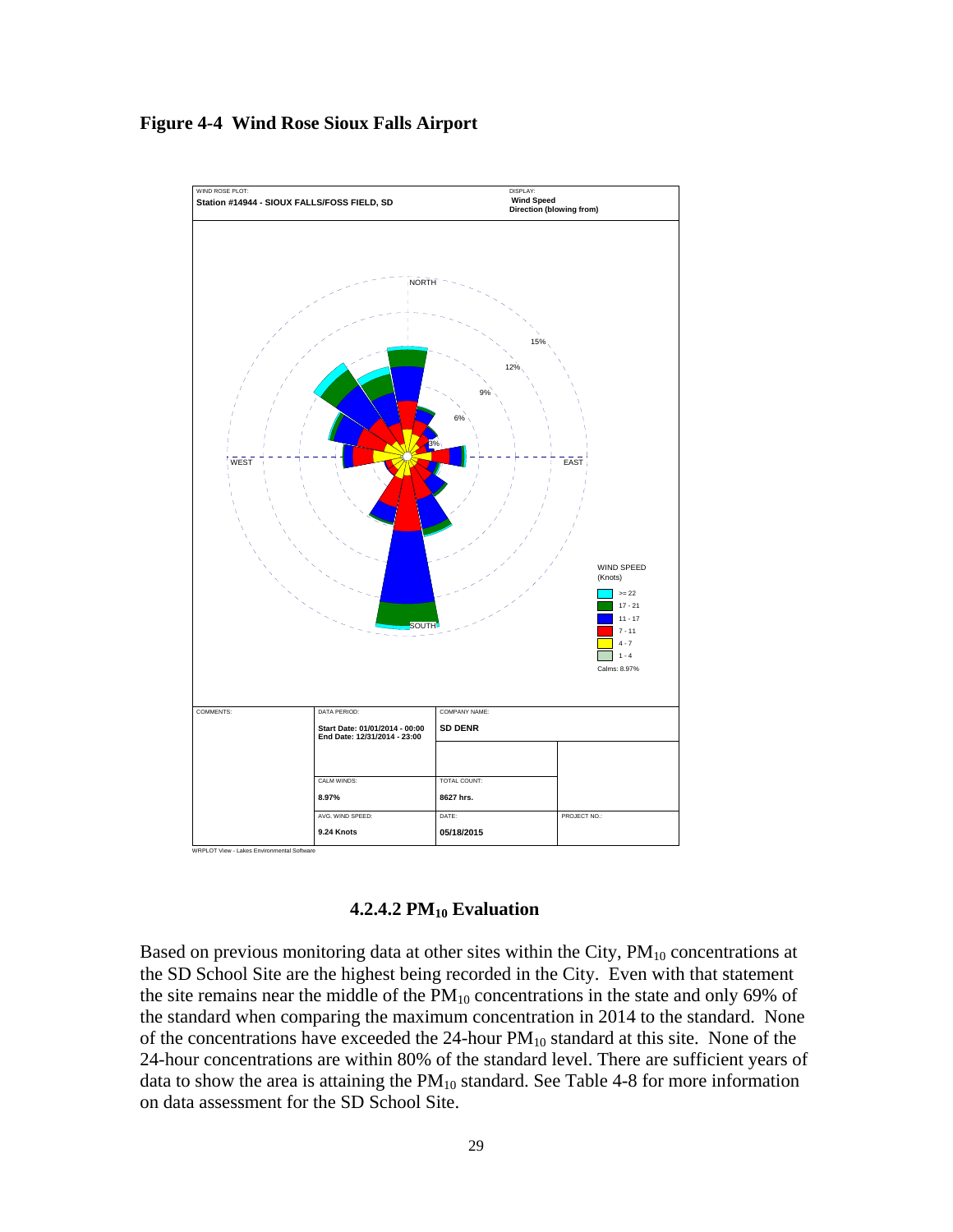#### **4.2.4.3 PM2.5 Evaluation**

The SD School 24-hour concentrations for  $PM<sub>2.5</sub>$  were similar to the KELO Site. The concentrations are slightly less when comparing the design values but still one of the highest concentration sites in the state. When comparing the date of the highest 24-hour concentration it was found that both Sioux Falls sites had high levels on the same days and represented the general area. So in 2014, the KELO Site was closed.

When the daily data from School Site was reviewed, 2 days during the five year period had  $PM_{2.5}$  concentrations greater than the standard (one each in 2010 and 2014). There were and another twelve days experienced  $PM<sub>2.5</sub>$  concentrations greater than 80% of the standard (nine in 2010, one in 2011, and two in 2013). Still this is a low number of sampling days with high concentrations compared to the number of sampling days in the five year period using a continuous monitor. Currently there are sufficient years of data to show the area is attaining the  $PM_{2.5}$  24-hour standard. See Table 4-8 for more information on data assessment for the SD School Site.

The annual design value for SD School Site is one of the highest in the state some years, but the annual average is decreasing over time. The annual average design value is 7.5 ug/m<sup>3</sup> and is less than 80% of the standard. There are sufficient years of data to show the area is attaining the  $PM_2$ , annual standard. See Table 4-8 for more information on data assessment for the SD School Site.

#### **4.2.4.4 Ozone Evaluation**

The ozone design value for the SD School Site is less than the national standard but is greater than 80% of the standard. Using the 2008 ozone standard of 0.075 ppm there are more than 45 days during the review period that have sampling days with 8-hour averages concentrations greater than 80% of the standard. The majority of the concentrations greater than 80% of the standard occurred in the last three years of the review period. Some of the high concentration days are outside of the current ozone period for South Dakota set by EPA. This site is the highest ozone location in the state so testing for this parameter will continue to be a priority. Although the site is the highest in the state, there are sufficient years of data to show the area is attaining the ozone standard. See Table 4-8 for more information on data assessment for the SD School Site.

#### **4.2.4.5 Sulfur Dioxide Evaluation**

The SD School Site has sulfur dioxide concentrations that are very low at less than 27% of the 1-hour standard. Sulfur dioxide concentrations statewide measured in the cities, rural areas, and national parks show little difference in concentration levels. Concentration trends are difficult to evaluate when levels are near the detection level of the analyzer. Even with the SD School Site located in the largest city in the state concentrations for sulfur dioxide are very low and close to the other sites in the state.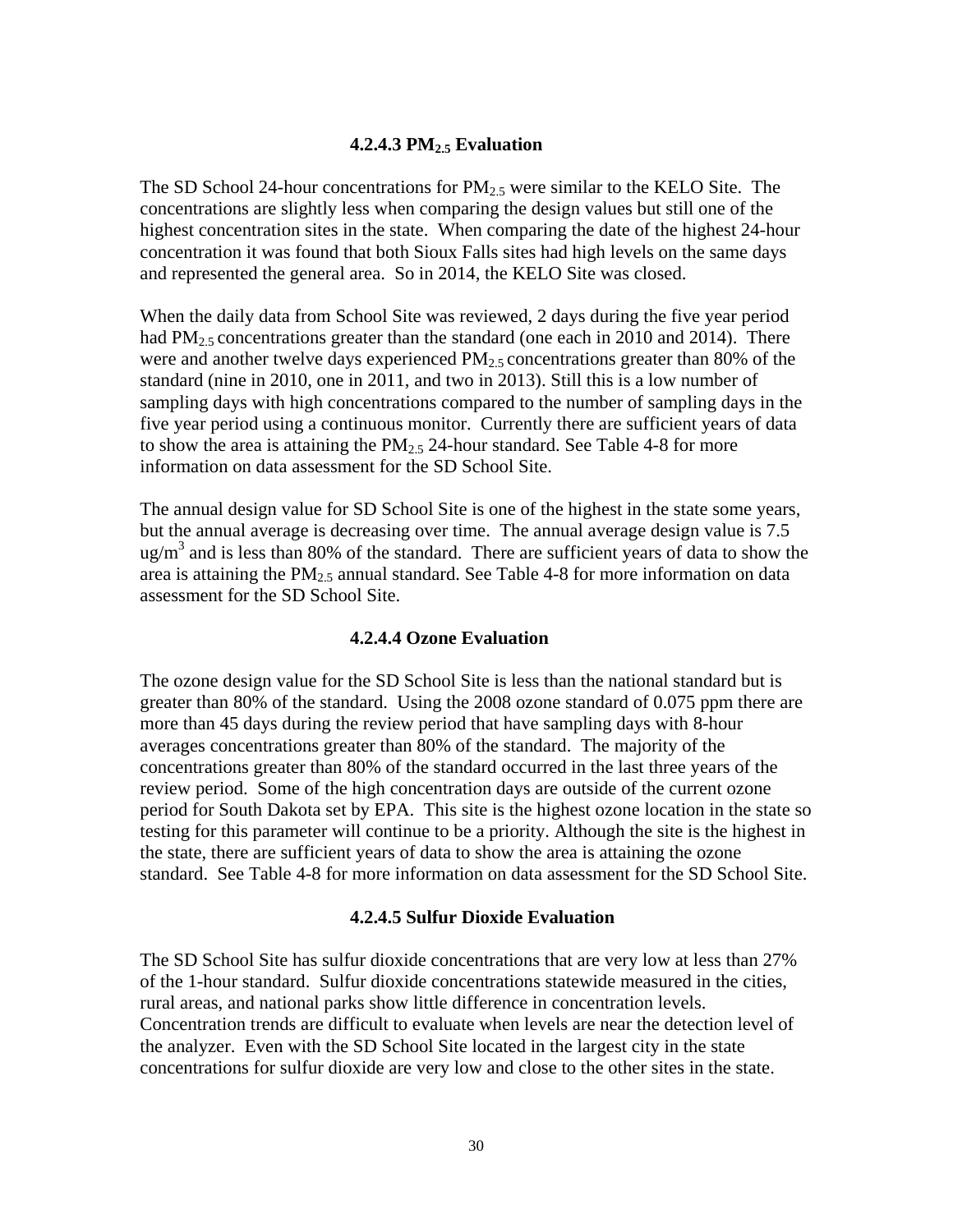There are sufficient years of data to show the area is attaining the sulfur dioxide standards. See Table 4-8 for more information on data assessment for the SD School Site.

### **4.2.4.6 Nitrogen Dioxide Evaluation**

The SD School Site records the highest nitrogen dioxide concentrations in the state but levels are still very low compared to the standards. The maximum annual average concentration occurred in 2010, at 13% of the standard and the design value for 2014 is 9% of the standard. The 1-hour concentration design value was 35% of the standard using the data from 2012 and 2014. When reviewing the data collected at this site the data indicates that the annual and the 1-hour concentrations have a minimal chance of exceeding 80% of the standards. There are sufficient years of data to show the area is attaining the nitrogen dioxide standards. See Table 4-8 for more information on data assessment for the SD School Site.

# **4.2.4.7 Carbon Monoxide Evaluation**

The SD School Site is the only monitoring site in South Dakota currently testing for carbon monoxide and the levels are very low compared to the standards. The maximum concentrations recorded for the 8-hour standard was 0.9 ppm in 2011 and 2012, which is only 10% of the standard. The maximum concentration recorded for the 1-hour standard was 1.6 ppm in 2012, which is just under 5% of the 1-hour standard. There are sufficient years of data to show the area is attaining the carbon monoxide standards. See Table 4-8 for more information on data assessment for the SD School Site.

# **4.2.4.8 Summary for SD School Site**

The SD School Site is meeting the objectives and monitoring needs of the area. As the National Core site for South Dakota, additional parameters will be added as required by rule and needs of the Sioux Falls area. Currently, the high priority parameters are ozone and  $PM<sub>2.5</sub>$ . As EPA reviews the national standards and reduces the concentration levels for other pollution parameters there may be a need for other types of testing. The results of the assessment indicate no changes are needed for the School Site.

| <b>Parameter</b>  | <b>Standard</b>     | $#$ > than      | <b>Maximum</b>         | <b>Design</b>     | $%$ of          | <b>Trends</b> |
|-------------------|---------------------|-----------------|------------------------|-------------------|-----------------|---------------|
|                   |                     | <b>Standard</b> | <b>Concentration</b>   | <b>Value</b>      | <b>Standard</b> |               |
| $PM_{10}$         | 24-hour             |                 | $104 \text{ ug/m}^3$   |                   |                 | Slightly      |
|                   | 150                 |                 | (2014)                 |                   |                 | Increasing    |
|                   | ug/m <sup>3</sup>   |                 |                        |                   |                 |               |
| PM <sub>2.5</sub> | 24-hour             | $2^{2}$         | 44 ug/m <sup>3</sup>   | 21                | 60%             |               |
|                   | $35 \text{ ug/m}^3$ |                 | (2010)                 | ug/m <sup>3</sup> |                 |               |
|                   | Annual              |                 | 10.3 ug/m <sup>3</sup> | 7.5               | 63%             | Slight        |
|                   | $12 \text{ ug/m}^3$ |                 | (2010)                 | $\text{ug/m}^3$   |                 | Decrease      |
| <b>Ozone</b>      | 8-hour              |                 | $0.075$ ppm            | 0.068             | 91%             | Steady        |
|                   | 0.075               |                 | (2012)                 | ppm               |                 |               |

**Table 4-8 SD School Site 5-year Assessment of Data (2010 – 2014)**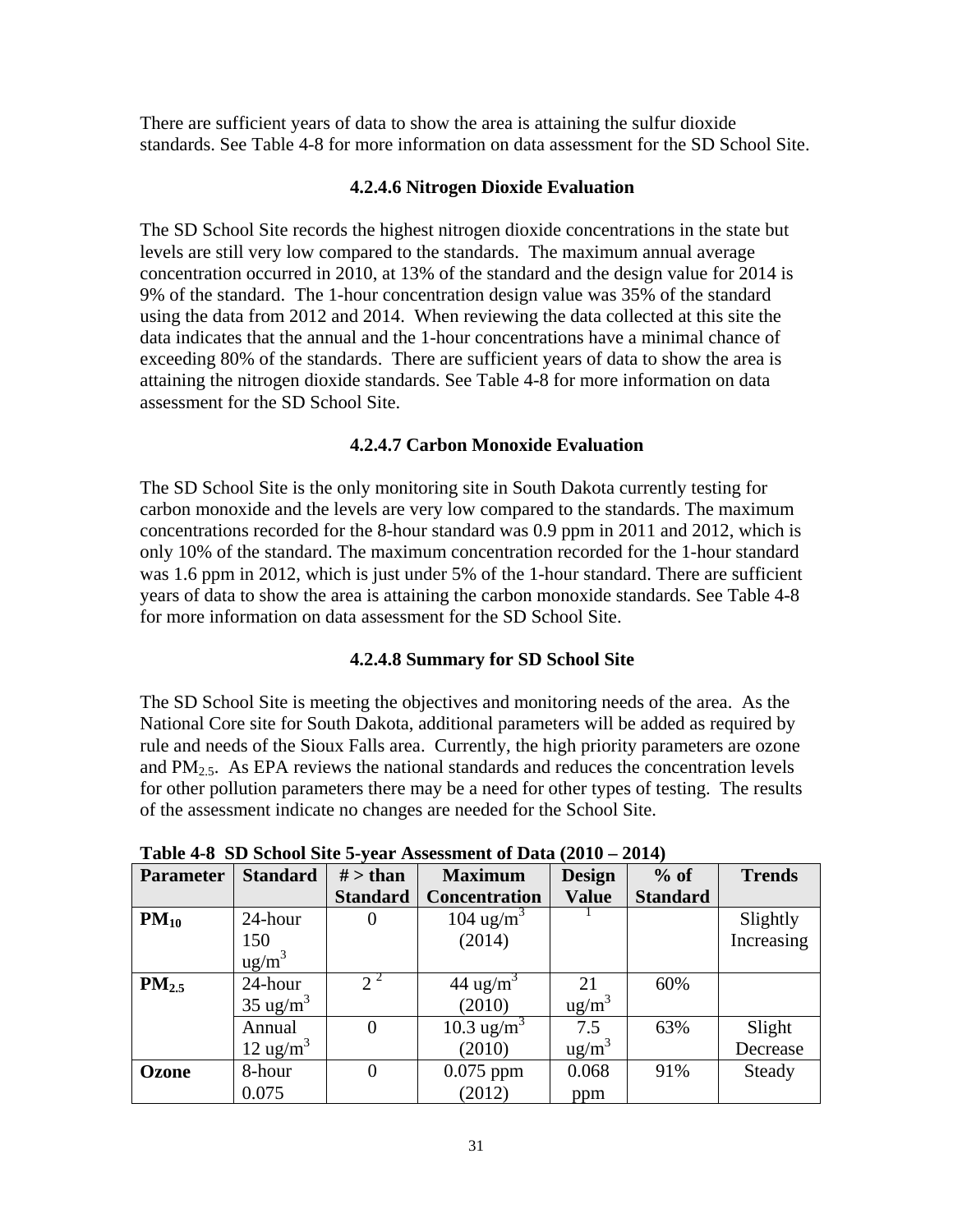| <b>Parameter</b> | <b>Standard</b> | $#$ > than      | <b>Maximum</b>       | <b>Design</b> | $%$ of          | <b>Trends</b> |
|------------------|-----------------|-----------------|----------------------|---------------|-----------------|---------------|
|                  |                 | <b>Standard</b> | <b>Concentration</b> | <b>Value</b>  | <b>Standard</b> |               |
|                  | ppm             |                 |                      |               |                 |               |
| <b>Sulfur</b>    | 1-hour          | $\overline{0}$  | $20.4$ ppb           | $6.0$ ppb     | 8%              | Decreasing    |
| <b>Dioxide</b>   | $75.0$ ppb      |                 | (2014)               |               |                 |               |
| <b>Nitrogen</b>  | Annual          | $\overline{0}$  | 7 ppb                | 0.005         | 9%              | Steady        |
| <b>Dioxide</b>   | 53 ppb          |                 | (2010)               | ppm           |                 |               |
|                  |                 |                 |                      |               |                 |               |
|                  | 1-hour          | $\overline{0}$  | 58 ppb               | $35$ ppb      | 35%             | Slight        |
|                  | $100$ ppb       |                 | (2010)               |               |                 | Decrease      |
| CO               | 8-hour          | $\overline{0}$  | $0.9$ ppm            | 3             |                 | Slight        |
|                  | $9.0$ ppm       |                 | (2011, 2012)         |               |                 | Decrease      |
|                  | 1-hour          | $\overline{0}$  | $1.6$ ppm            | 3             |                 | Slight        |
|                  | 35.0 ppm        |                 | (2012)               |               |                 | Decrease      |

 $1$  – There is no design value for  $PM_{10}$  because the standard is based on a formula of expected exceedances;

 $2^2$  – One concentration over the standard occurred in 2010 and another occurred in 2014;

 $3$  - There is no design value for CO because the standards are based on no more than one exceedance per year.

### **4.2.5 UC #1 Site (Union County)**

The Union County sites UC #1, UC #2 and UC #3 were setup in 2009 testing for parameters of  $PM_{10}$ ,  $PM_{2.5}$ , ozone, carbon monoxide, sulfur dioxide, and nitrogen dioxide. Because the Hyperion Energy Center project has been cancelled only UC #1 Site is still operating in 2015. The site is located in a rural area of the county with objectives of background, transport, and population.

The site was selected to provide for testing south of the proposed Hyperion Energy Center. The closest air monitoring site is in Sioux Falls about 51 miles north of the site.

Site UC #1 is located about four miles north of Elk Point. Table 4-9 contains general information on the site and pollution parameter concentrations being collected at the site.

| <b>Location</b>          | Rural                           |
|--------------------------|---------------------------------|
| County                   | <b>Union County</b>             |
| AOS#                     | 46-127-0001                     |
| <b>Parameter</b>         | $PM_{10}$                       |
| Goals                    | Population/Background           |
| <b>Sampling Schedule</b> | Every Day (Hourly)              |
| <b>Parameter</b>         | $PM_{2.5}$                      |
| Goals                    | Population/Background/Transport |
| <b>Sampling Schedule</b> | Every Day (Hourly)              |
| <b>Parameter</b>         | <b>Sulfur Dioxide</b>           |
| Goals                    | Population/Background           |

**Table 4-9 UC #1 Site Details**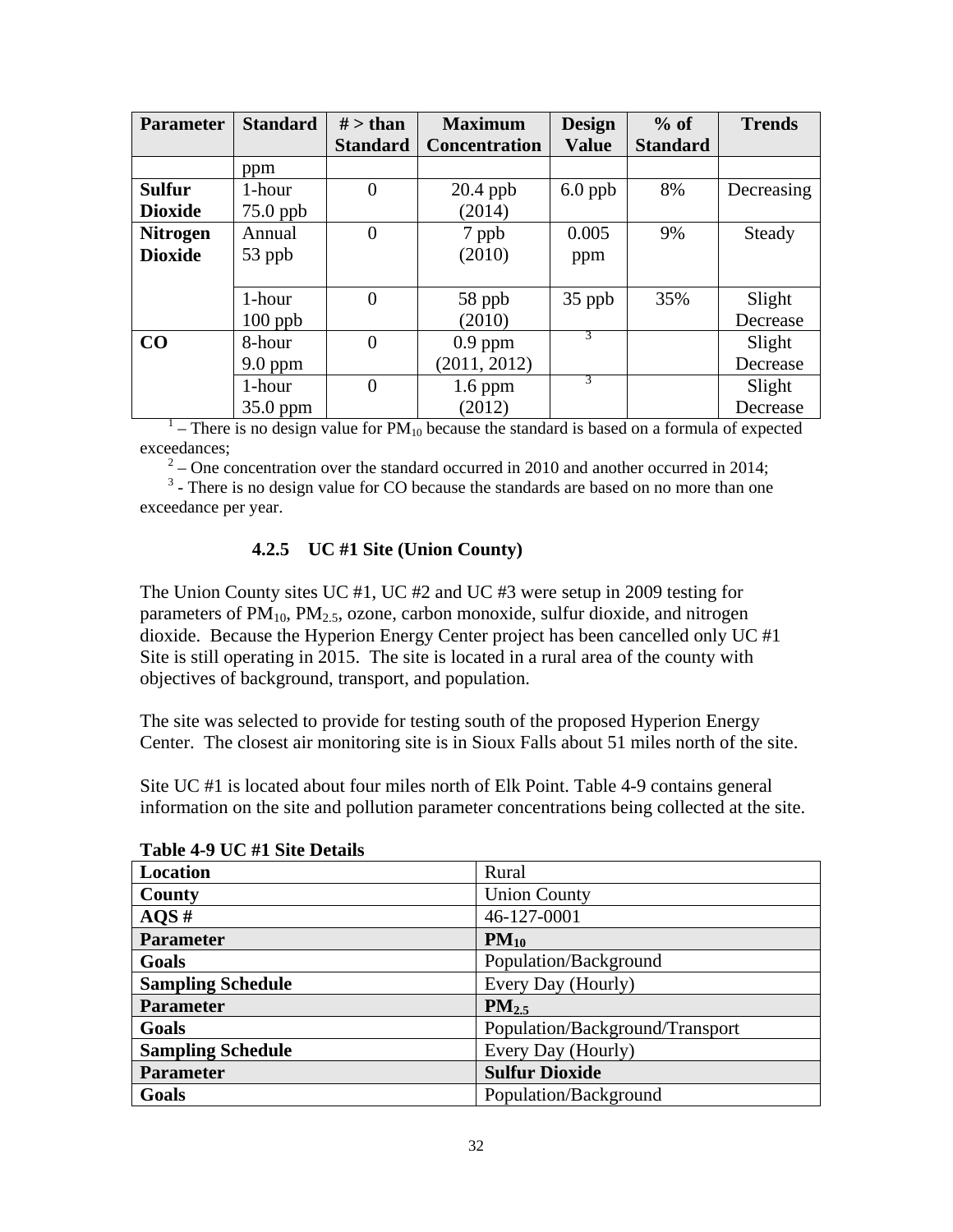| <b>Sampling Schedule</b> | Every Day (Hourly)              |
|--------------------------|---------------------------------|
| <b>Parameter</b>         | <b>Nitrogen Dioxide</b>         |
| Goals                    | Population/Background           |
| <b>Sampling Schedule</b> | Every Day (Hourly)              |
| <b>Parameter</b>         | Ozone                           |
| Goals                    | Population/Background/Transport |
| <b>Sampling Schedule</b> | Every Day (Hourly)              |

Testing at UC #1 includes continuous monitors for  $PM_{10}$  and  $PM_{2.5}$  and continuous analyzers for ozone, sulfur dioxide and nitrogen dioxide. Table 4-10 contains a summary of the data collected at UC #1 Site during the assessment period.

#### **4.2.5.1 Meteorological Data Evaluation**

Testing also includes a meteorological station collecting data on wind speed, wind direction, ambient temperature, humidity and barometric pressure. Figure 4-5 shows a wind rose for the data collected on site in 2014. The prevailing wind directions during the year are from the northwest and southeast directions. The meteorological data provides a good reference if high hourly concentrations are recorded to determine if the data is a result of local agricultural activities.

#### **4.2.5.2 PM10 Evaluation**

 $PM_{10}$  concentrations are affected mainly by agriculture activities around the monitoring site. The highest concentration days occur around the field work activities of planting and harvesting. The only other local contributor is the gravel road located to the west of the monitoring site.

All of the sampling days during the assessment period were below the standard. None of the daily concentrations were greater than 80% of the standard. There are sufficient years of data to show the area is attaining the  $PM_{10}$  standard. Table 4-10 contains a summary of the data collected at UC #1 Site during the assessment period.

#### **4.2.5.3 PM2.5 Evaluation**

Levels of  $PM<sub>2.5</sub>$  have increased slightly during this assessment period. One concentration recorded in 2010 exceeded the 24-hour standard. A total of 17 days had concentrations over 80% of the 24-hour standard.

High daily concentrations of  $PM_{2.5}$  appear to occur during transport events. Agriculture burning in the spring from states south of South Dakota and an occasional meteorological inversion seem to be the cause of the days with high concentrations.

The annual average design value for this site has not exceeded the standard even with the revision of the standard that lowered the concentration level from 15 ug/m<sup>3</sup> to 12 ug/m<sup>3</sup>. This site has some of the highest concentration levels in the state for annual average.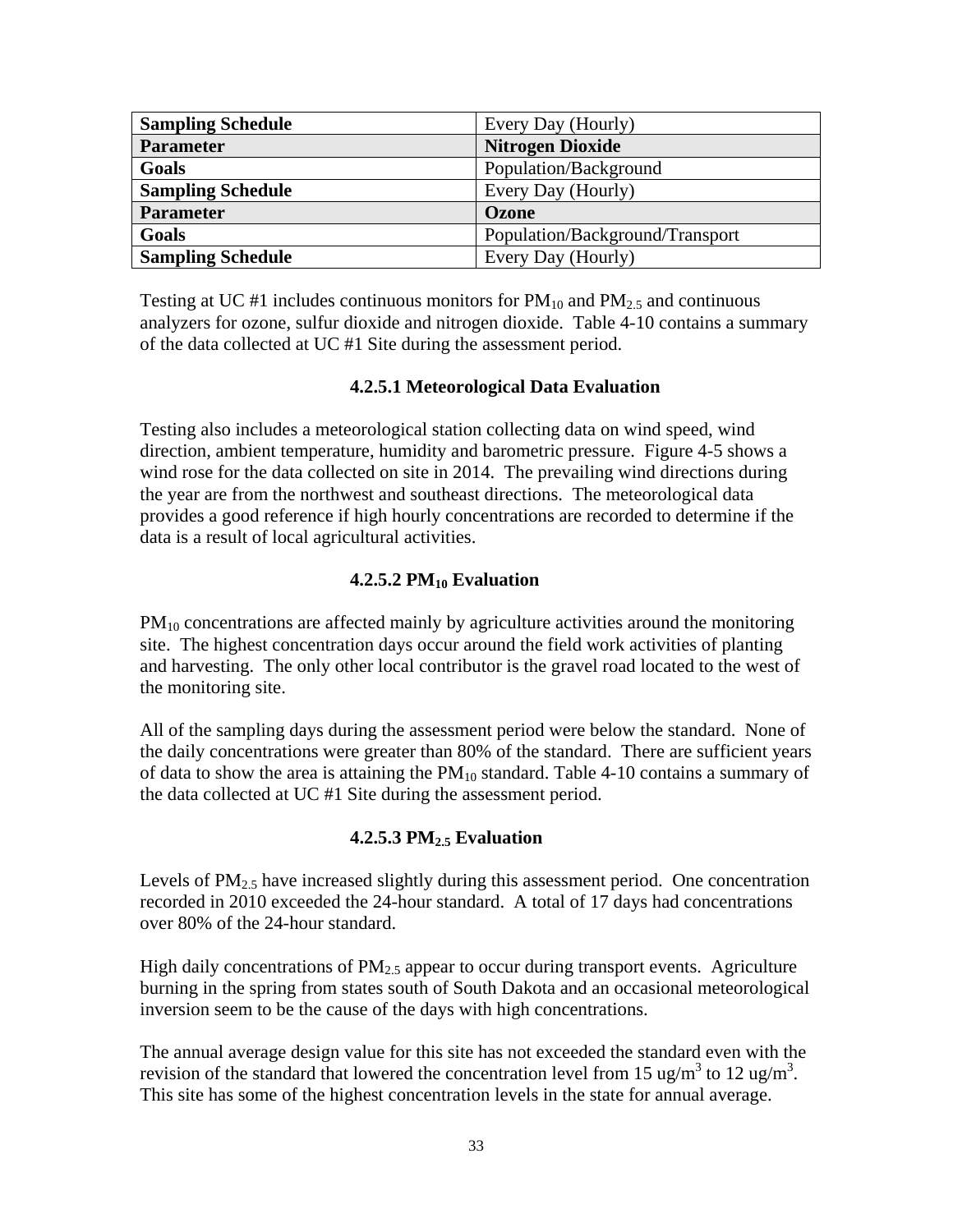Two of the annual averages in the assessment period had concentrations greater than 80% of the standard. Because of the number of 24-hour concentrations and annual averages over the 80% threshold, testing for  $PM_{2.5}$  continue to be a priority for this site even though there are sufficient years of data to show the area is attaining the  $PM_{2.5}$  standards. Table 4-10 contains a summary of the data collected at UC #1 Site during the assessment period.

# **Figure 4-5 Wind Rose for UC #1 Site**



WRPLOT View - Lakes En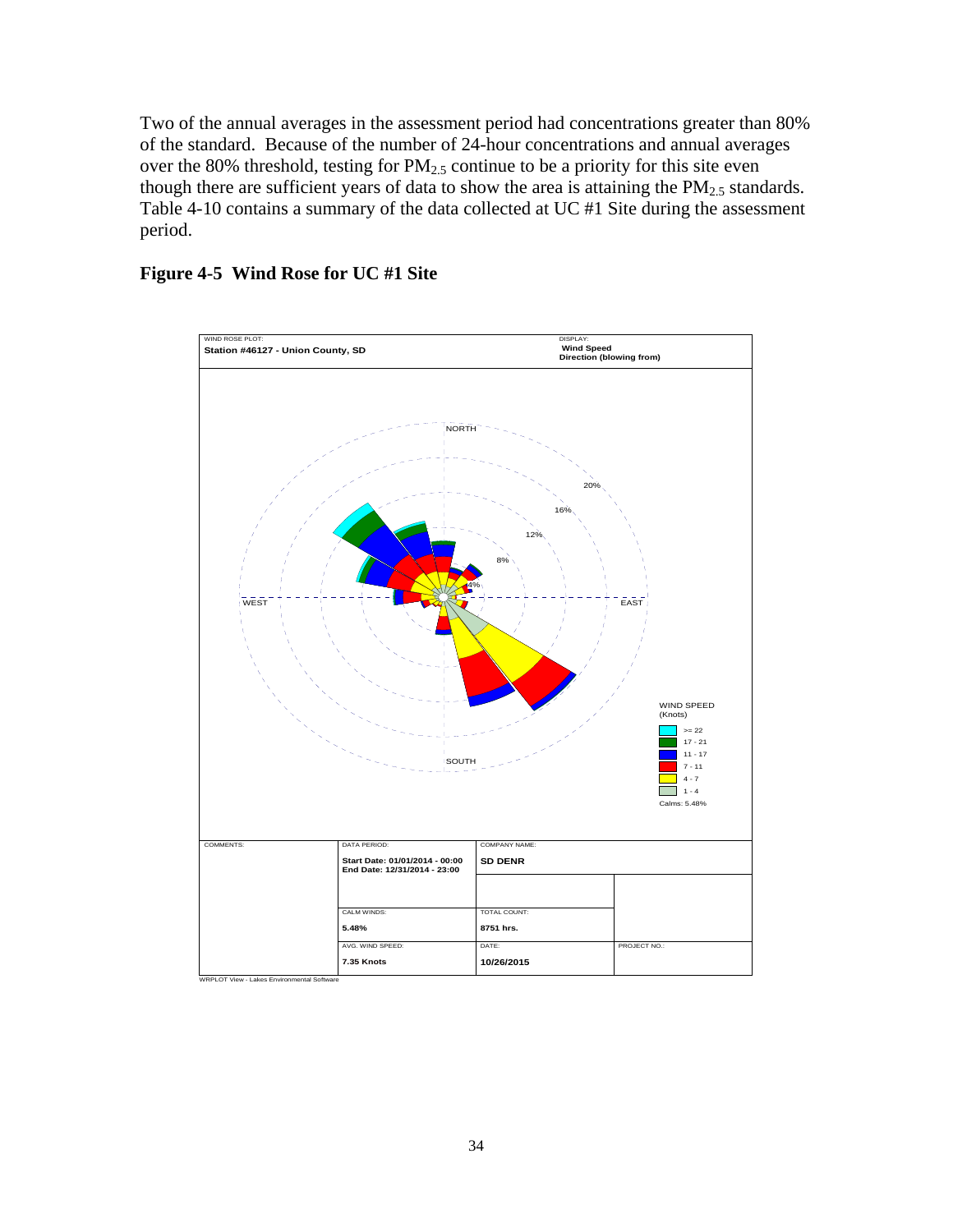#### **4.2.5.4 Ozone Evaluation**

None of the sampling days had ozone concentrations greater than the standard of 0.075 ppm during the assessment period. The highest concentration day was in 2011 at 0.070 ppm. It was the only day at this level.

A total of 37 plus days in the 5-year period had concentrations greater than 80% of the standard. Some of these days were outside of the ozone season for South Dakota (June 1 to September 30). Because of the number of days over the 80% threshold, ozone continues to be a priority at this site. However, there are sufficient years of data to show the area is attaining the ozone standard. See Table 4-10 for more information on ozone data assessment for the UC #1 Site.

#### **4.2.5.5 Sulfur Dioxide Evaluation**

The UC #1 Site has sulfur dioxide concentrations that are very low with the design value for 2014 at 8% of the 1-hour standard. The highest concentration day was 30.3 parts per billion (ppb) recorded in 2010.

Sulfur dioxide concentrations statewide measured in the cities, rural areas, and national parks show little difference in concentration levels. Concentration trends are difficult to evaluate when levels are near the detection level of the analyzer. Even with the UC  $#1$ Site located north of a large electrical coal fired power plant complex in Iowa the concentrations for sulfur dioxide are very low. There are sufficient years of data to show the area is attaining the sulfur dioxide standard. See Table 4-10 for more information on data assessment for the UC #1 Site.

#### **4.2.5.6 Nitrogen Dioxide Evaluation**

In general the UC #1 Site records concentrations that are very low and would represent background levels for this part of the state. The maximum annual average concentration was in 2012, at 37% of the standard. The 1-hour concentration design value was 18% of the standard using the data from 2012 and 2014. There are sufficient years of data to show the area is attaining the nitrogen dioxide standards. See Table 4-10 for more information on data assessment for this site.

#### **4.2.5.7 Summary for UC #1 Site**

There were no concentrations greater than the standards for the parameters  $PM_{10}$ , sulfur dioxide and nitrogen dioxide collected during the assessment period. Concentrations for sulfur dioxide and nitrogen dioxide are generally very low as was expected for a rural area with a low number of emission sources.

The  $PM<sub>2.5</sub>$  concentrations are slightly higher than anticipated for a background site. The  $PM<sub>2.5</sub>$  levels appear to be affected by long range transport from outside the state and are similar to concentration recorded at the other sites along the eastern edge of South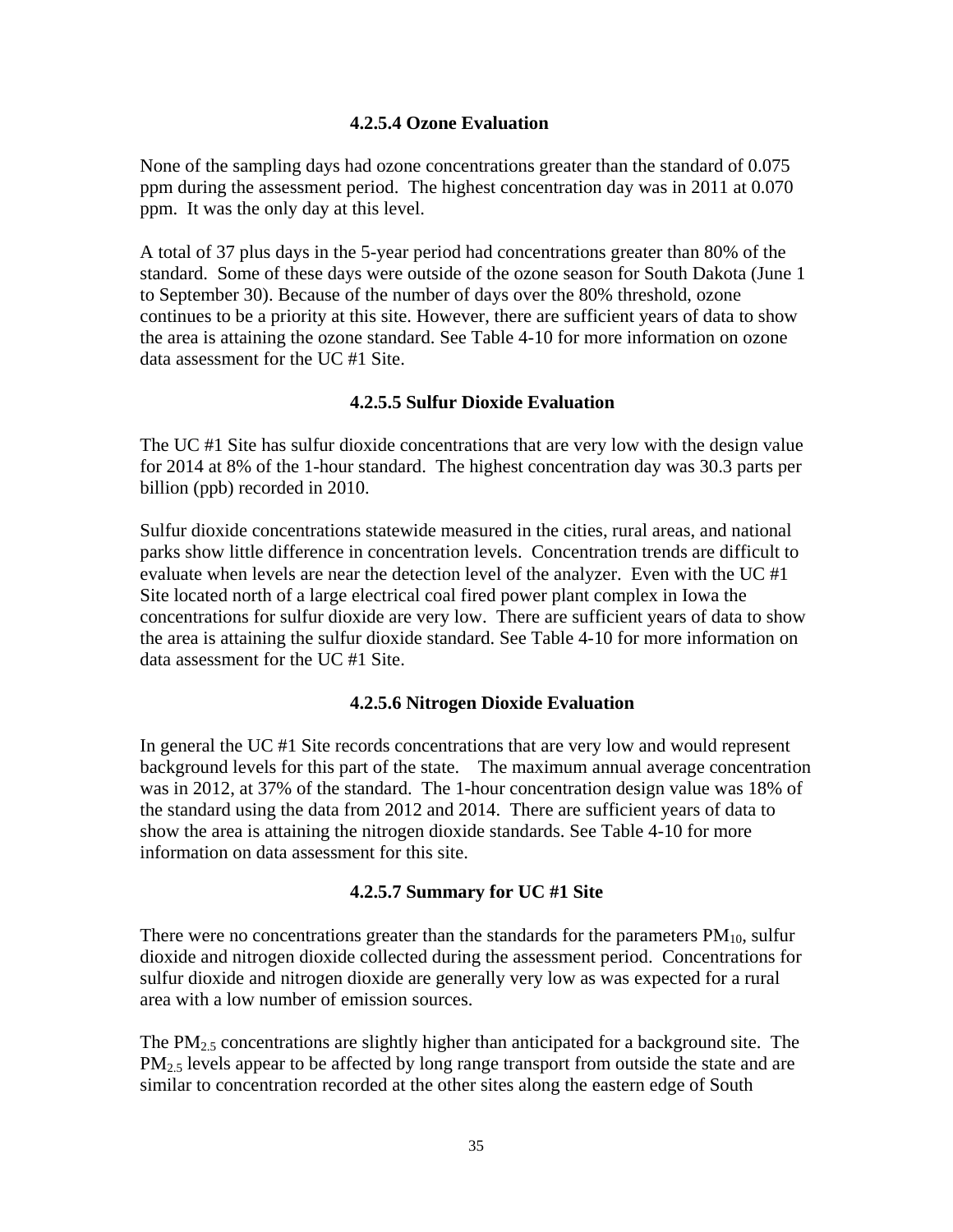Dakota. All the sites along the eastern edge of the state have their high concentration days on the same 24-hour periods.

The ozone concentrations in Union County are generally about the same as the SD School Site in Sioux Falls. This trend may also point to long range transport from outside of the state.

The UC #1 Site is meeting the goals and needs specified when setup. In addition the site fills the need of providing hourly concentrations to the DENR's and EPA's webpages for this part of the state. No changes are planned to the sampling sites or parameters as a result of the 5-year assessment.

| <b>Parameter</b>  | <b>Standard</b>                | $#$ > than      | <b>Maximum</b>         | <b>Design</b>     | % of            | <b>Trends</b> |
|-------------------|--------------------------------|-----------------|------------------------|-------------------|-----------------|---------------|
|                   |                                | <b>Standard</b> | <b>Concentration</b>   | <b>Value</b>      | <b>Standard</b> |               |
| $PM_{10}$         | 24-hour                        | 0               | 103 ug/m <sup>3</sup>  |                   |                 | Slight        |
|                   | $\frac{150 \text{ ug/m}^3}{2}$ |                 | (2013)                 |                   |                 | Increase      |
| PM <sub>2.5</sub> | 24-hour                        | 1               | 41.7 ug/m <sup>3</sup> | 21.3              | 61%             |               |
|                   | $35 \text{ ug/m}^3$            |                 | (2010)                 | ug/m <sup>3</sup> |                 |               |
|                   | Annual                         | $\overline{0}$  | 9.9 ug/m <sup>3</sup>  | 9.1               | 76%             | Slight        |
|                   | $12 \text{ ug/m}^3$            |                 | (2012)                 | $\text{ug/m}^3$   |                 | Increase      |
| Ozone             | 8-hour                         | $\overline{0}$  | $0.070$ ppm            | 0.062             | 83%             | Slight        |
|                   | 0.075                          |                 | (2011)                 | ppm               |                 | Decline       |
|                   | ppm                            |                 |                        |                   |                 |               |
| <b>Sulfur</b>     | 1-hour                         | $\overline{0}$  | $30.3$ ppb             | 6 ppb             | 8%              | Slight        |
| <b>Dioxide</b>    | 75 ppb                         |                 | (2010)                 |                   |                 | Decline       |
| <b>Nitrogen</b>   | Annual                         | $\overline{0}$  | 4 ppb (2012)           | 3 ppb             | 6%              | Steady        |
| <b>Dioxide</b>    | 53 ppb                         |                 |                        |                   |                 |               |
|                   | 1-hour                         | $\overline{0}$  | 37.0 ppb               | 18.0 ppb          | 18%             | Steady        |
|                   | $100$ ppb                      |                 | (2010)                 |                   |                 |               |

**Table 4-10 UC #1 Site 5-year Assessment of Data (2010 – 2014)**

 $1$  – There is no design value for  $PM_{10}$  because the standard is based on a formula of expected exceedances.

#### **4.3 Rapid City Area**

Rapid City metropolitan statistical area is located on the western third of the state on the eastern edge of the Black Hills in Pennington and Meade Counties. It is the second largest city in the state with a population of 59,607. Rapid City has a growing population and business community.

The topography in the city is a complex mix of flat areas to rolling hills on the eastern part of the city to areas of valleys and ridges leading into the forested Black Hills in the south and west parts of the city.

The western part of the city has a ridge or hogback and valley that separate the rolling plains from the forested Black Hills. Temperature inversions in the valleys going up into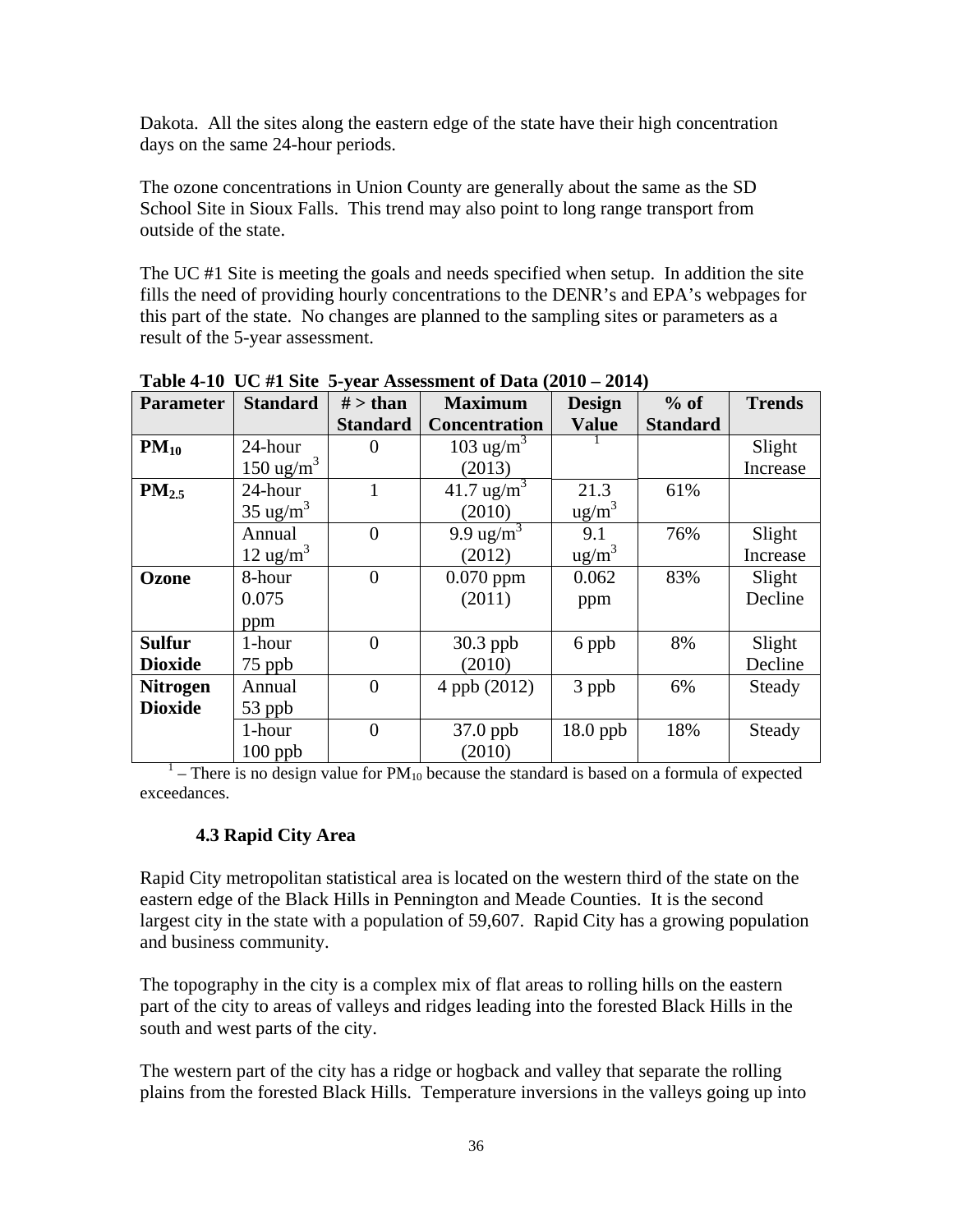the Black Hills can increase particulate matter pollution levels but the inversions are usually short in duration and rarely last more than a few hours in this area.

To the east of the city is the small town of Box Elder and flat to rolling areas of grass and crop land. To the south of the city are areas of rolling grasslands and the forested eastern edge of the Black Hills. To the north of the city are the small communities of Black Hawk, Piedmont, and Summerset located in the Red Valley between the hogback ridge and the Black Hills.

Businesses include light industry, limestone quarry industries, service oriented industries, and just to the east of the city is the Ellsworth Air Force Base. The limestone quarry area has the highest source emissions of particulate matter air pollution in the city.

The Rapid City area has a long history of high particulate matter levels. High concentrations of particulate matter in the late 1970s ranged up to several magnitudes over the total suspended particulate (TSP) standards. A state implementation plan was developed and concentrations of TSP were reduced. In 1986, the TSP standard was replaced by a new particulate matter 10 microns and smaller or  $PM_{10}$  standard.

In the 1990s,  $PM_{10}$  concentration levels exceeded the 24-hour standard under high wind events. Significant work on ways to reduce the high dust levels were developed by working with local industry, Rapid City, Pennington County and the state. The results reduced levels of particulate matter so the Rapid City area was designated as attaining the  $PM_{10}$  standard in 2006. The high concentration area is contained in the Rapid City Metropolitan Statistical Area which includes areas in Pennington County and a small area in southwest Meade County.

A total of 21 air monitoring sites and several more special study sites have been operated in Rapid City metropolitan statistical area since 1972. Currently, three sites are operated to continue to evaluate the particulate matter controls on point and fugitive dust sources that keep the  $PM_{10}$  levels within the standard.

# **4.3.1 Credit Union Site**

The Credit Union Site is designated as the high concentration site for the Rapid City area and the compliance point for comparison of the area to the national standard for  $PM_{10}$ . This site is the replacement site for a series of other locations that were previously setup and operated for the same purpose. The names of past high concentration sites include Fire Station #3, Family Thrift Center and Jaehn's and all were located south of the quarry area in western Rapid City.

The Rapid City area has a Natural Events Action Plan to notify the public of possible high dust concentration levels caused by high winds and to begin special control measures to reduce dust levels from industrial sources. The  $PM_{10}$  monitor at the Credit Union Site is used to measure concentrations of dust during High Wind Dust Alerts. The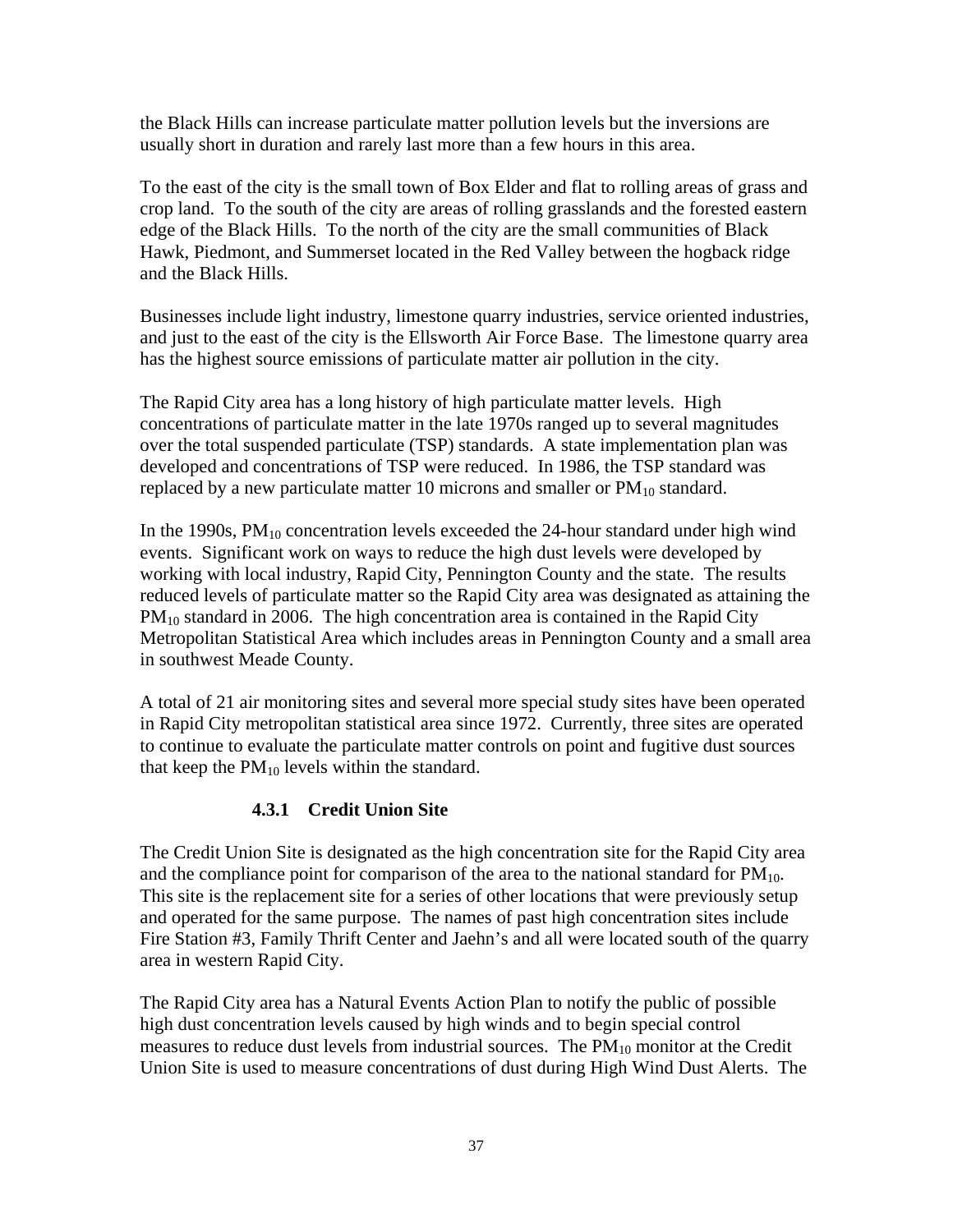hourly  $PM_{10}$  and  $PM_{2.5}$  continuous monitor data is loaded to the Air Quality webpage so the public has access to near real time air monitoring data.

Alerts are called by the National Weather Service in Rapid City when forecast average wind speeds are greater than 20 miles per hour, wind gusts will be greater than 40 miles per hour and if there has been more than 5 days without precipitation greater than 0.02 inches. A total of 44 High Wind Dust Alerts were called during the assessment period. The highest  $PM_{10}$  concentration during a high wind dust alert during this time period was  $117$  ug/m<sup>3</sup> in 2011. General information on the site and the pollution parameters being samples are contained in Table 4-11.

| Location                 | Rapid City                          |
|--------------------------|-------------------------------------|
| County                   | Pennington County                   |
| $AQS$ #                  | 46-103-0020                         |
| <b>Parameter</b>         | $PM_{10}$                           |
| Goals                    | Population/High Concentration       |
| <b>Sampling Schedule</b> | Every Day (Hourly)                  |
| <b>Parameter</b>         | $PM_{2.5}$                          |
| Goals                    | Population/High Concentration       |
| <b>Sampling Schedule</b> | Every Day (Hourly)                  |
| <b>Parameter</b>         | <b>Sulfur Dioxide</b> (2011)        |
| Goals                    | Population/High Concentration       |
| <b>Sampling Schedule</b> | Every Day (Hourly)                  |
| <b>Parameter</b>         | <b>Nitrogen Dioxide (2011)</b>      |
| Goals                    | Population/Background Concentration |
| <b>Sampling Schedule</b> | Every Day (Hourly)                  |

**Table 4-11 Credit Union Site Details**

The Credit Union Site is located about one block south of the GCC Dacotah's cement plant and the limestone quarry area. The Credit Union Site is located in a mix of residential areas, parks, service industries, and the limestone quarry/manufacturing industries. The topography is complex with hills and valleys located in Red Valley the area between the hogback and the eastern edge of the Black Hills.

The Credit Union Site was setup in 2003 and the parameters included  $PM_{10}$ ,  $PM_{2.5}$  and ozone. In 2006, a screening model indicated the Credit Union Site was located within the 1 microgram foot print for nitrogen dioxide from industries in the quarry area. There was a high potential that ozone levels were bias low at this location because of the nitrogen dioxide concentrations. In 2007, the ozone parameter was moved to the Black Hawk Site. In 2011, sulfur dioxide and nitrogen dioxide analyzers were added to the site.

Currently, there are four continuous monitors and analyzers at the Credit Union Site. The sampling equipment includes Thermo BETA  $PM_{10}$  monitor, Met One BAM 1020 continuous  $PM_{2.5}$  monitor, Thermo sulfur dioxide analyzer 43i and Thermo nitrogen dioxide analyzer 42i.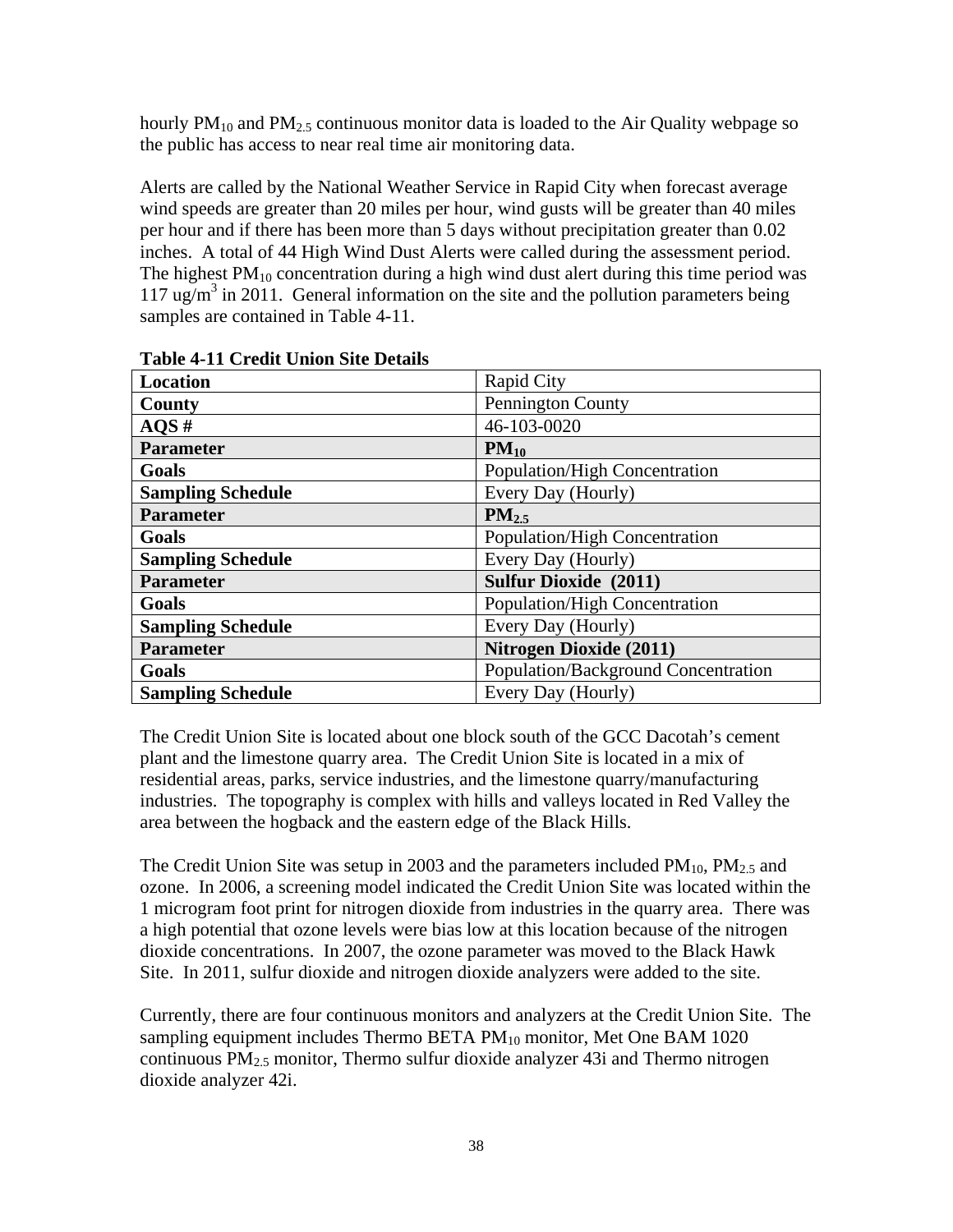#### **4.3.1.1 Meteorological Data Evaluation**

Meteorological data collected in 2014 at the Rapid City Regional Airport was used in the wind rose for this site. Figure 4-6 shows a wind rose for the data collected at the airport in 2014. The prevailing wind directions during the year are from the north to northwest and south to southwest directions. The use of the Rapid City Airport data can be contrast with the data collected at the Black Hawk Site located north of the industrial area in west Rapid City.

# **Figure 4-6 Wind Rose Rapid City Airport**



<sup>39</sup>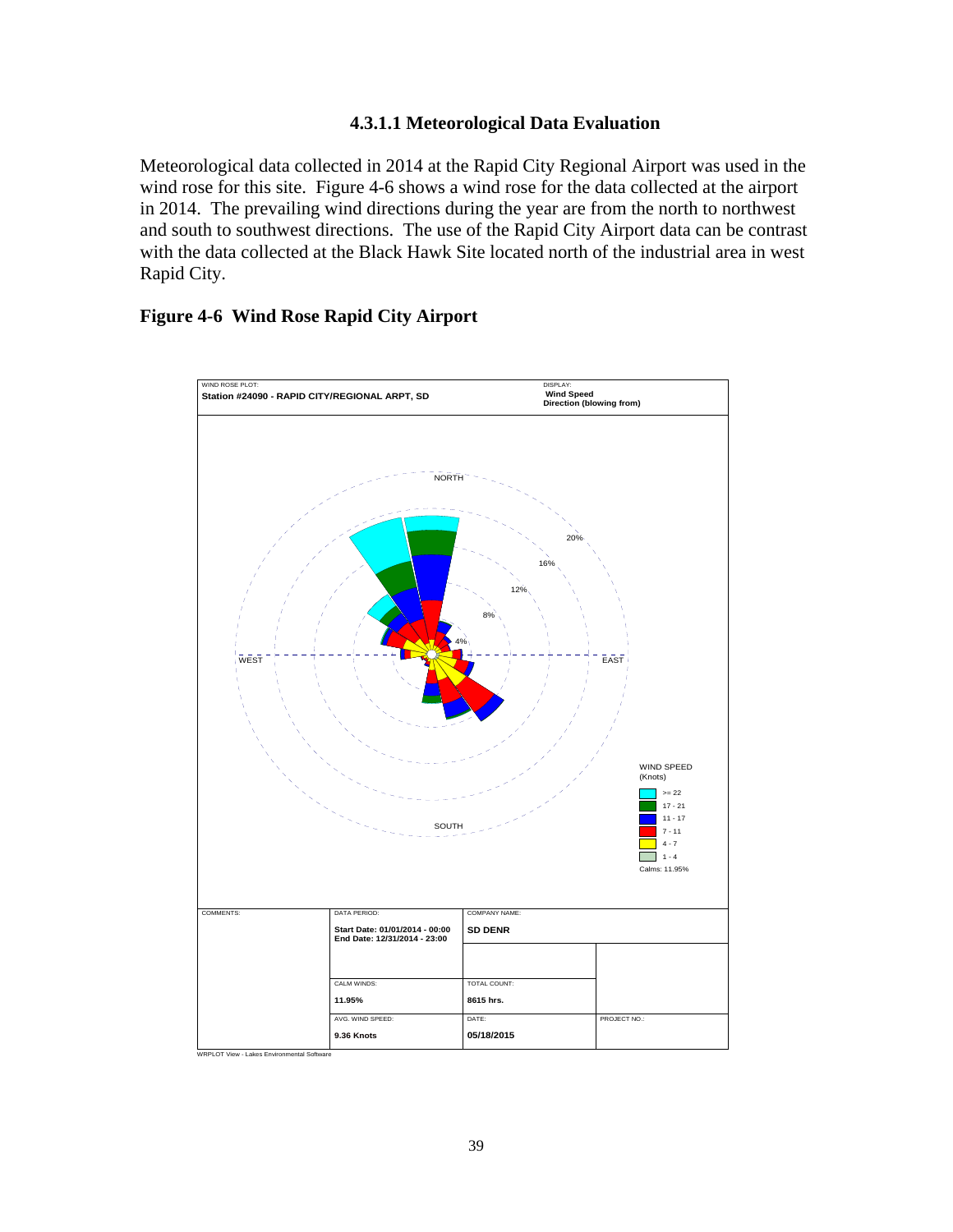#### **4.3.1.2 PM10 Evaluation**

 $PM_{10}$  levels at the Credit Union Site continue to be the highest recorded in the state but trends show a slight decline in levels since the site was setup in 2003. Concentration of  $PM_{10}$  did not exceed the 24-hour standard at this site in the 5-year review period.

During the review period 7 daily concentrations were greater than 80% of the standard. With a number of days over the 80% threshold  $PM_{10}$  sampling continues to be a priority at this site. However, there are sufficient years of data to show the area is attaining the  $PM_{10}$  standard. See Table 4-12 for more information on the concentration levels.

#### **4.3.1.3 PM2.5 Evaluation**

The Credit Union Site has the highest  $24$ -hour  $PM_{2,5}$  concentration design values for Rapid City area but levels remain low compared to the 24-hour standards. The 24-hour design value for 2014 is 46% of the 24-hour standard. None of the sampling days exceeded the 24-hour  $PM<sub>2.5</sub>$  standard in the 5-year period. The highest 24-hour concentration was recorded in 2012 at 23.6 ug/m<sup>3</sup>.

During the 5-years assessment period none of the sampling days had concentrations greater than 80% of the standard. Over all the Credit Union Site has less than a 10% chance of exceeding the 24-hour standard. Table 4-12 contains information on the assessment of data collected at the Credit Union Site.

Annual average design value for 2014 for this site is 51% of the standard. It is the highest in Rapid City but only by 1 ug/m<sup>3</sup>. None of the annual averages were greater than 80% of the standard. There are sufficient years of data to show the area is attaining the PM<sub>2.5</sub> standards. Table 4-12 contains information on the assessment of data collected at the Credit Union Site.

#### **4.3.1.4 Sulfur Dioxide Evaluation**

The Credit Union Site began sulfur dioxide testing in 2011 so only four years of testing are included in the assessment. Sulfur dioxide concentration design value for 2014 is low at 12% of the 1-hour standard. The maximum 1-hour concentration day was 26.2 ppb recorded in 2013.

Sulfur dioxide concentrations statewide measured in the cities, rural areas, and national parks show little difference in concentration levels. Concentration trends are difficult to evaluate when levels are near the detection level of the analyzer. Even with the Credit Union Site located near sources of sulfur dioxide emissions, the site continues to have low concentrations. No daily concentrations were greater than 80% of the standard. There are sufficient years of data to show the area is attaining the sulfur dioxide standard. See Table 4-12 for more information on data assessment for the Credit Union Site.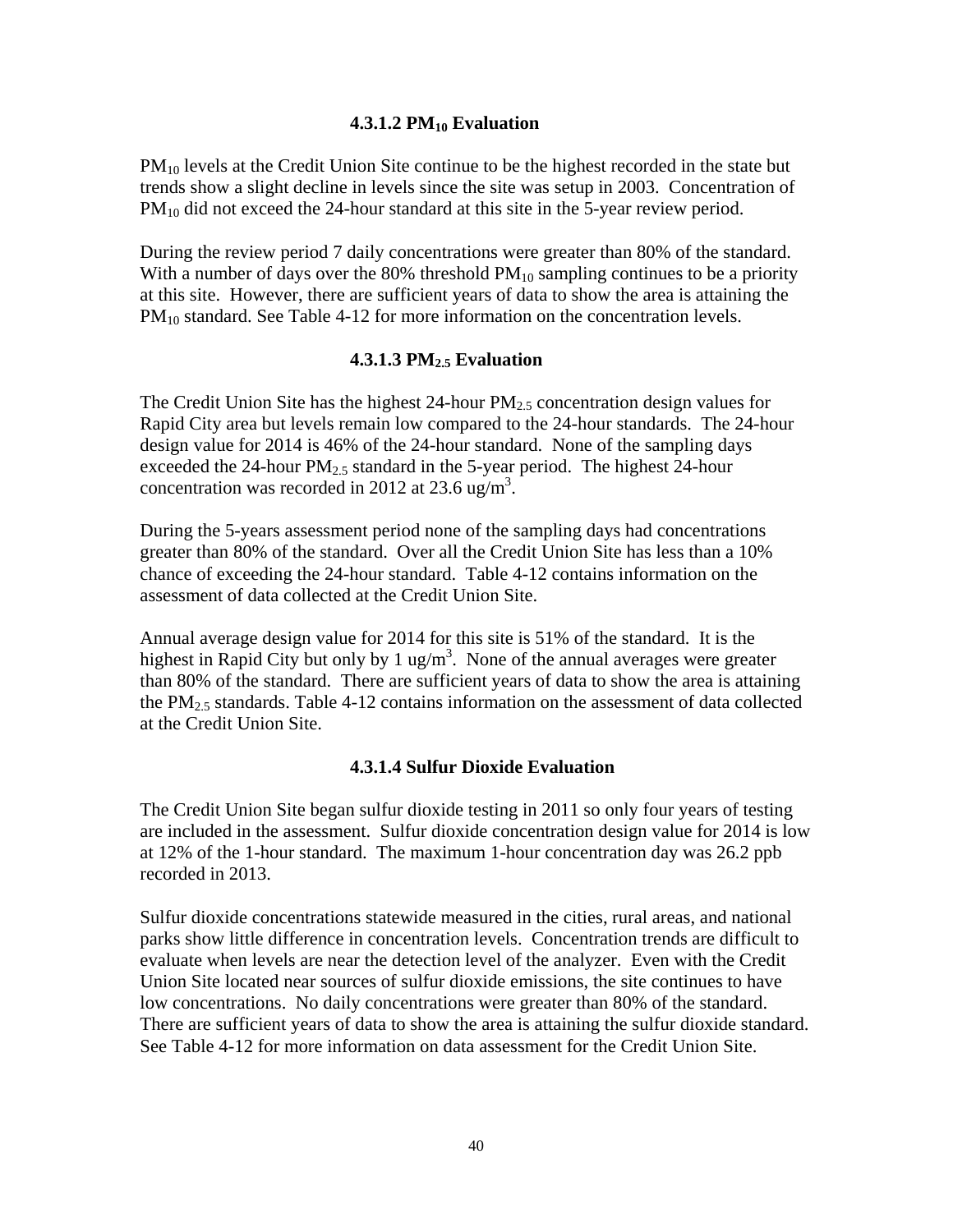#### **4.3.1.5 Nitrogen Dioxide Evaluation**

Credit Union Site started testing for nitrogen dioxide in 2011 so only four years of data was included in this assessment. In general the nitrogen dioxide levels are similar to concentrations recorded in Sioux Falls. But compared to the standard concentrations are low and well under the standard. The maximum annual average concentration was in 2011, at 15% of the standard. The 1-hour concentration design value was 38% of the standard using the data from 2012 to 2014. There are sufficient years of data to show the area is attaining the nitrogen dioxide standards. See Table 4-12 for more information on data assessment for this site.

#### **4.3.1.6 Summary for Credit Union Site**

There were no concentrations greater than the standards for the parameters  $PM_{10}$ ,  $PM_{2.5}$ , sulfur dioxide and nitrogen dioxide collected during the assessment period. Concentrations for sulfur dioxide and nitrogen dioxide are generally low.

The Credit Union Site is meeting the goals and needs specified when setup. In addition the site fills the need of providing hourly concentrations to the DENR's and EPA's webpages for this part of the state. No changes are planned to the sampling site or parameters as a result of the 5-year assessment.

| <b>Parameter</b>  | <b>Standard</b>     | $#$ > than      | <b>Maximum</b>        | <b>Design</b>    | $%$ of          | <b>Trends</b> |
|-------------------|---------------------|-----------------|-----------------------|------------------|-----------------|---------------|
|                   |                     | <b>Standard</b> | <b>Concentration</b>  | <b>Value</b>     | <b>Standard</b> |               |
| $PM_{10}$         | 24-hour             | $\theta$        | 141 ug/m <sup>3</sup> |                  |                 | Decreasing    |
|                   | 150                 |                 | $(2011$ and           |                  |                 |               |
|                   | $\text{ug/m}^3$     |                 | 2013)                 |                  |                 |               |
| PM <sub>2.5</sub> | 24-hour             | $\overline{0}$  | 23.6 $\text{ug/m}^3$  | 16.0             | 46%             |               |
|                   | $35 \text{ ug/m}^3$ |                 | (2012)                | $\text{ug/m}^3$  |                 |               |
|                   | Annual              | $\overline{0}$  | 7.9 ug/m <sup>3</sup> | 6.7              | 51%             | Slight        |
|                   | $12 \text{ ug/m}^3$ |                 | (2013)                | $\frac{ug}{m^3}$ |                 | Decrease      |
| SO <sub>2</sub>   | 1-hour              | $\overline{0}$  | $26.2$ ppb            | 9 ppb            | 12%             | Steady        |
|                   | 75 ppb              |                 | (2013)                |                  |                 |               |
| NO <sub>2</sub>   | Annual              | $\overline{0}$  | 8.4 ppb               | $6.7$ ppb        | 13%             | Slight        |
|                   | 53 ppb              |                 | (2011)                |                  |                 | Decrease      |
|                   |                     |                 |                       |                  |                 |               |
|                   | 1-hour              | $\theta$        | 58.5 ppb              | 38 ppb           | 38%             |               |
|                   | $100$ ppb           |                 | (2011)                |                  |                 |               |

**Table 4-12 Credit Union Site 5-year Assessment of Data (2010 – 2014)**

 $1$  – There is no design value for  $PM_{10}$  because the standard is based on a formula of expected exceedances.

#### **4.3.2 Public Library Site**

The Public Library Site is the oldest operating site in the state. The site was setup in 1972 and pre-dates the state's Air Quality Program. Testing for particulate matter started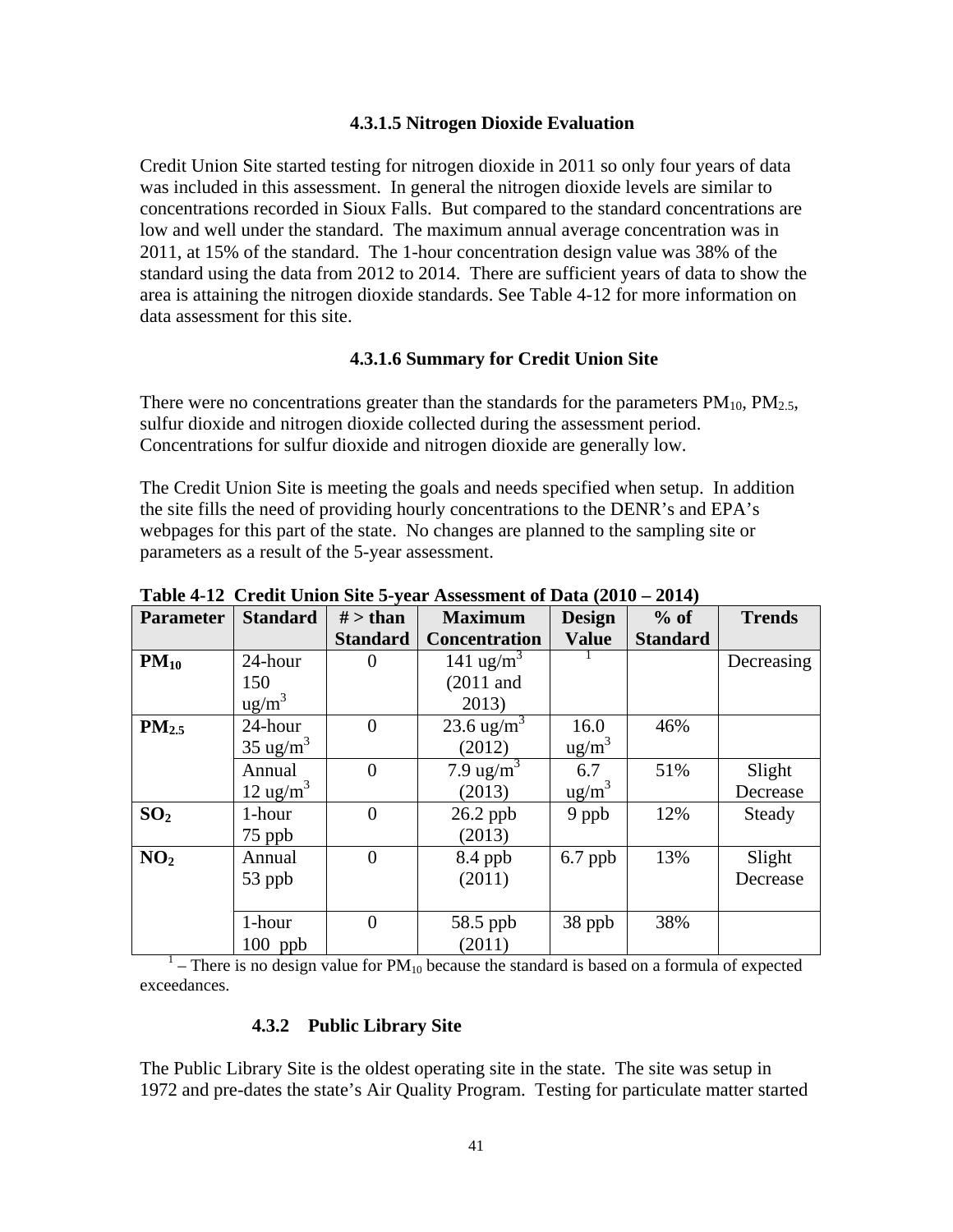when the site was setup and continues today with modifications to equipment type and size selection changes over the years. Other parameters of nitrogen dioxide, sulfur dioxide and meteorology were collected and discontinued at this site. In 1999,  $PM_{2.5}$ monitors were added to the site and operate along with the  $PM_{10}$  monitors today.

In 2001, the monitoring site location was moved about 80 feet further east on the roof of the building because an addition was added to the west side of the Library building. This is the only change in location for the site monitors in the 44 years of operation.

The monitoring site is located in the downtown part of Rapid City. Industry includes service and tourism oriented businesses. The site is east of the hogback in the Rapid Creek valley. The topography is complex with hills, valleys and ridges associated with the eastern edge of the Black Halls. The site monitoring objectives are high concentration, population exposure and determining the success of the road deicing and street sweeping operation changes in the city. General information on the site and the pollution parameters being samples are contained in Table 4-13.

| Location                 | <b>Rapid City</b>             |
|--------------------------|-------------------------------|
| County                   | <b>Pennington County</b>      |
| $AQS$ #                  | 46-103-1001                   |
| <b>Parameter</b>         | $PM_{10}$                     |
| Goals                    | Population/High Concentration |
| <b>Sampling Schedule</b> | Every Third Day               |
| <b>Parameter</b>         | $PM_{2.5}$                    |
| Goals                    | Population/High Concentration |
| <b>Sampling Schedule</b> | Every Third Day               |

**Table 4-13 Library Site Details**

During the early 1990s  $PM_{10}$  concentrations greater than the 24-hour standard were recorded at the Library Site. A study was conducted by DENR which indicated road sanding materials were the main source of the high  $PM_{10}$  concentrations in the downtown area. Rapid City switched deicing materials from sand to a chemical deicer. This change along with vacuum sweeping the streets provided a great improvement in  $PM_{10}$ concentrations in the downtown area.

In 2007, a new water intake was built on Rapid Creek on the east edge of the city for the Rapid Valley Drinking Water District. Shortly after the District began using the new intake problems were found with high sodium chloride levels during snow melt runoff events. The problem appeared to be caused by the use of deicing chemicals on the city streets. In the 2009/2010 winter months the city began using more sanding materials and less chemical deicer. The goal was to bring sodium chloride levels down in Rapid Creek during snow melt events, still provide for public safety when roads were icy and keep particulate matter concentrations below the health based  $24$ -hour  $PM_{10}$  standard. The plan has been successful during the winter seasons since the change was implemented. The City of Rapid City plans to continue to refine the balance between chemical deicer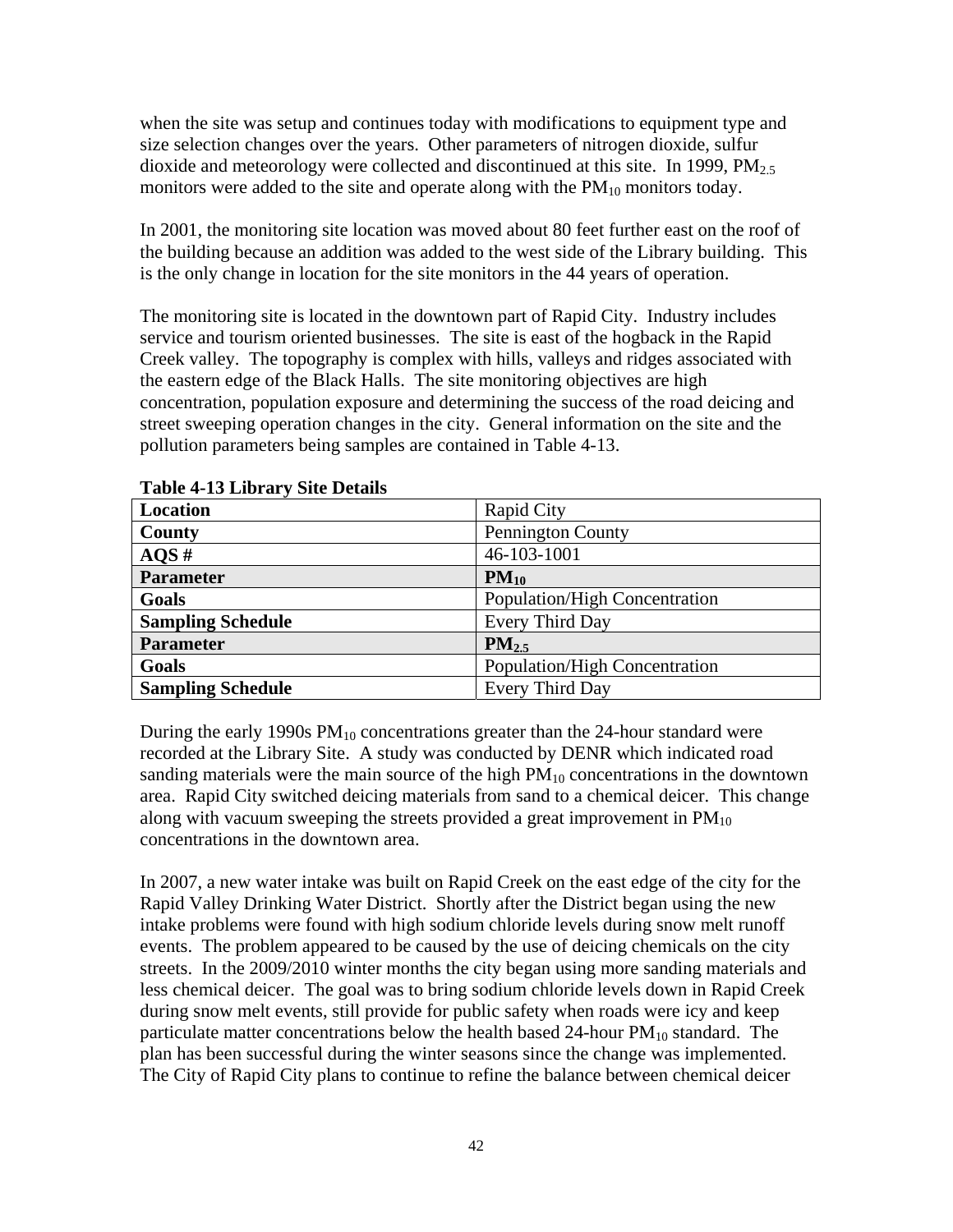and sanding material use in parts of the city to further reduce sodium chloride levels in the creek water.

# **4.3.2.1 PM10 Evaluation**

PM<sub>10</sub> annual average concentrations have decreased significantly at the Library Site by more than 40% since the City of Rapid City switched to a chemical deicer in mid 1990s. None of the 24-hour concentrations have exceeded the  $PM_{10}$  standard in the last five years. None of the sampling days have had a concentration greater than 80% of the standard. The last 5-years concentration levels are steady so the change in deicing methods did not increase  $PM_{10}$  levels in the city. There are sufficient years of data to show the area is attaining the  $PM_{10}$  standard. See Table 4-14 for more information on the concentration levels.

# **4.3.2.2 PM2.5 Evaluation**

PM<sub>2.5</sub> concentrations remain low with design values less than 50% of the 24-hour and annual standards. None of the 24-hour concentrations had levels greater than the 24-hour  $PM<sub>2.5</sub>$  standard. Only one sampling day had a concentration greater than 80% of the 24hour standard during the assessment period.

Annual average concentrations remain less than 50% of the standard. None of the yearly averages exceeded the standard. None of the annual averages in the last five years had concentrations greater than 80% of the standard even with the lowering of the annual standard concentration. There are sufficient years of data to show the area is attaining the PM<sub>2.5</sub> standards. See Table 4-13 for more information on the concentration levels.

# **4.3.2.3 Summary for Public Library Site**

The Library Site is meeting the goals of population exposure, high concentration, and measuring the success of fugitive dust control measures being implemented by the city, state, county and industry in Rapid City. Testing for both  $PM_{10}$  and  $PM_{2.5}$  continues to be important at this site because of changes in the deicing plans for the city and continued revisions of the standards by EPA.

| <b>Parameter</b> | <b>Standard</b>     | $#$ > than      | <b>Maximum</b>        | <b>Design</b>   | $%$ of          | <b>Trends</b> |
|------------------|---------------------|-----------------|-----------------------|-----------------|-----------------|---------------|
|                  |                     | <b>Standard</b> | <b>Concentration</b>  | <b>Value</b>    | <b>Standard</b> |               |
| $PM_{10}$        | 24-hour             |                 | 69 ug/m <sup>3</sup>  |                 |                 | Decreasing    |
|                  | 150                 |                 | (2010)                |                 |                 |               |
|                  | $\text{ug/m}^3$     |                 |                       |                 |                 |               |
| $PM_{2.5}$       | 24-hour             |                 | 31.4 $\text{ug/m}^3$  | 15.0            | 43%             |               |
|                  | $35 \text{ ug/m}^3$ |                 | (2010)                | $\text{ug/m}^3$ |                 |               |
|                  | Annual              |                 | 6.1 ug/m <sup>3</sup> | 5.8             | 48%             | Decreasing    |
|                  | $12 \text{ ug/m}^3$ |                 | (2013)                | $\text{ug/m}^3$ |                 |               |

**Table 4-14 Public Library Site 5-year Assessment of Data (2010 – 2014)**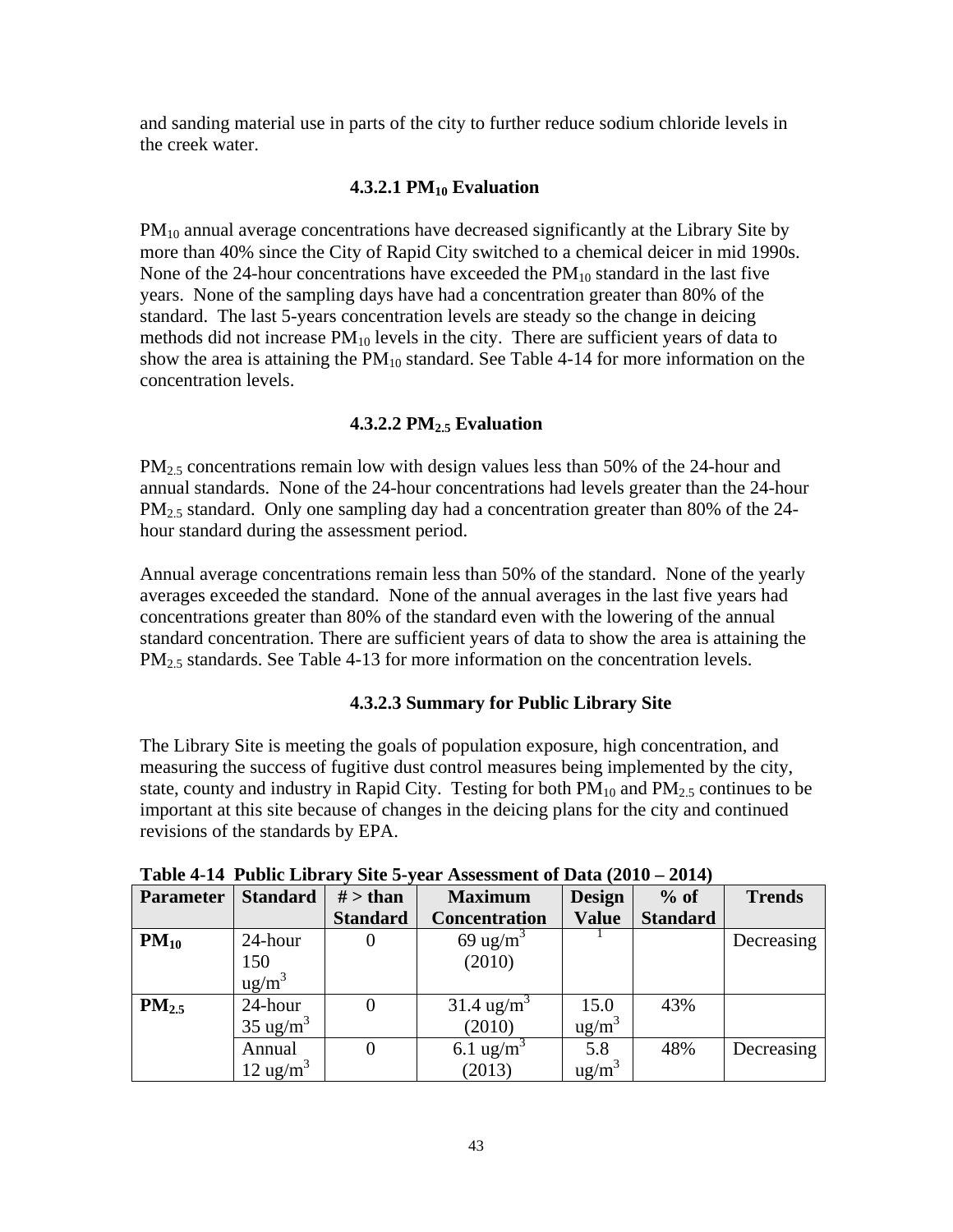$1$  – There is no design value for PM<sub>10</sub> because the standard is based on a formula of expected exceedances.

# **4.3.3 Black Hawk Site**

The Elementary School or Black Hawk Site was setup in the fall of 2000 as a replacement for the Northdale Site. This site is the upwind location for comparison with the high concentration site in Rapid City. The site monitoring objective is urban background and population exposure. This site is located in the southwest corner of Meade County and is the only site operated in this county. The City of Black Hawk is part of the Rapid City Metropolitan Statistical Area.

At the startup of the site testing included the parameters of  $PM_{10}$  and  $PM_{2.5}$ . At the end of 2005, the  $PM_{2.5}$  monitors were removed because the data showed low concentrations well under the standards. In 2007, an ozone analyzer was added to the site. The 5-year review period includes only the  $PM_{10}$  and ozone data. Meteorological data is also collected and will provide an indication of major wind directions and wind speeds. General information on the site and the pollution parameters being sampled are contained in Table 4-15.

| <b>Location</b>          | <b>Black Hawk</b>     |
|--------------------------|-----------------------|
| County                   | Meade County          |
| AOS#                     | 46-093-0001           |
| <b>Parameter</b>         | $PM_{10}$             |
| Goals                    | Population/Background |
| <b>Sampling Schedule</b> | Every Sixth Day       |
| <b>Parameter</b>         | Ozone                 |
| Goals                    | Population/Background |
| <b>Sampling Schedule</b> | Every Day             |
|                          |                       |
| <b>Parameter</b>         | Meteorological        |
| Goals                    | Population/Background |

**Table 4-15 Black Hawk Site Details**

The Black Hawk Site is located on the top of a ridge on the property of the Black Hawk Elementary School. The area around the site is a growing residential area. The site is on the eastern edge of the Black Hills in Red Valley. The topography is complex with hills and valleys along the front edge of the Black Hills. Land use ranges from urban housing to forest and grasslands.

About a mile to the south of the site is the start of current and future locations of the limestone quarry businesses of Pete Lien and Sons, GCC Dacotah, and Hills Material. The site still continues to be upwind of the high concentration areas but quarry operations are significantly closer to the site then when it was setup in 2000.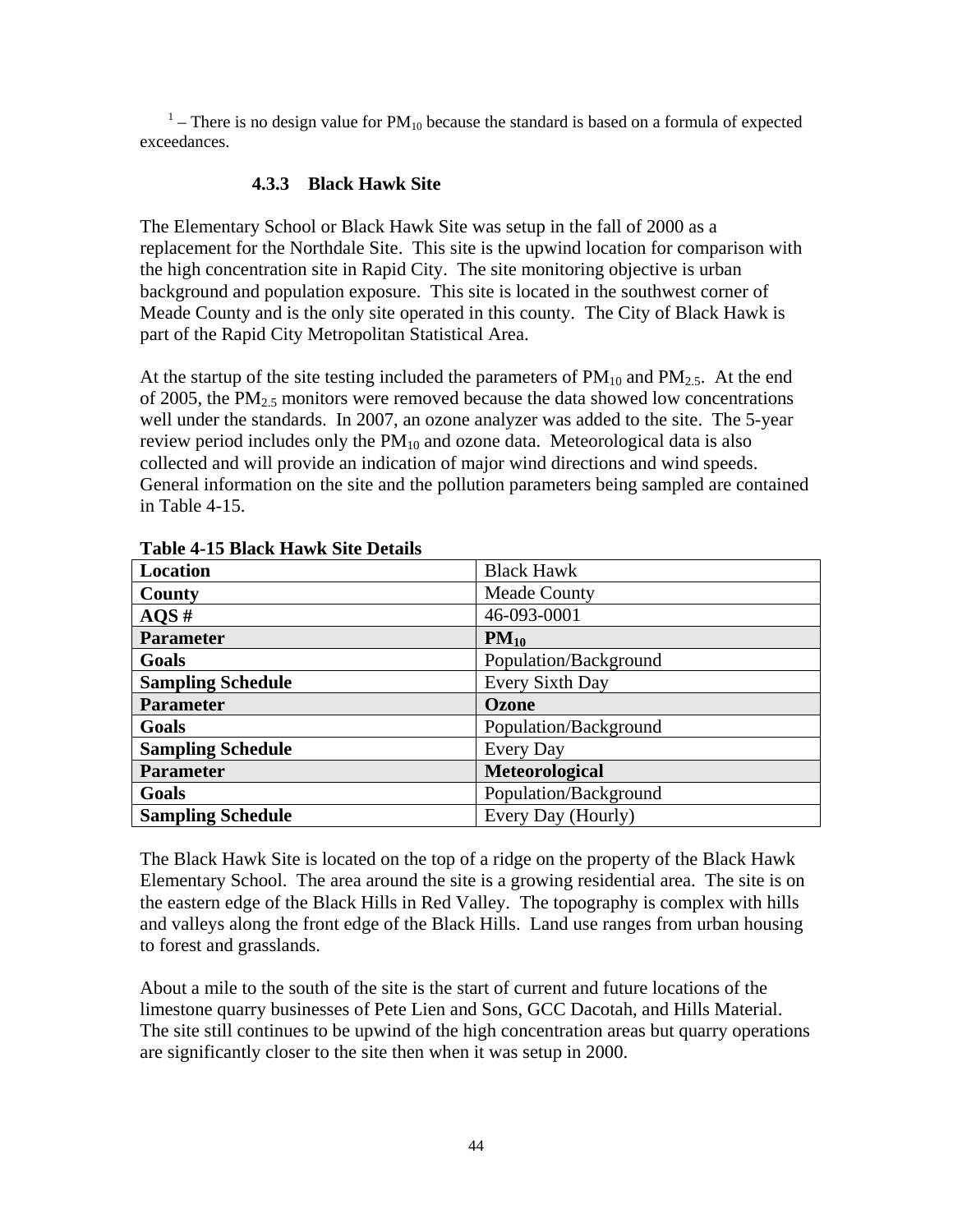#### **4.3.3.1 Black Hawk Site Meteorological Data**

The meteorological data collected on site show the predominate wind directions are northwest and southeast following the general direction of Red Valley. The highest wind speeds are mainly from the northwest and southeast directions. The highest wind events from the northwest are associated with the highest concentrations of  $PM_{10}$  in the western Rapid City area. See the graph in Figure 4-7 for more information on the wind direction and wind speed data.

# **Figure 4-7 Wind Rose from the Black Hawk Site**

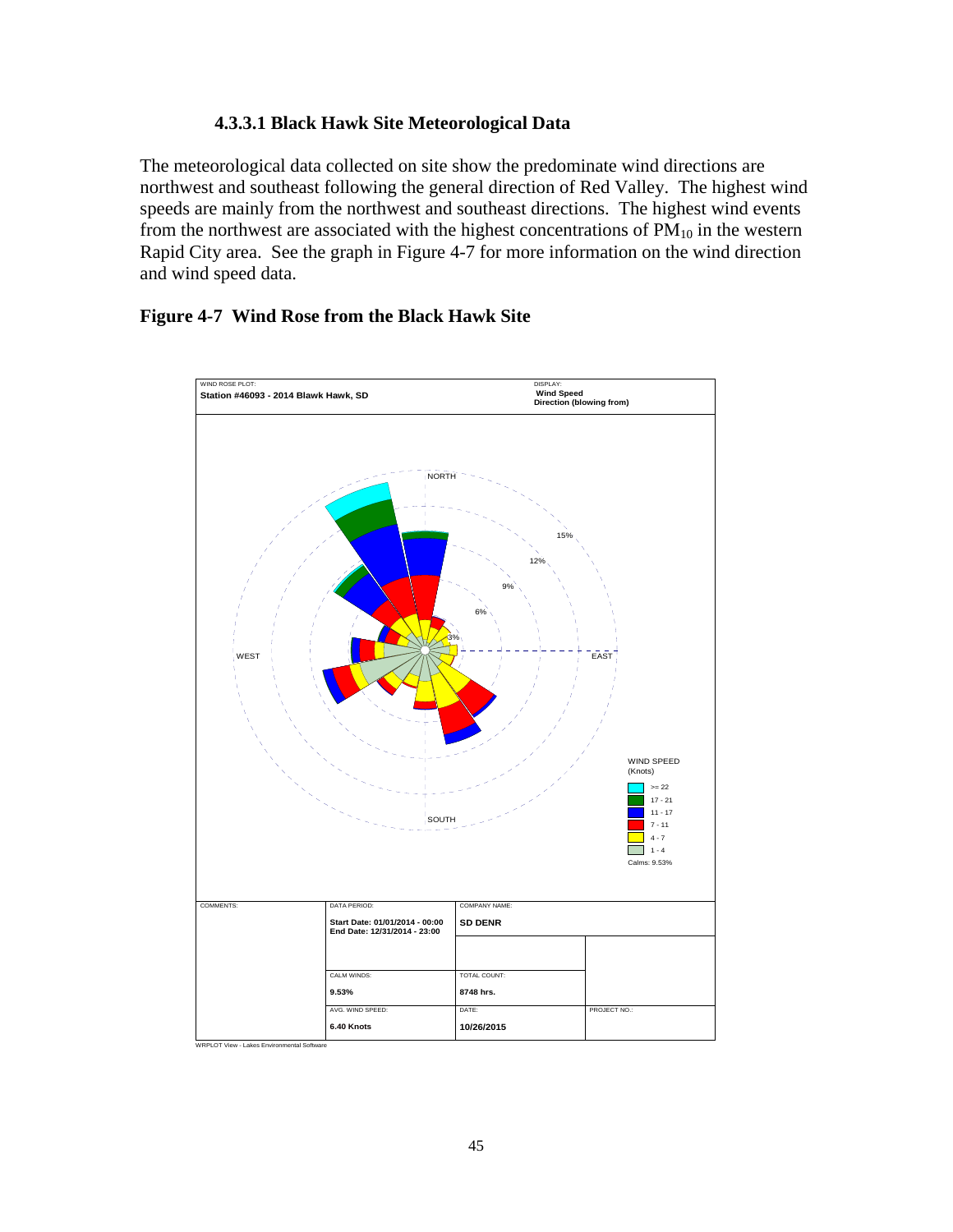#### **4.3.3.1 PM10 Evaluation**

The  $PM_{10}$  concentrations continue to be low at this site. The maximum concentration recorded during the 5-year review period was only 29% of the standard. None of the sampling day concentrations had levels greater than 80% of the standard. There are sufficient years of data to show the area is attaining the  $PM_{10}$  standard. See Table 4-16 for more information on the concentration levels.

#### **4.3.3.2 Ozone Evaluation**

The ozone testing began in 2007 at this site. The Black Hawk Site measures some of the lowest ozone levels in the state. About 20 days during the 5-year period had sampling day maximum 8-hour averages greater than 80% of the standard with some of these days outside of the ozone season for South Dakota. Overall, there are sufficient years of data to show the area is attaining the ozone standard. See Table 5-24 for more information on the concentration levels.

#### **4.3.3.3 Summary for Black Hawk Site**

The Black Hawk Site continues to meet the goal of providing urban background  $PM_{10}$ daily concentrations to compare to the high concentration site in Rapid City. Levels of  $PM_{10}$  have decreased in the quarry area but with the quarrying operations moving closer to this site the testing for  $PM_{10}$  continues to be a priority at his location.

Ozone concentrations have increase slightly over the last five years. The design value is greater than 80% of the standard. Ozone testing will continue as one of the priorities for this location. No changes are planned because of the assessment.

| <b>Parameter</b> | <b>Standard</b>       | $#$ > than      | <b>Maximum</b>       | <b>Design</b> | $%$ of          | <b>Trends</b> |
|------------------|-----------------------|-----------------|----------------------|---------------|-----------------|---------------|
|                  |                       | <b>Standard</b> | <b>Concentration</b> | <b>Value</b>  | <b>Standard</b> |               |
| $PM_{10}$        | 24-hour               |                 | 44 ug/m <sup>3</sup> |               |                 | Slight        |
|                  | 150 ug/m <sup>3</sup> |                 | (2012)               |               |                 | Decrease      |
|                  |                       |                 |                      |               |                 |               |
| Ozone            | 8-hour                | O               | $0.072$ ppm          | 0.062         | 83%             | Slight        |
|                  | 0.075                 |                 | (2012)               | ppm           |                 | Increase      |
|                  | ppm                   |                 |                      |               |                 |               |

**Table 4-16 Black Hawk Site 5-year Assessment of Data (2010 – 2014)**

 $1$  – There is no design value for  $PM_{10}$  because the standard is based on a formula of expected exceedances.

#### **4.4 Rural Background and Transport Sites (Badlands and Wind Cave Sites)**

Two sites in western South Dakota represent sampling in Class I areas for visibility protection at the national parks of Badlands and Wind Cave. The objectives of the monitoring sites are to determine impacts to the Class I areas, measure rural background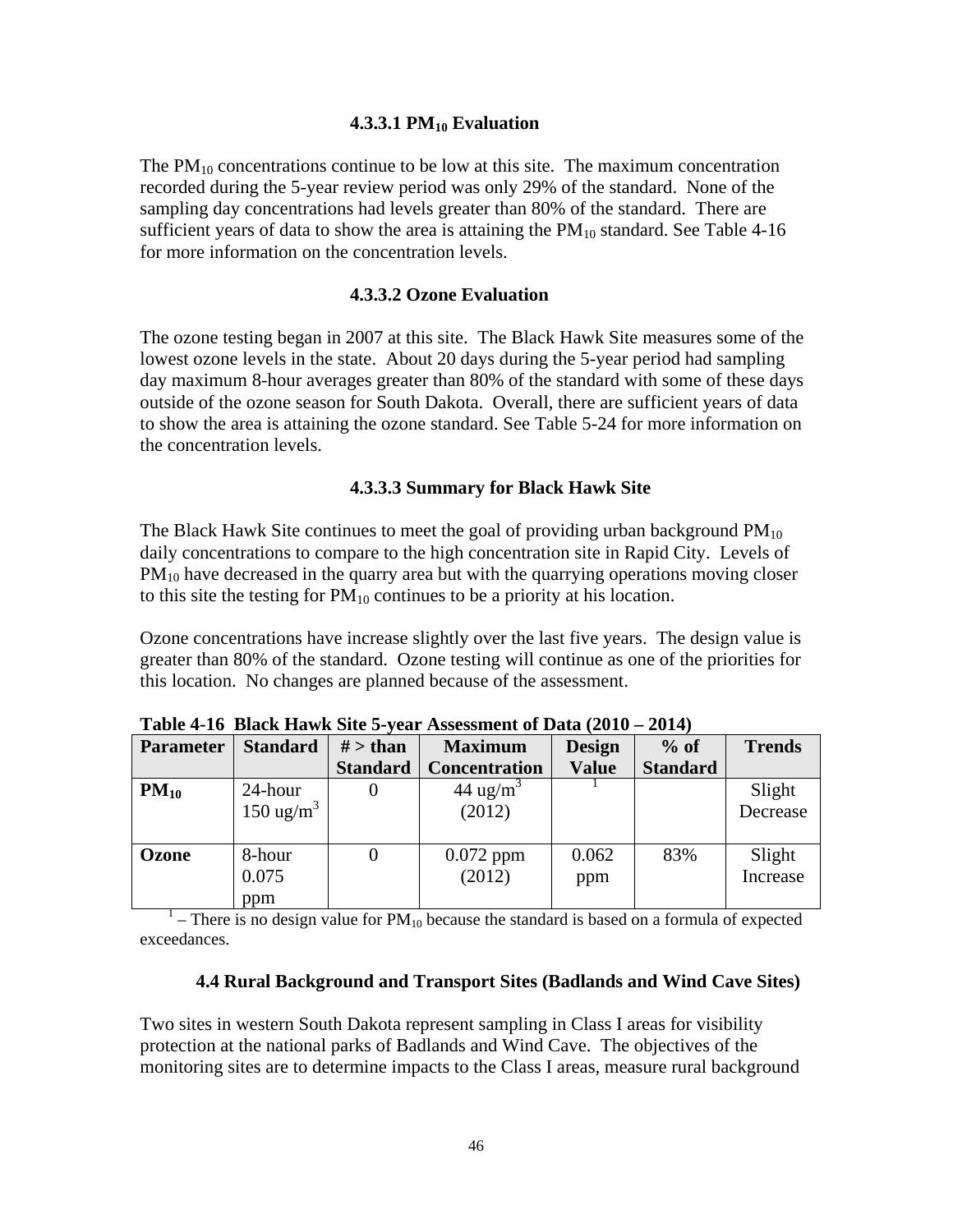and to determine if the current oil and gas boom in Colorado, Wyoming, and Montana are increasing air pollution concentrations.

Badlands and Wind Cave sites are about 45 miles apart in different counties. Land use and topography are very different for each site. The rural setting, low year around population, and few if any facilities with air pollution emissions are similar for both sites.

## **4.4.1 Badlands Site**

The site is located a short distance south of the Ben Reifel Visitor Center/Park Headquarters at the Badlands National Park. The Badlands National Park includes about 240,000 areas of table lands, rolling prairie, and banded colored walls, peaks, gullies, and buttes to the east, north and west of the site. To the south of the site is a flat slightly rolling plain along the White River. General information on the site and the pollution parameters being samples are contained in Table 4-17.

| <b>Location</b>          | <b>Badlands National Park (Rural)</b> |
|--------------------------|---------------------------------------|
| County                   | <b>Jackson County</b>                 |
| $AQS$ #                  | 46-071-0001                           |
| <b>Parameter</b>         | $PM_{10}$                             |
| Goals                    | Background/Transport                  |
| <b>Sampling Schedule</b> | Every Day (Hourly)                    |
| <b>Parameter</b>         | $PM_{2.5}$                            |
| Goals                    | Background/Transport                  |
| <b>Sampling Schedule</b> | Every Day (Hourly)                    |
| <b>Parameter</b>         | <b>Sulfur Dioxide</b>                 |
| Goals                    | Background/Transport                  |
| <b>Sampling Schedule</b> | Every Day (Hourly)                    |
| <b>Parameter</b>         | <b>Nitrogen Dioxide</b>               |
| Goals                    | Background/Transport                  |
| <b>Sampling Schedule</b> | Every Day (Hourly)                    |
| <b>Parameter</b>         | Ozone                                 |
| Goals                    | Background/Transport                  |
| <b>Sampling Schedule</b> | Every Day (Hourly)                    |

#### **Table 4-17 Badlands Site Details**

The main industries are farming, ranching, and tourism. The area is sparsely populated with about 2,930 people in a 1,869 square mile county. Tourism brings in more than a million people each year visiting mainly in the months from May through September.

The Badlands Site was setup in 1987, with an IMPROVE monitor operated by the National Park Service. In 2000, DENR with cooperation of the National Park Service added federal reference method manual monitors for  $PM_{10}$  and  $PM_{2.5}$ . In 2003, the National Parks Service modified the site by adding a sampling shelter and an ozone monitor. With the addition of the shelter DENR added continuous  $PM_{10}$ ,  $PM_{2.5}$ , sulfur dioxide and nitrogen dioxide monitors to the site in 2004. The  $PM_{10}$  manual monitors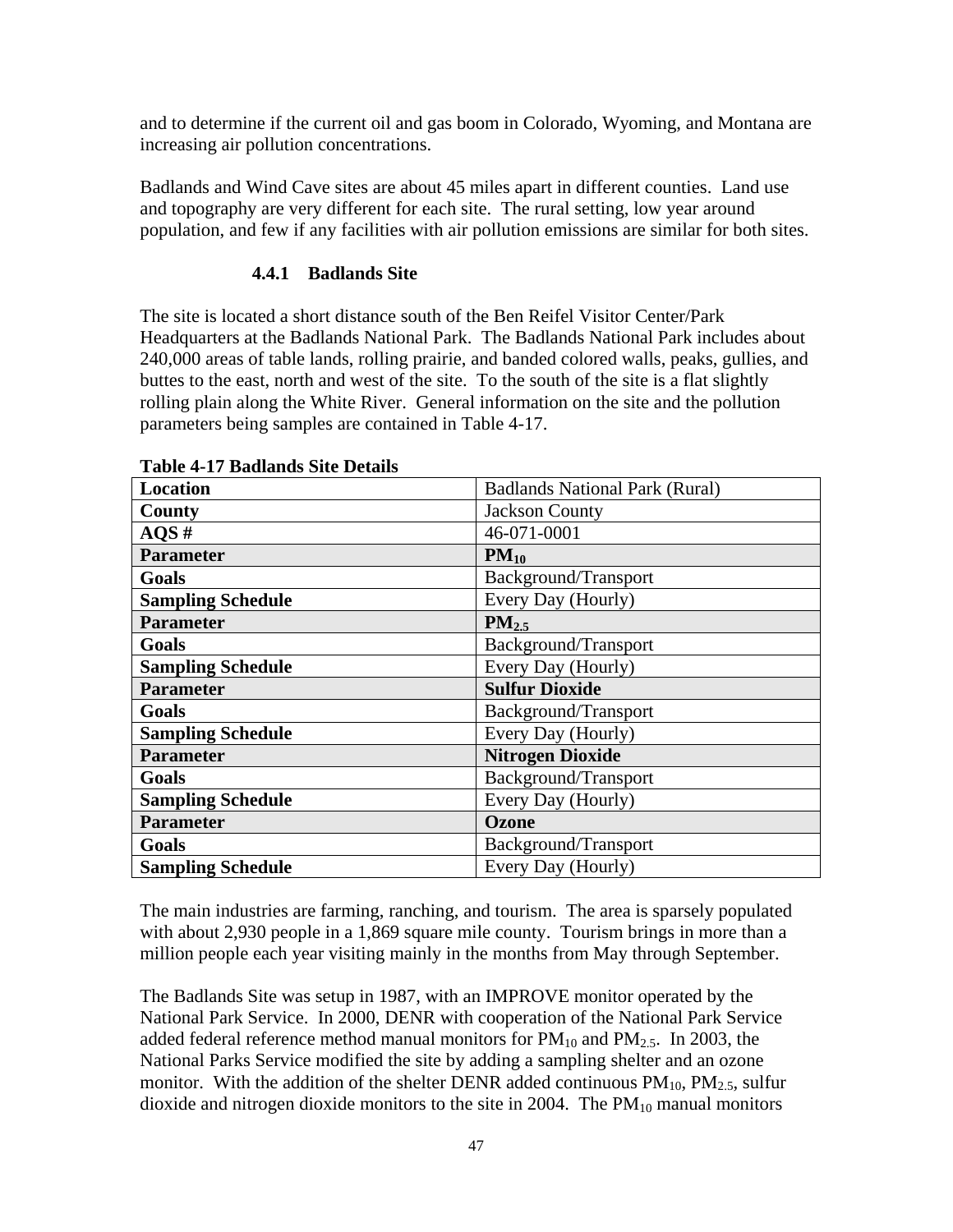were then removed. In 2008, DENR took over the operation of the ozone analyzer from the National Park Service. In 2009, DENR replaced the continuous  $PM_{2.5}$  monitor with no designation with a Met One BAM federal equivalent method continuous  $PM_{2.5}$ monitor. Currently, continuous  $PM_{10}$  and monitors of Thermo BETA and Met One BAM  $PM<sub>2.5</sub>$  provide hourly data. Continuous gas analyzers of Thermo ozone 49, Thermo SO2 43, and Thermo NO2 42 provide hourly data loaded to the DENR's data base and website.

#### **4.4.1.1 Meteorological Evaluation**

Having no new meteorological data collected at the Badlands Site the data from the previous 5-year assessment was used for the wind rose. The meteorological data collected at the Badlands Site indicates predominate wind directions are from the northwest to west northwest and the east to east southeast.

Generally predominate wind directions are from the northwest and southeast in the state unless the land surface has some kind of significant change in topography. To the north of the site there is a natural wall with significant elevation change that runs east and west for several miles within the park. The natural wall appears to affect predominate wind directions and may channel winds along the face of the wall when wind direction is out of the northwest and southeast. The Badlands wall influence on the wind direction is indicated by the wind rose graph in Figure 4-8.

#### **4.4.1.2 PM10 Evaluation**

 $PM_{10}$  concentrations are some of the lowest in the state at the Badlands Site. The only site with a slightly lower design value is the Black Hawk Site. No 24-hour  $PM_{10}$ concentrations greater than the standard were recorded during the 5-year review period. Ten years of data show the site is attaining the  $PM_{10}$  standard. See Table 4-18 for more information on the concentration levels.

#### **4.4.1.3 PM2.5 Evaluation**

The 24-hour design value for  $PM_{2.5}$  is one of the lowest in the state. No 24-hour concentration was recorded greater than the 24-hour standard.  $PM_{2.5}$  concentrations have an annual average trend that is slightly decreasing. The annual  $PM<sub>2.5</sub>$  design value for 2014 is the second lowest in the state at 33% of the standard. Just slightly higher than the Wind Cave Site. There are sufficient years of data to show the area is attaining the  $PM<sub>2.5</sub>$ standards. See Table 4-18 for more information on the concentration levels.

#### **4.4.1.4 Sulfur Dioxide Evaluation**

The sulfur dioxide concentrations are generally very low near the detection level for most of the reporting hours for the analyzer. In 2013, one hour had a concentration of 24.7 ppb. This is the highest concentration recorded at this site. The trends for sulfur dioxide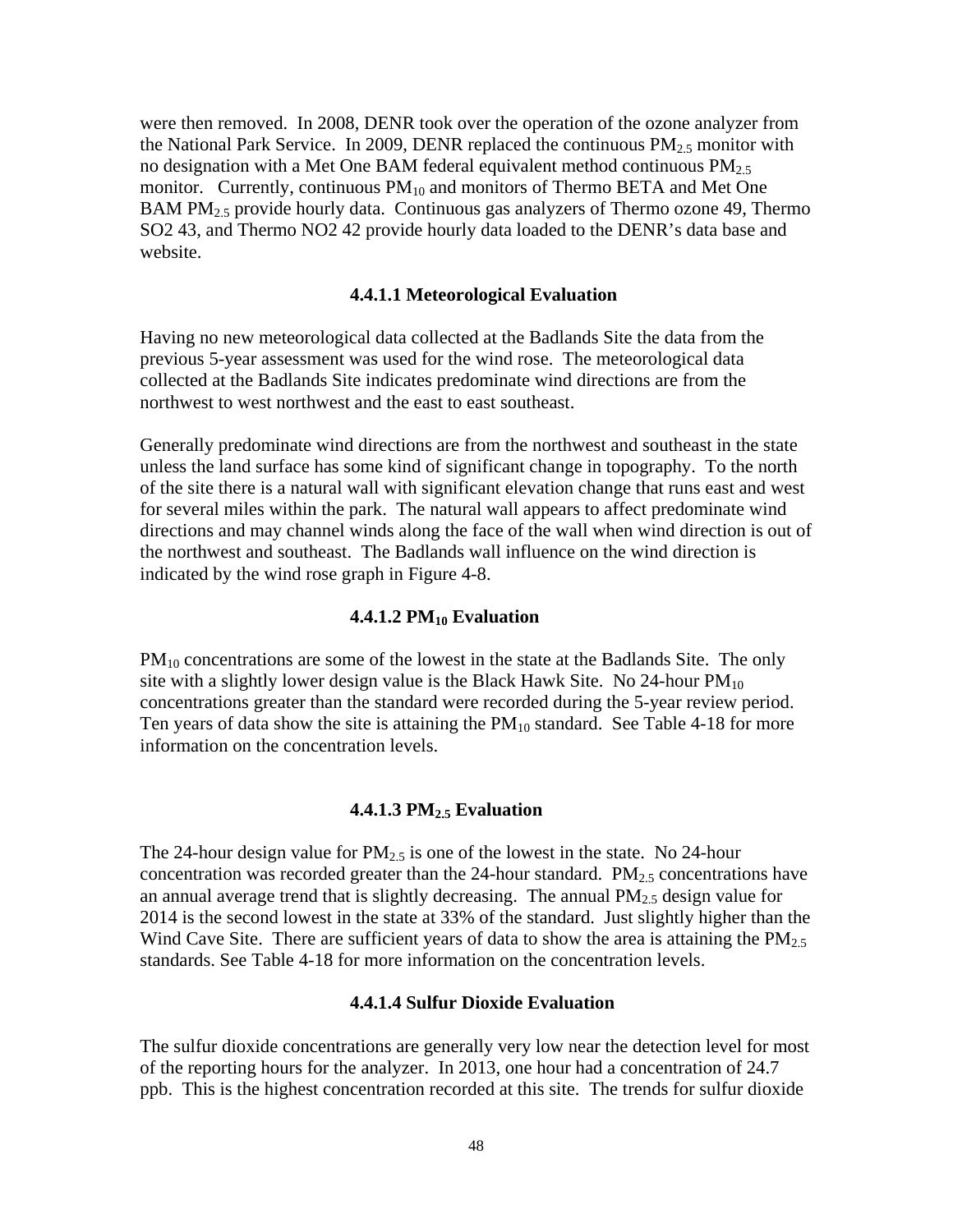are typically steady. There are sufficient years of data to show the area is attaining the sulfur dioxide standard. See Table 4-18 for more information on the concentration levels.



#### **Figure 4-8 Wind Rose Badlands Site**

**4.4.1.5 Nitrogen Dioxide Evaluation** 

The nitrogen dioxide concentrations are similar to the sulfur dioxide levels. Concentrations are very low for a majority of the hourly concentrations. None of the sampling days had a 1-hour concentration greater than the standard. The maximum annual average occurred in 2013 and is less than 2% of the standard. There are sufficient years of data to show the area is attaining the nitrogen dioxide standards. See Table 4-18 for more information on the concentration levels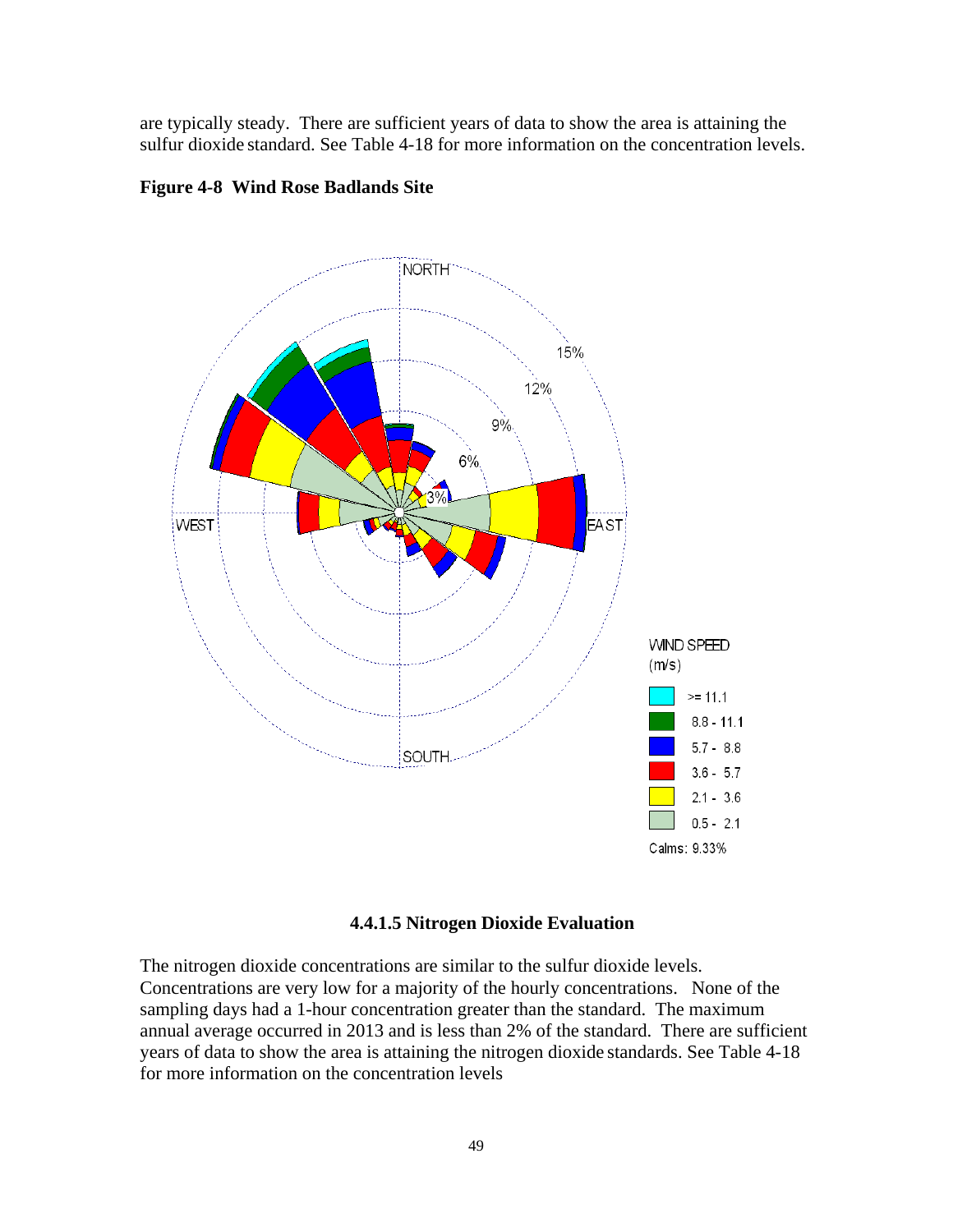### **4.4.1.6 Ozone Dioxide Evaluation**

Ozone levels have declined significantly since the last 5-year assessment. Badlands was the second highest ozone concentration site in the state when looking at the data in 2005 to 2007. Only the Wind Cave Site had slightly higher concentration levels. During the last five years the trend has changed with significantly lower ozone levels. The design value has dropped by 7 parts per billion by the end of 2014. The site has the lowest ozone concentrations in the state with a design value of 81% of the standard.

DENR is not certain if lower ozone levels are due to a reduction of ozone forming pollution emission or weather patterns are not transporting the higher ozone concentrations from outside of the state. The lower ozone levels that started in 2008 have continued through 2014. There are sufficient years of data to show the area is attaining the ozone standard. See Table 4-18 for more information on the concentration levels.

### **4.4.1.7 Summary for Badlands Site**

Concentrations for  $PM_{10}$ ,  $PM_{2.5}$ , sulfur dioxide and nitrogen dioxide are low and data collection over the last five years indicate the monitoring objectives of background and long range transport have been met for these parameters and the data is sufficient to determine compliance with the national standards.

The ozone concentrations declined in 2008 but with the lowering of the ozone standard in 2015, past history of ozone testing, and the potential to exceed 80% of the standard, ozone testing remains a priority at this site.

No changes are planned for this site as a result of the site assessment.

| <b>Parameter</b> | <b>Standard</b>     | $#$ > than      | Tubic + 10 Duununus Site s yeur Trocosment of Dutu (2010<br><b>Maximum</b> | <b>Design</b>   | $%$ of          | <b>Trends</b> |
|------------------|---------------------|-----------------|----------------------------------------------------------------------------|-----------------|-----------------|---------------|
|                  |                     | <b>Standard</b> | <b>Concentration</b>                                                       | <b>Value</b>    | <b>Standard</b> |               |
| $PM_{10}$        | 24-hour             | 0               | $64 \text{ ug/m}^3$                                                        |                 |                 | Slightly      |
|                  | 150                 |                 | (2012)                                                                     |                 |                 | Decreasing    |
|                  | $\text{ug/m}^3$     |                 |                                                                            |                 |                 |               |
| $PM_{2.5}$       | 24-hour             | $\overline{0}$  | 21.6 ug/m <sup>3</sup>                                                     | 13.0            | 37%             |               |
|                  | $35 \text{ ug/m}^3$ |                 | (2010)                                                                     | $\text{ug/m}^3$ |                 |               |
|                  | Annual              | $\overline{0}$  | 5.2 ug/m <sup>3</sup>                                                      | 4.6             | 33%             | Slightly      |
|                  | $12 \text{ ug/m}^3$ |                 | (2013)                                                                     | $\text{ug/m}^3$ |                 | Decreasing    |
| <b>Sulfur</b>    | 1-hour              | $\overline{0}$  | 24.7 ppb                                                                   | 5 ppb           | 7%              |               |
| <b>Dioxide</b>   | 75 ppb              |                 | (2013)                                                                     |                 |                 |               |
| <b>Nitrogen</b>  | Annual              | $\overline{0}$  | 1 ppb (2013)                                                               | 0.7             | $<$ 1%          | Steady        |
| <b>Dioxide</b>   | 53 ppb              |                 |                                                                            | ppb             |                 |               |
|                  | 1-hour              | $\overline{0}$  | $13.5$ ppb                                                                 | $5.0$ ppb       | 5%              |               |
|                  | $100$ ppb           |                 | (2012)                                                                     |                 |                 |               |
| Ozone            | 8-hr                | $\overline{0}$  | $0.068$ ppm                                                                | 0.061           | 81%             | Decreasing    |
|                  | 0.075               |                 | (2012/2013)                                                                | ppm             |                 |               |

**Table 4-18 Badlands Site 5-year Assessment of Data (2010 – 2014)**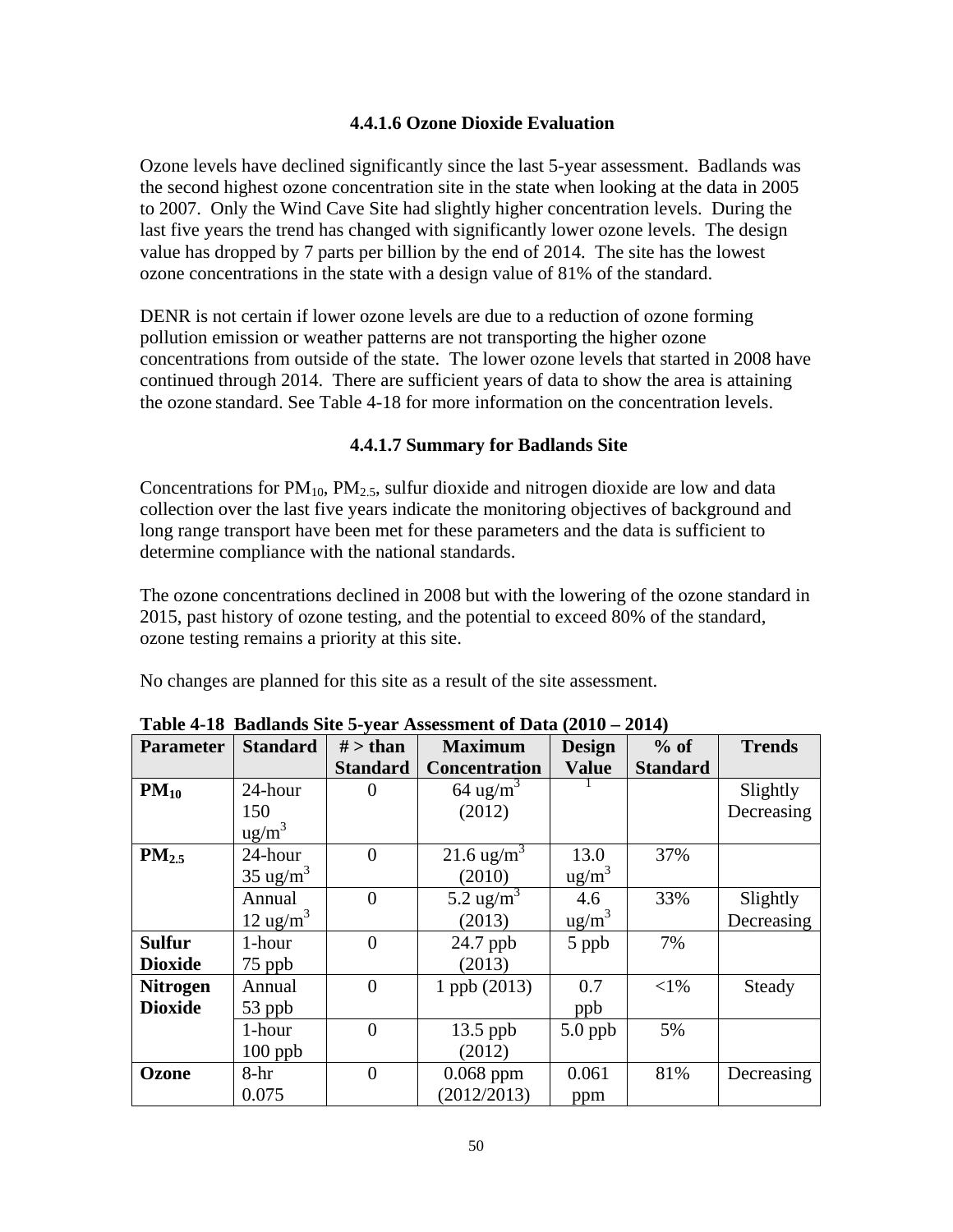| Parameter   Standard   $#$ > than |     | <b>Maximum</b>           | <b>Design</b> | $%$ of   | <b>Trends</b> |
|-----------------------------------|-----|--------------------------|---------------|----------|---------------|
|                                   |     | Standard   Concentration | <b>Value</b>  | Standard |               |
|                                   | ppm |                          |               |          |               |

 $1$  – There is no design value for  $PM_{10}$  because the standard is based on a formula of expected exceedances.

#### **4.4.2 Wind Cave Site**

The Wind Cave Site is located a short distance west of the park headquarters next to the IMPROVE Site. This is the third monitoring site location in Custer County and is the only site currently being operated in the county. The land use is grasslands mixed with ponderosa pine forest. No industrial sites are within 10 miles of the site. The topography is complex with rolling hills, valleys and ridges of the Black Hills. Ranching, small scale mining, timber cutting, and tourism are the main industries. The area is sparsely populated most of the year when tourism is low. See the general information about the site in Table 4-19.

| Location                 | Wind Cave National Park (Rural) |
|--------------------------|---------------------------------|
| County                   | <b>Custer County</b>            |
| AOS#                     | 46-033-0123                     |
| <b>Parameter</b>         | $PM_{10}$                       |
| Goals                    | Background/Transport            |
| <b>Sampling Schedule</b> | Every Day                       |
| <b>Parameter</b>         | $PM_{2.5}$                      |
| Goals                    | Background/Transport            |
| <b>Sampling Schedule</b> | Every Day and Every Third Day   |
| <b>Parameter</b>         | <b>Ozone</b>                    |
| Goals                    | Background/Transport            |
| <b>Sampling Schedule</b> | Every Day                       |

**Table 4-19 Wind Cave Site Details**

The current monitoring site was added next to the IMPROVE equipment in 2005. The parameters included continuous for  $PM_{10}$ ,  $PM_{2.5}$ , sulfur dioxide, nitrogen dioxide and ozone and manual monitors for PM<sub>2.5</sub>. In 2009, the continuous PM<sub>2.5</sub> monitor was replaced with a Met One BAM  $PM_{2.5}$  that is a federal equivalent method. No other changes were made to the sampling parameters.

#### **4.4.2.1 Meteorological Data Evaluation**

The closest location of meteorological data is the Custer Airport. Figure 4-9 shows a wind rose for the data collected on site in 2014. The prevailing wind directions during the year very from the west to north major part of the year and from the south direction to a lesser frequency. The meteorological data provides a good reference if high hourly concentrations are recorded to determine if the data is a result of local activities such as wild lands health burning.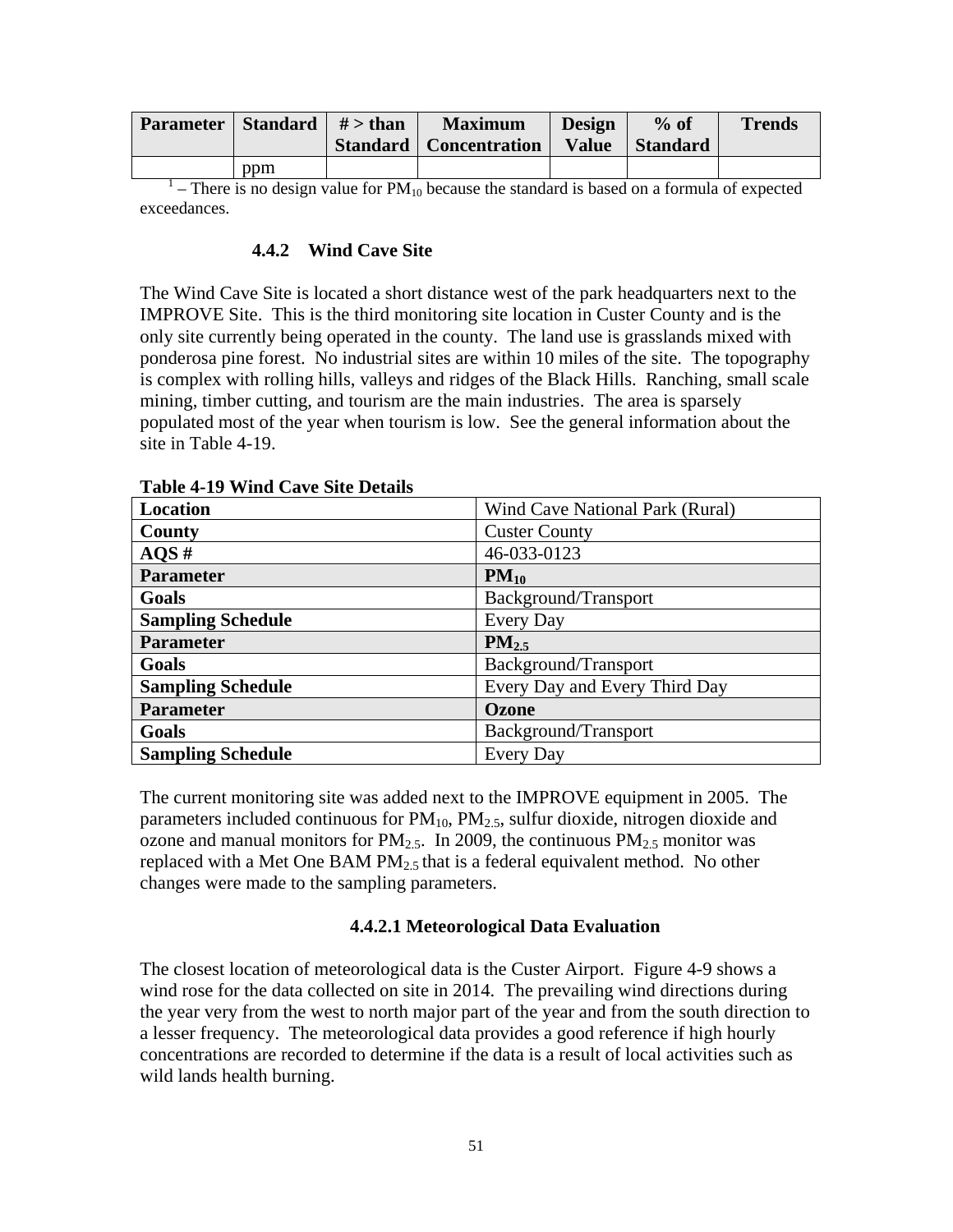#### **Figure 4-9 Wind Rose for Wind Cave Site**



#### **4.4.2.2 PM10 Evaluation**

 $PM_{10}$  concentrations are some of the lowest in the state at this site. No 24-hour  $PM_{10}$ concentrations greater than the standard were recorded during the 5-year review period. The highest concentration during the assessment period was recorded during a prescribed fire in Wind Cave National Park in 2010. This is also the only 24-hour period that had a concentration greater than 80% of the  $PM_{10}$  standard. There are sufficient years of data to show the area is attaining the  $PM_{10}$  standard. See Table 4-20 for more information on the concentration levels.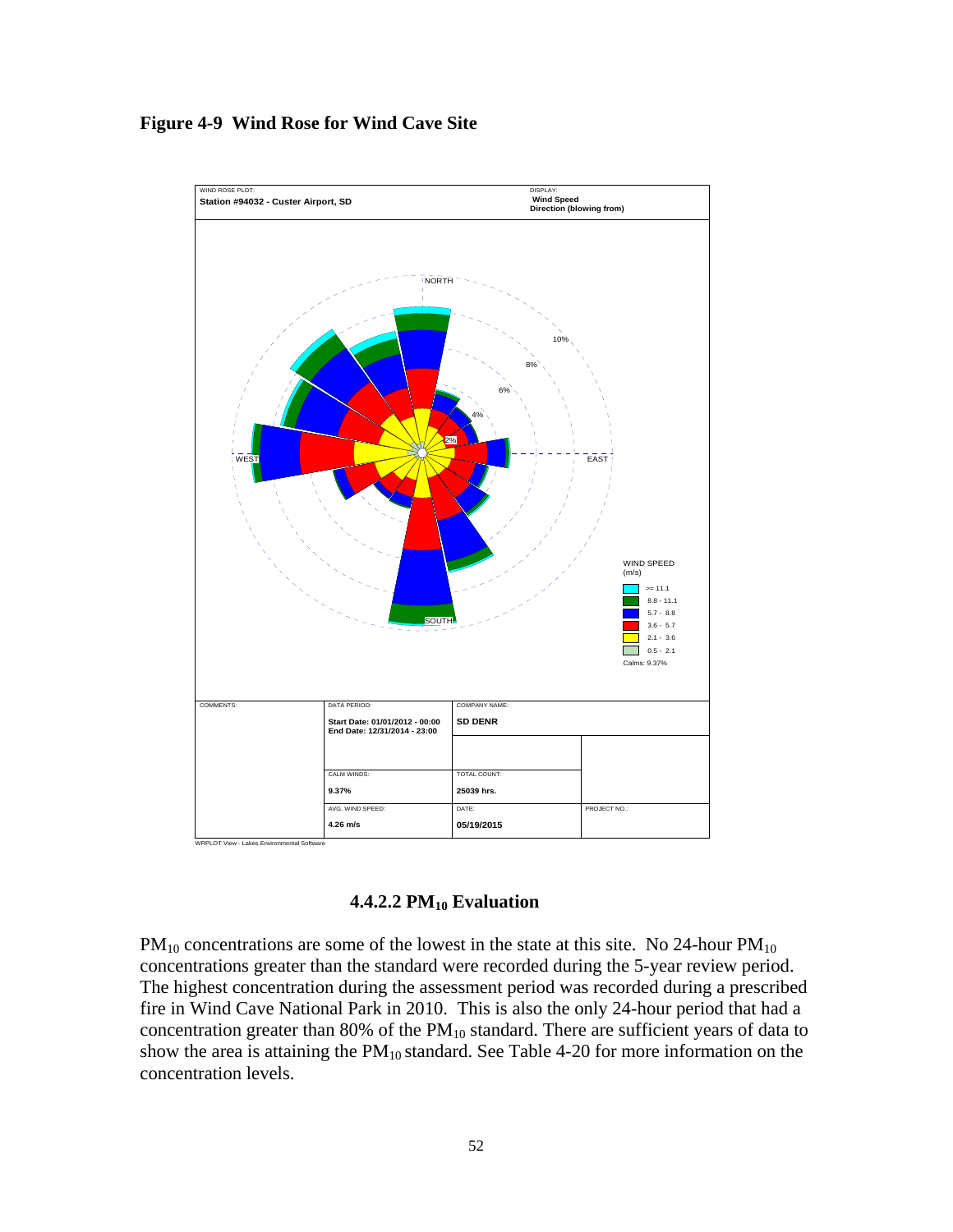#### **4.4.2.3 PM2.5 Evaluation**

 $PM<sub>2.5</sub> concentrations are similar to the Badlands Site except for the days affected by$ smoke from prescribed fires and wild fires. The 24-hour  $PM_{2.5}$  design value for 2014 is only 29% of the standard. The 24-hour concentrations outside of the smoke exceptional events are some of the lowest in the state.

PM<sub>2.5</sub> annual concentrations follow the same trend as the 24-hour levels as being one of the lowest concentration sites in the state. Annual average levels for all five years of data reviewed were under 80% of the standard. There are sufficient years of data to show the area is attaining the  $PM_{2.5}$  standards. See Table 4-20 for more information on the concentration levels.

#### **4.4.2.4 Ozone Evaluation**

Ozone levels recorded at the Wind Cave Site were the highest in the state in 2006. There are only a few small emission sources of volatile organic compounds and nitrogen oxides, the precursors of ozone formation, in the county so transport is a big part of the concentration levels. The county is mostly rural and has a population of 7,275. Tourism is a big industry in this area but daily traffic counts on the busiest road near the monitoring site is still well under counts on a busy street in Rapid City or Sioux Falls.

The decline in ozone levels started in 2007. By 2009 the Wind Cave yearly  $4<sup>th</sup>$  highest 8hour daily concentration was not the highest in the state. The SD School Site in Sioux Falls had a concentration level one part per billion higher. The shift to lower ozone concentrations beginning in 2007 was discussed in Section 4.4.1.6 and the reasons stated also apply to levels at the Wind Cave Site.

During the 5-year review period the highest ozone concentration was 0.074 parts per million recorded in 2012. Even with the drop in ozone concentrations in the last seven years the site still has a design value that is 83% of the ozone standard of 0.075 parts per million. Most of the last seven years of testing had days with concentrations greater than 80% of the standard. There are still sufficient years of data to show the area is attaining the ozone standard. See Table 4-20 for more information on the concentration levels.

#### **4.4.2.5 Summary for Wind Cave**

Concentrations for  $PM_{10}$  and  $PM_{2.5}$  are low and data collection over the last 5-years indicates the monitoring objectives of background and long range transport have been met for these parameters and the data is sufficient to determine compliance with the national standards.

The ozone concentrations have declined in the last two years but the potential to exceed 80% of the standard is still possible. Ozone will continue to be a priority at this site.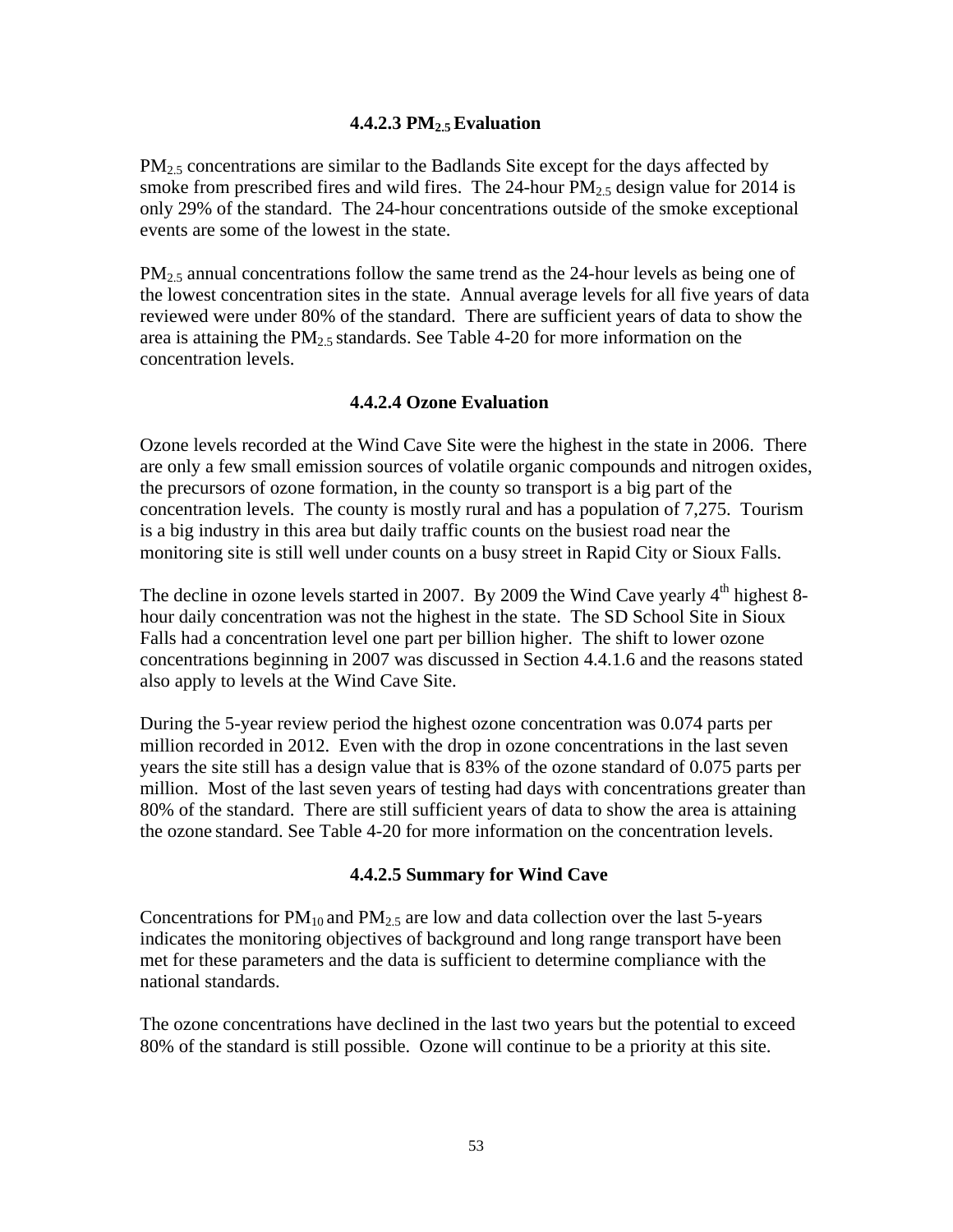All the continuous monitors and analyzers report their hourly data to the DENR's webpage providing data for the public to use. No changes to this site are planning because of the 5-year assessment.

| <b>Parameter</b>  | <b>Standard</b>      | $#$ > than      | <b>Maximum</b>          | <b>Design</b>   | $%$ of          | <b>Trends</b> |
|-------------------|----------------------|-----------------|-------------------------|-----------------|-----------------|---------------|
|                   |                      | <b>Standard</b> | <b>Concentration</b>    | <b>Value</b>    | <b>Standard</b> |               |
| $PM_{10}$         | 24-hour              | $\theta$        | 142 ug/m <sup>3</sup>   |                 |                 | Slight        |
|                   | $150 \text{ ug/m}^3$ |                 | (2010)                  |                 |                 | Increase      |
| PM <sub>2.5</sub> | 24-hr 35             | $1^{(1)}$       | 115.0 ug/m <sup>3</sup> | 10.0            | 29%             |               |
|                   | ug/m <sup>3</sup>    |                 | (2010)                  | $\text{ug/m}^3$ |                 |               |
|                   | Annual 12            | $\theta$        | 4.9 ug/m <sup>3</sup>   | 3.4             | 28%             | Decrease      |
|                   | $\text{ug/m}^3$      |                 | (2012)                  | $\text{ug/m}^3$ |                 |               |
| Ozone             | 8-hour               | 0               | $0.074$ ppm             | 0.062           | 83%             |               |
|                   | $0.075$ ppm          |                 | (2012)                  | ppm             |                 | Decrease      |
|                   |                      |                 |                         |                 |                 |               |

**Table 4-20 Wind Cave Site 5-year Assessment of Data (2010 – 2014)**

 $1 -$ Concentration during an exceptional event; and

 $2$  – There is no design value for  $PM_{10}$  because the standard is based on a formula of expected exceedances.

# **5.0 40 CFR Part 58 Requirements**

EPA rules in 40 CFR Part 58 contains requirements used to design, operate and quality assure data from an ambient air monitoring network. Below are the three basic goals in designing an air monitoring network:

1. Provide air pollution data to the general public in a timely manner.

DENR accomplishes this objective by providing hourly concentration data to the DENR's website for the Air Quality Program. The data on this website includes hourly data from the metropolitan statistical areas in Sioux Falls and Rapid City. It also includes ambient air monitoring in rural areas like UC #1 Site and sites in Wind Cave and Badlands National Parks. It also provides data from smaller cities like Watertown, Black Hawk and Brookings sites. A special effort is made in the Rapid City area, calling High Wind Dust Alerts when meteorological conditions are forecasted that could cause high  $PM_{10}$  concentrations. This information along with a report graphing hourly concentrations recorded during the alert is also provided to the public through the DENR's website at:

# http://denr.sd.gov/des/aq/aarealtime.aspx

2. Support compliance with ambient air quality standards and emissions strategy development.

DENR accomplishes this objective by locating the sites throughout the state to assess the permit control measures and pollution emission impacts on the state.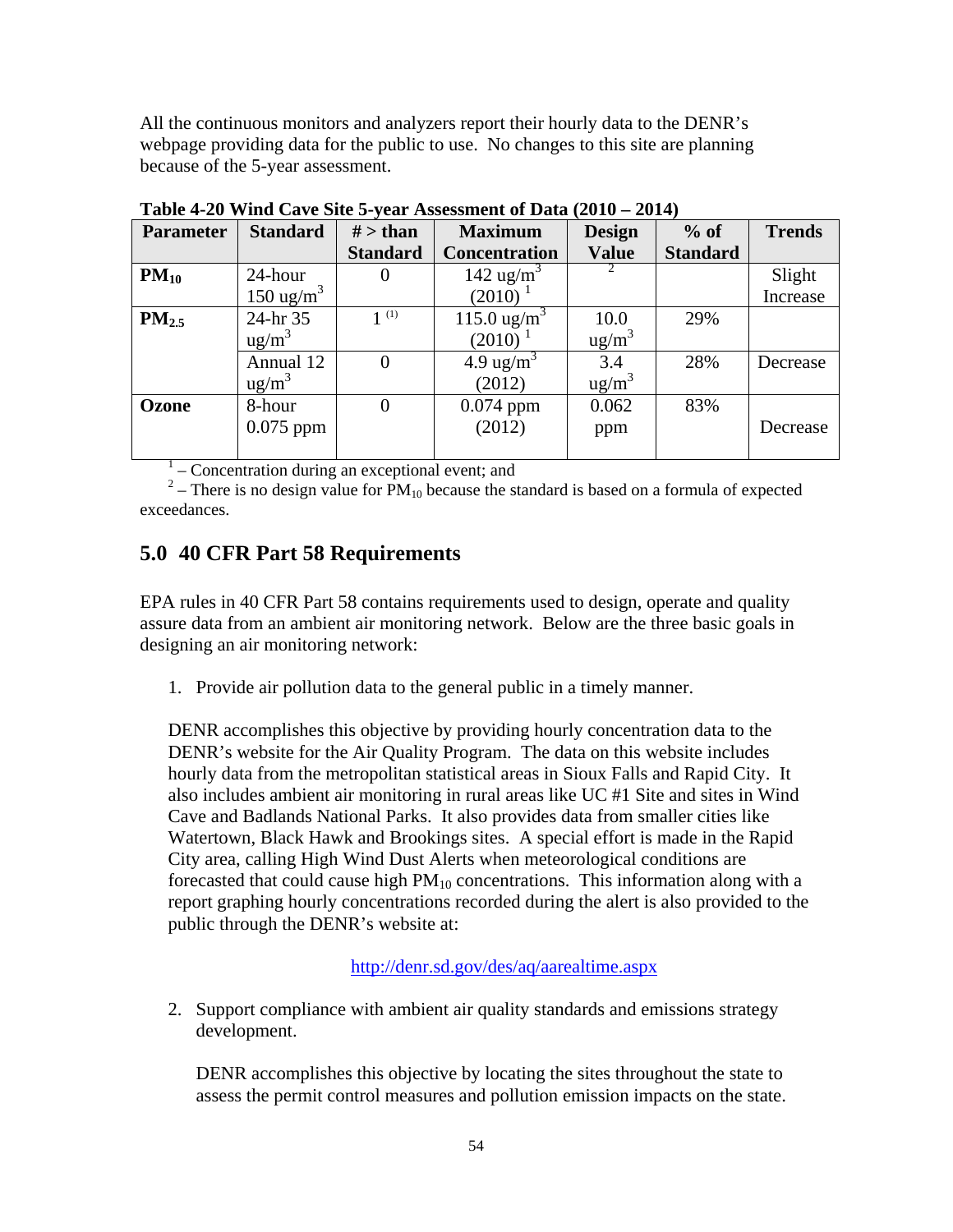For example, the Rapid City air monitoring sites specifically evaluate the facility permit control measures and the special measures taken to reduce fugitive dust levels.

3. Support for air pollution research studies.

DENR supports research by loading the air quality data into the EPA AQS site and by supporting local studies when requested by the state's colleges and the public.

# **5.1 Appendix A - Quality Assurance Requirements**

An assessment of the quality assurance completed at each site is part of the annual data certification completed by the DENR in July 1 of each year. See Attachment 1 for the assessment of the quality assurance for the South Dakota Air Monitoring Network completed for the sampling year of 2014 at:

http://denr.sd.gov/des/aq/monitoring/state-mo.aspx

# **5.2 Appendix C - Air Quality Monitoring Methodology**

The listing of sampling methods for each parameter and the monitoring goals and representation are included in the Ambient Air Monitoring Network Annual Plan each year. See the webpage listed above:

# **5.3 Appendix D - Network Design Criteria**

Appendix D in 40 CFR Part 58 contains the requirements for air monitoring in a metropolitan statistical area. Appendix D includes tables that list the number of required sampling sites as determined by the population of the Metropolitan Statistical Area and each pollutant's design value for the Metropolitan Statistical Area. The design value means the calculated pollutant concentration according to the applicable appendix in 40 CFR Part 50 as compared to the pollutant's standard. An example of a design value for the 24-hour standard for  $PM_{2.5}$  is the three year average of the 98 percentile concentrations. Each design value is specific to the pollutant and form of the standard. The South Dakota Ambient Air Monitoring Plan addresses the requirements and evaluates the state's three Metropolitan Statistical Areas to determine the need for any changes to the monitoring sites yearly. See Section 5.6 of the South Dakota Ambient Air Monitoring Plan for 2015.

# **5.4 Appendix E - Probe and Monitor Path Siting Criteria**

EPA conducted two Technical Systems Audits on the South Dakota air monitoring network one each in 2012 and 2015. As part of the audit EPA staff visited all the air monitoring sites in the network checking to be sure all Appendix E requirements were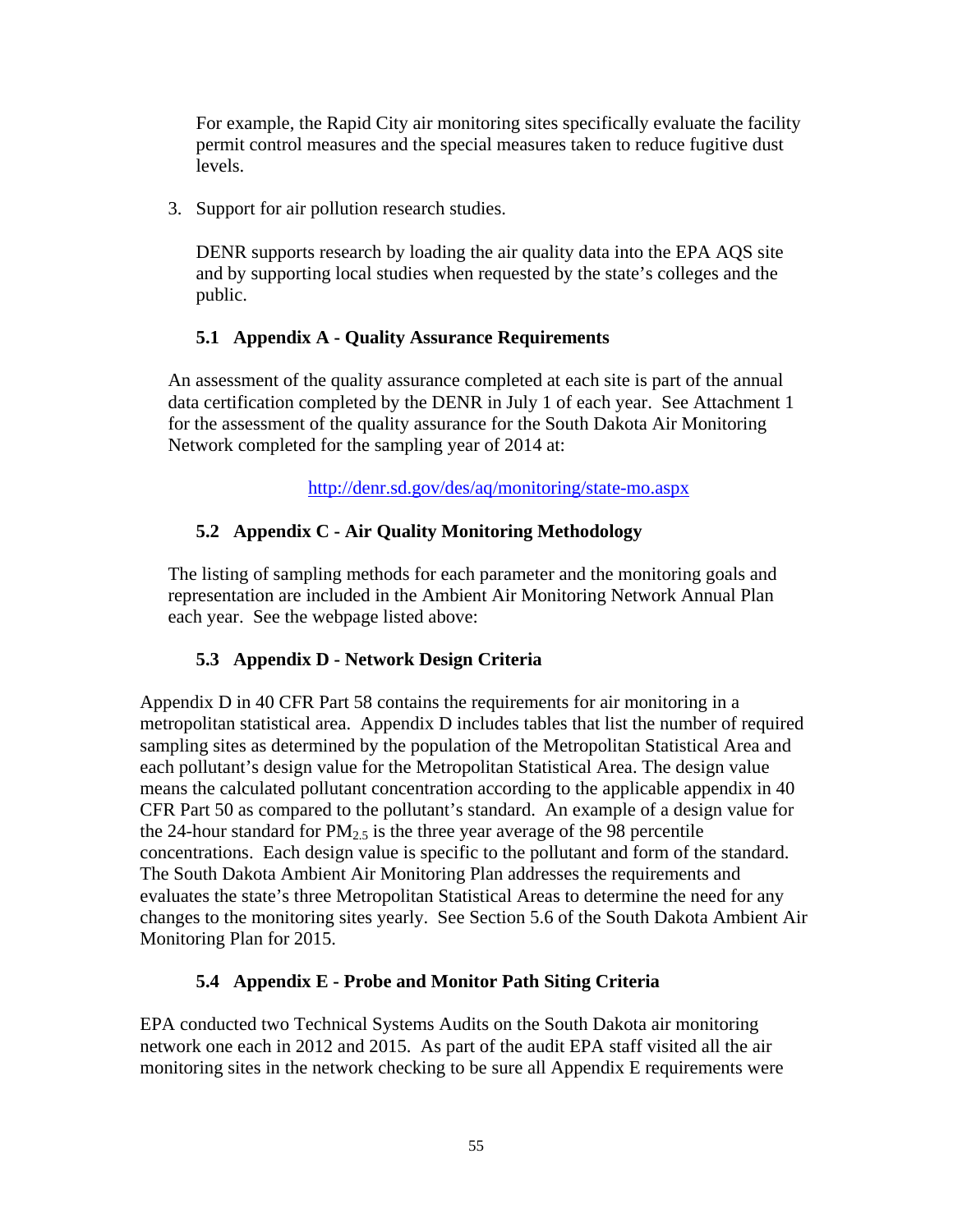followed. As a result of the two audits completed by EPA all air monitoring sites in the South Dakota air monitoring network are meeting the requirements in Appendix E.

# **5.5 Appendix G – Uniform Air Quality Index and Daily Reporting**

South Dakota is not required to implement the requirements in Appendix G.

# **6.0 Conclusions**

The South Dakota air monitoring network contains a minimum number of monitoring sites to characterize the air pollution levels in this size of state. No adjustments are planned to the air monitoring network in South Dakota as a result of this assessment.

One of the goals for the monitoring network is to continue to move from manual monitors to continuous monitors and analyzers. The continuous samplers provide the greatest amount of data and the data can be added to the website providing the public with near real time access. In general the continuous monitors cost less to operate and require fewer hours to maintain. This process has mostly been completed in the last five years.

 $PM_{10}$  monitors will continue to be a priority in the Rapid City area.  $PM_{10}$  monitoring in the rest of the state will have a lower priority and sampling frequencies for filter method monitors will operate under a minimum sampling frequency.

PM<sub>2.5</sub> sampling will continue to be a priority in the eastern part of the state specifically the counties along the Minnesota and Iowa borders. Concentrations of  $PM<sub>2.5</sub>$  continue to be the highest in this area of the state.  $PM_{2.5}$  concentration levels appear to be related to long range transport of the pollutants from locations south and east of the state. Any improvements made in these areas should reducing  $PM_{2.5}$  levels in our state.

Ozone will continue to be a priority in the state to help characterize changes in concentration levels caused by long range transport and weather conditions. No changes are planned to the network of sites as a result of this assessment. In the future, locations and number of sites may vary due to changes in the standard and impacts from the development of oil and gas in the states north and west of South Dakota. Because background levels are high any improvements in reducing ozone forming pollutants in states upwind will have a positive impact on reducing ozone levels in South Dakota.

Sulfur dioxide testing in South Dakota has a low priority in the network. The current sites provide a good background concentration level and have little concentration level change statewide. The 1-hour standard has required the characterization of large sulfur dioxide emission sources nationwide. This includes only one facility in South Dakota, the Big Stone Power Plant. The characterization of this source will be done by the collecting air monitoring data around the plant, limiting yearly emissions to less than 2000 tons per year or by emission modeling. Any new analyzers purchased will be trace level methods so data collected will have a better accuracy at low concentration levels.